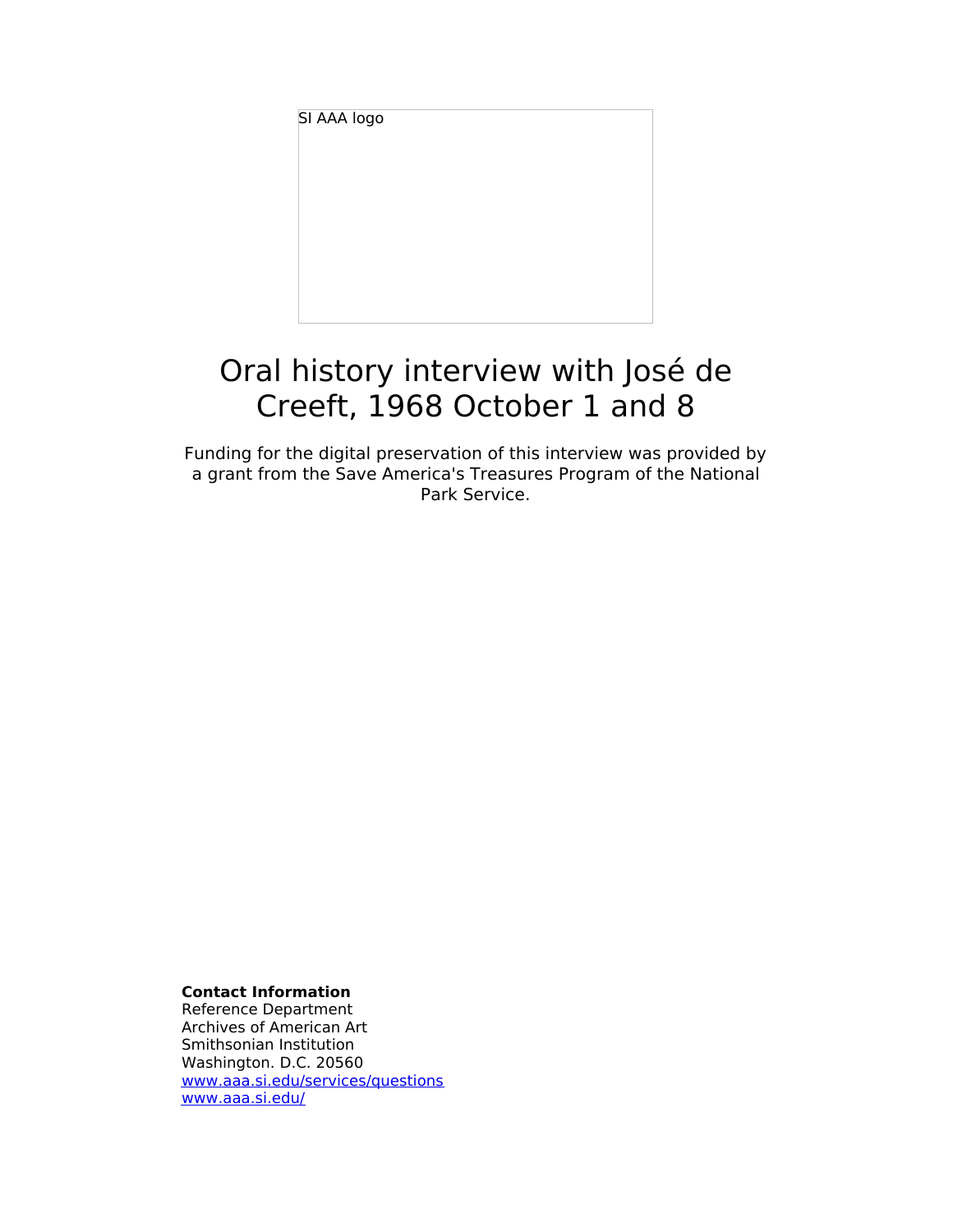# **Transcript**

## **Preface**

The following oral history transcript is the result of a recorded interview with José de Creeft on 1968 October 1 and 8. The interview took place at de Creeft's home in New York. NY, and was conducted by Forrest Selvig for the Archives of American Art, Smithsonian Institution.

The sound quality for this interview is poor throughout, leading to an abnormally high number of inaudible sections. Readers should also note De Creeft's speech pattern using English, Spanish, and French together in the interview. This transcript has been lightly edited for readability by the Archives of American Art. The reader should bear in mind that they are reading a transcript of spoken, rather than written, prose.

## **Interview**

FORREST SELVIG: This is a recording—the first side of a recording of an interview with José de Creeft in his apartment in New York City. The date is October 1, 1968, and the interviewer is Forrest Selvig. [Side conversation.] Mr. de Creeft, I'd like to ask you first of all, about your stay at the Académie Julian in Paris.

JOSÉ DE CREEFT: Oh, this is in 1906?

FORREST SELVIG: Yes, and you were advised to go there, I understand, by Rodin.

JOSÉ DE CREEFT: No, this time, no. This time it was Jean-Paul Laurens and Landowski.

FORREST SELVIG: Excuse me. [Audio break.] Well, now, after that problem, getting the spindle to go, we'll try again, Mr. de Creeft. We're talking about the Académie Julian in Paris.

JOSÉ DE CREEFT: Yes, the Académie Julian, I was—I tell you, in 1906, 1905–1906. It was very interesting. It's like an artists' studio league. They're a little more serious there, because the French, they take everything very straight, you know?

## FORREST SELVIG: Yes.

JOSÉ DE CREEFT: And this was the first year I studied at the Académie , you know, the period, about this time. And—mais I was tired [ph], this [inaudible] figure [ph]. The second year, I make a change myself. And the boss he tell, "Well, I think it's very good, because everybody do the same type—you know? And most of the people stay in the Académie five, six years. It's too much. With one year or two years, it's sufficient si you have qualité en français. And this why it was very nice. After second year, I quit, you know?

FORREST SELVIG: I see. Tell me about the kind of instruction at the Académie Julian. It's quite a free place, isn't it? Or wasn't it?

JOSÉ DE CREEFT: It's free, it's free, but the teachers is very serious, you know? It was very serious. And the students, the French take it very serious, too, but you have some Americans that come from New York, from Boston. And it was very—these people, it was very strange there, because the French all sing, the French whistle when you work. The French do many things que here you can't do it. But there, with this kind of things is more serious que here, que stay like that.

#### FORREST SELVIG: I see.

JOSÉ DE CREEFT: Because you have some experience, some esprit, you know? Most of the people que was there after you go the bar, take coffee with croissant, you know, and you come again, you work. But the criticism was very serious.

FORREST SELVIG: Now, I did some research on some artists who had worked at the Académie Julian. That was back in 1888 or 1890 when they were there. And at that time apparently, they had great freedom, the students who were at the Académie, but they were—once a week someone would come in and criticize their work, and that would be essentially what the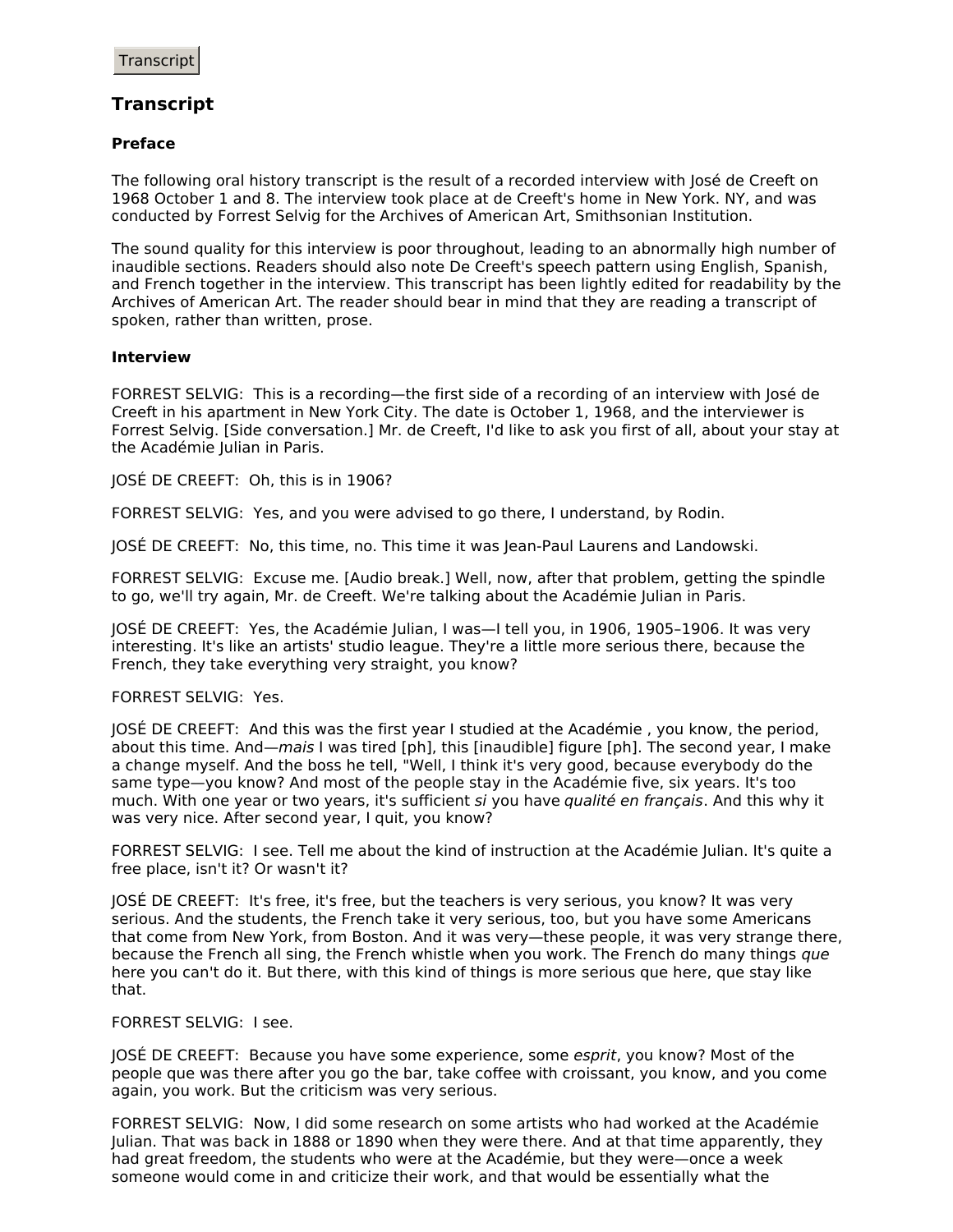instruction would be.

JOSÉ DE CREEFT: Exactly, exactly.

FORREST SELVIG: Yes.

JOSÉ DE CREEFT: Exactly.

FORREST SELVIG: Is it still like that now?

JOSÉ DE CREEFT: Well, now it's still more—but today it's more business, more—it's not like before, no. It's changed. In my times, yes, 1905, just que 19— *jusqu'à* the war. After the war, everything changed. Because in times of war, the Académie Julian stopped, you know? Because every—and I returned after. I see my friends. Many was in the war, and was killed, and things like that. And the Académie, it was—I can't tell you, really, mais it was some change. And today is more change, too. I think today is, like, too many artists, too many amateur artists.

FORREST SELVIG: Well, of course, when I said "today" I was really referring to the time you were there, Mr. de Creeft.

JOSÉ DE CREEFT: No, referred the times que I was there, it's two wars. After two wars, you change, you know?

FORREST SELVIG: Yes, indeed. But when you were there it was quite free, in other words?

JOSÉ DE CREEFT: Free, yes. Mais free with—it's not the same freedom that people think, you know? It's not—it's freedom, but meantimes, the artists—the students—was serious in the work, you know? It's free to go there and do what you want, and the style. But when the boss come, the correction, it was very serious, because he tell, "Well, this is not—" the Académie was maintained in the sense de Académie, not like in the School des Beaux-Arts, but it was preparation for the School des Beaux-Arts. And that's why the ones that was there need to be serious because if you go to School des Beaux-Arts, it was out, you know? And that's why the preparation, it was there. But the freedom, the personal, you know? You see, you do what you want, you play. But when the boss come, everybody stop. Very—respect, lot of respect for the boss.

FORREST SELVIG: But the style—in other words, you were free to evolve your own style? Is this it?

JOSÉ DE CREEFT: Yes, not complete. You do follow the rules, the school, Académie, you know?

FORREST SELVIG: Yes, yes.

JOSÉ DE CREEFT: The *unique free que I had, you know, is when you have a group que every* times que come in the model, well, the model is blond, or the model is brunette, or the model is —mais the guys who was there, he do always the same, the type, you know? Habituel. It was mais when you—when I was there, I was trying to do things like that y I tell, "I'm going to make a torso? I make a big torso. And the boss, when he comes [inaudible], he tell, "This is—you have spirit, fine." Because I take the liberté. But most the people don't take the liberté.

#### FORREST SELVIG: I see.

JOSÉ DE CREEFT: And this is why Mr. Verlet [ph]—he was the teacher there—he tell, "Well, very nice. I think it's very good. One fellow que have spirit." It changed, you know? Mais it was academic, you know, I have the photograph, you know? And this—he give me the prize. I have the prize for this torso the second year, you know? The prize it was—in these times, it was 50 prize, mais give you a medal, you know, I still have. And this was very nice. I accepted. y after this, I give some hope to another ones que take permission de continuer more free.

#### FORREST SELVIG: I see.

JOSÉ DE CREEFT: But this is always [laughs] I interfere and things like that. And then—after this I tell, well, you know, I no have money in these times. It was very difficult to pay my tuition. y I play with paintings, you know? And with this—the money [inaudible]—que was a negro [ph] and myself [laughs] we know the times, [inaudible] make with this I pay my class." This is—I pay my class the second year with what I win in this—because the Americans come there. They have plenty of money, you know, and they take paintings like that pour war in the line, you know?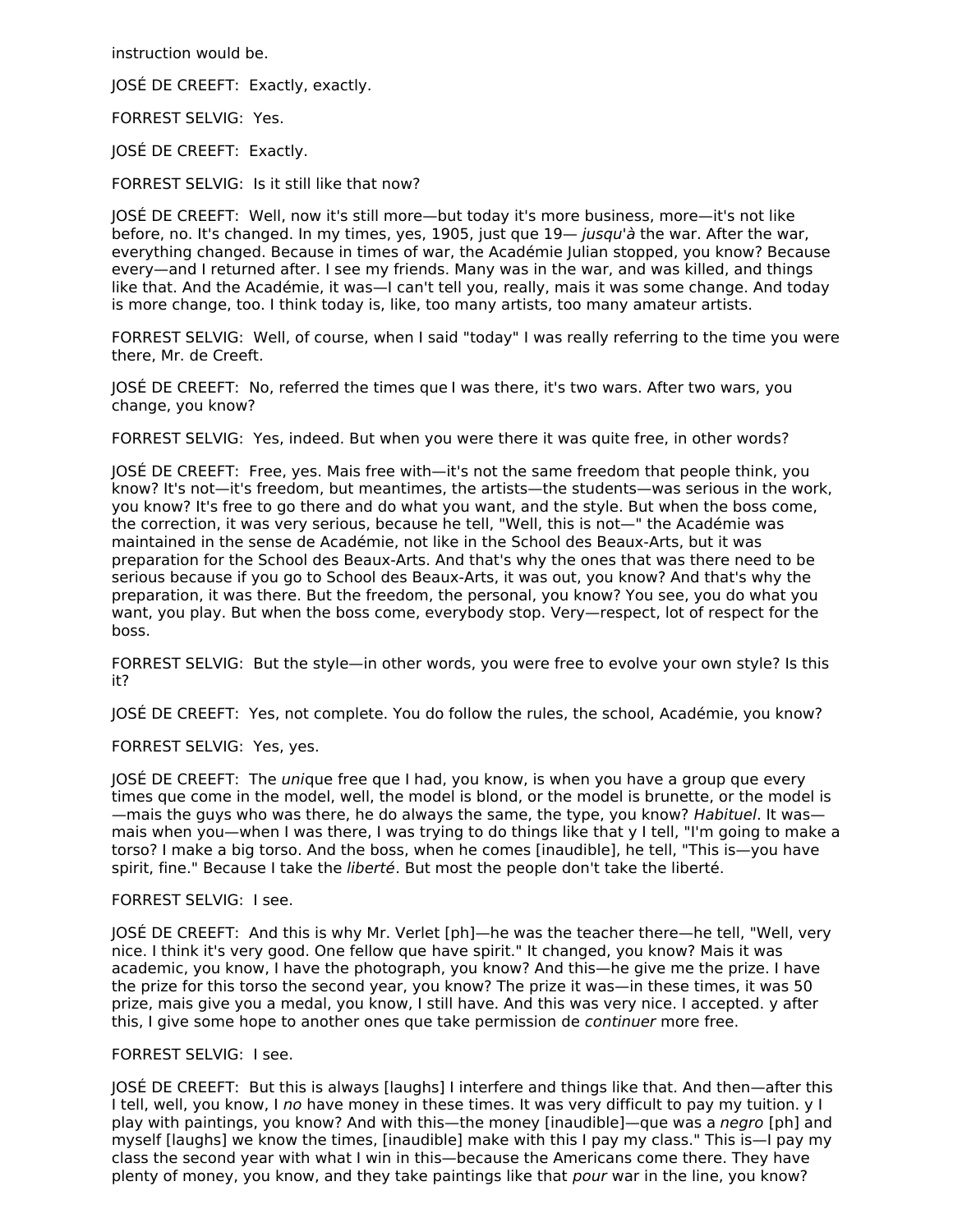FORREST SELVIG: Yeah.

JOSÉ DE CREEFT: And he no care that take it to 20, you know? Like that. But who would you take all these things? [Laughs.] And this—their faces [ph], you know, it was for [inaudible]. And the Americans, they go away, no make attention, you know, because the dollar it was very good in these times, but for us it was terrible because most of the artists who go to the Académie Julian now was—the cotis—you know—now it was very expensive—mais for the poor people, yes, you know? We have about 10 Americans there. The Americans fumer the cigarettes, fumer-[laughs] because always like that, always too much money. I understand, you know? But the Americans take this—a *paquet de cigarettes*, you know, y everybody is there, they take the cigarette. The French take the pack of the cigarette, they take one, you put it in your mouth, you know? You no—you no leave. And that's why so many French who was there for the cigarettes. And this—I had very good times. I do go in the Imperial [ph], in the—because in these times you have horses [inaudible] and the—but sometimes I frozen because it's snowing, things like that. y I go in this thing. Very, very hard, you know? I crossed Paris with this Imperial. And another thing, the new students, they do pay the entrance—they do pay coffee for all the students, you know? And some ones no like to pay, you know, dices, you have troubles because-you knowand the—mais si you pay, very nice. It cost about 40 francs, you know, because you have a lot of students, the coffee cost 10 cents, and croissants. But some ones que no have left full and this day take four or five croissants, you know? [Laughs.] Everybody profit. All the students, it's always the same.

FORREST SELVIG: Yeah. Tell me, Mr. de Creeft, when do you first begin to feel that you wanted to become an artist? How—

JOSÉ DE CREEFT: It was an accident.

FORREST SELVIG: It was an accident?

JOSÉ DE CREEFT: Yes. It was an accident. Because I no go to school because my mother—my father, when he died, I was six years old. I was very poor. My mother do support us with broidery [ph]. She make 40 cents a day, you know?

FORREST SELVIG: With embroidery, I understand.

JOSÉ DE CREEFT: Broidery [ph].

LORRIE GOULET: Embroidery.

FORREST SELVIG: Embroidery.

JOSÉ DE CREEFT: Embroidery. And she makes 40 cents a day. It's nothing. We have a very tough life, you know, and that's when the school—my mother was very sensitive to it, you know, want to put the children in the better school because she's always tell, "Oh, my sons—bad boys," and things like that. And little by little, you know, pass times and finally, my sister marries and my brother-in-law, he tell, "What am I going to do with you?", you know, and, "You'll like to have a profession or something?" I tell, "Yes." But he have a friend who was sculptor, he made saints for the church, you know? He tell, "Possibly like to do this?" You know? He take me with this man and they have a factory where they make all kinds of saints and [inaudible] and things like that. Yeah, I liked this the first times. Very nice. Everything it was fine. Mais—but you work so hard, they make you—the carriage, plaster, sacks, clay things like that. Weight, y I have 12 years old. Twelve, 13. Mais before, when was a little boy, very little, I play a lot with the things constructive things. I always liked—I entertain with the ants, make little—we have a terrace in my house there and they have a group de ants que pass there [inaudible] pass all day and make things, make mountains pour que [ph] the ants pass, things like that. [Laughs.] Always, I was very entertained. And the—I have a parrot [inaudible], it was very nice. He talk; I sing. In my poor life I have good life, anyway. And then little by little, this man—I no was very interested in the [inaudible] because no teach me—he made me do the things, all the job, like the old times, you know? I quit. Y I quit and I go to play marbles que was more interesting [laughs].

FORREST SELVIG: This is about the age of 12 then?

JOSÉ DE CREEFT: Yes, 12.

FORREST SELVIG: And was this in Guadalajara?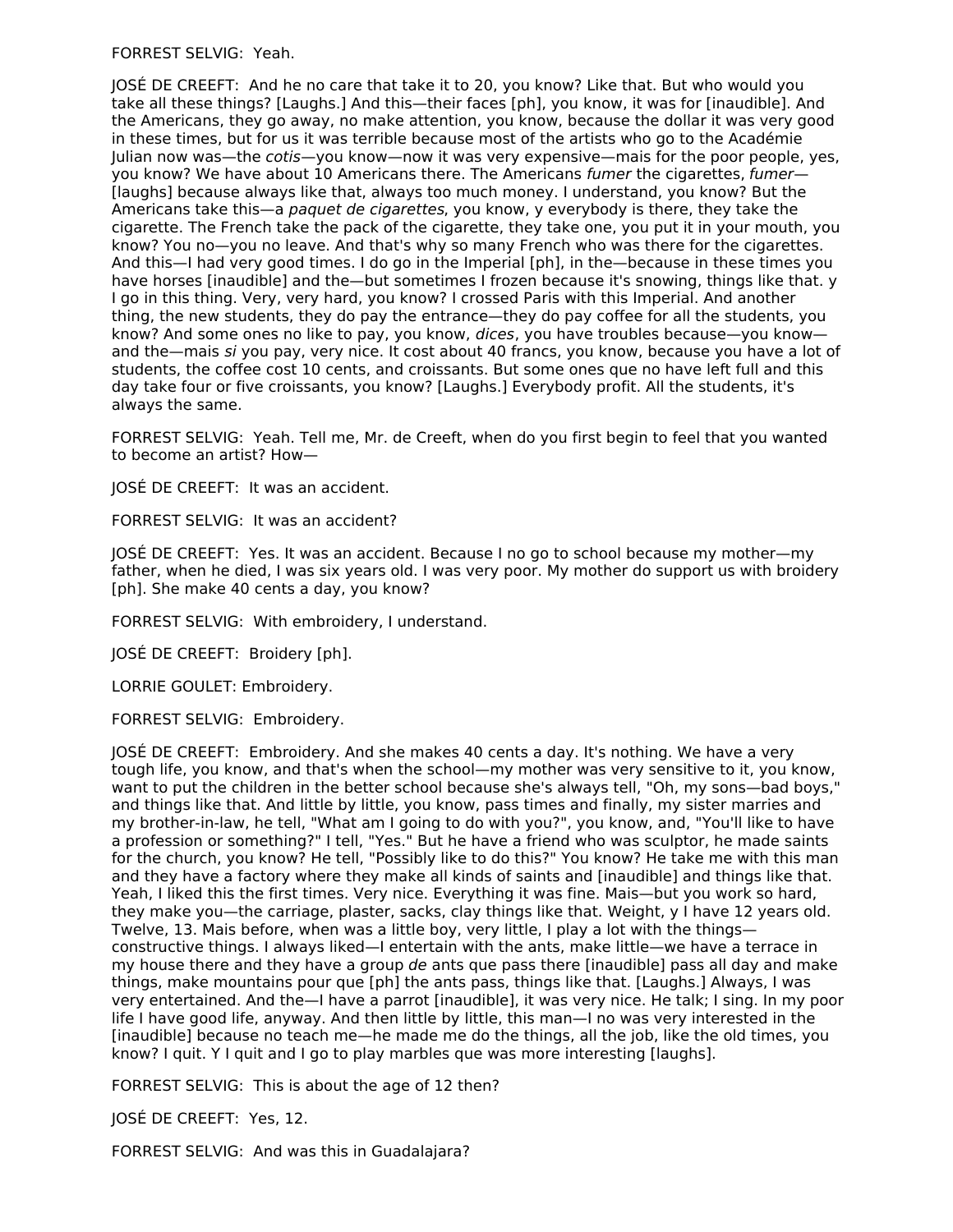JOSÉ DE CREEFT: No, this is in Barcelona.

FORREST SELVIG: In Barcelona.

JOSÉ DE CREEFT: Guadalajara I take—I go to Guadalajara at six years old.

FORREST SELVIG: I see.

JOSÉ DE CREEFT: And at six years old I entertained in the—because my father was *official* [ph]. He was in the Guadalajara destination, you know? And that's why he had me, you know? I have two sisters before. Seven years difference each one.

FORREST SELVIG: I see. Your father was an officer.

JOSÉ DE CREEFT: Yes. He was—

FORREST SELVIG: He was in the army, I think.

JOSÉ DE CREEFT: He was the *escorte* [ph] *royal*—the king. Mais after he goes the Republic, you know? Y this is why was the history because when you go with the Republic, it was confiscate everything, was—made him prisoner, things like that. Because he had miners, the silver miners in Despeñaperros y he was commandant de escorte royal with the best [inaudible] he had, but in these times, the Republic it was very important, you know? [Inaudible] and him, he go with the republicans. The Republic—he stayed just 48 hours, you know? Y after they pick everyone, you know? And my father was in prison. He was in Montjuic. He stayed two years there and after —when you go there—and my mother visited him and—with the father—and that's why he marries my mother at the age of 18 years old. After this, my father can't recuperate all the things he was confiscated. He tried—he expected que going—the Republic going to come again. They never come. My father died. It's very old story, it's sad stories, you know? [Laughs.] After this, I tell you, I was in Barcelone, jusq'à I was 15. The age of 15, I go to Madrid. There I met Don Agustin Querol, recommended by the Count of Romanones de Guadalajara. He put me there. There it was sculptors like Paul Manship, things like that, you know? And this I worked very well. Y I stayed about one year. I never liked to stay tied to any place, you know? I liked to be free in my sculpture, in the study, but meantimes, you know, is this—have friends [ph]. I always—I stop for six months, one year, mais I always make progress, you know? When I return I make progress all the time because I'm interested in the museum more que anything. I go the Prado, que is a beautiful museum, you know? You been there in Barcelona?

## FORREST SELVIG: No.

JOSÉ DE CREEFT: It's one of the best museums in the painting.

FORREST SELVIG: Sure, I know about it.

JOSÉ DE CREEFT: Not much sculpture. The sculptures—in Spain, no sculptures, except the sculptures—the church and things like that. And the primitive, you know? The 900 jusqu'à 1800. We have a museum in Valladolid, the best museum de polychrome *donde* you have all the masterpieces. The 10th century, 11th century, 14th, 16th century, wood carve, you know? Mais this is—we can't see this because what you see is the antiques reproduction in the museum, all Greek and Roman, but the sculptors modern, they have very few. They have Marinas, they have Querol and [inaudible]. Three Prix de Rome who come there, who have all the jobs por Centro America, por Sudamerica, you know? All the—this is the unique source he had. Most the sculpture go to the—we no see the sculptures, just the antiques, you know? And when you were with Querol, there you see all the jobs he did por—like a—Christopher Columbus, Legazpi—all the things he made por Ecuador, por Chile, Argentine. It was marvelous for these three mans, you know? In the city very few—one figure, Quevedo, one the poet 17th century. En réalité, we the artists, the young artists, we go the Beaux-Arts, you know, and make exhibitions. I make my first exhibition in the Beaux-Arts 1903. All portraits de children, because I love make portraits de children, and then—and this is my first experience. After this, you have the studio with some friend. We share studio, you know? I will make—take the model—it depend on the schools, you know? Trying to be yourself. This why most de my compatriots they do the same, mais the point of view for us it was Paris.

FORREST SELVIG: Yes, indeed.

JOSÉ DE CREEFT: Everybody like go to Paris. And this is what—very difficult because transport,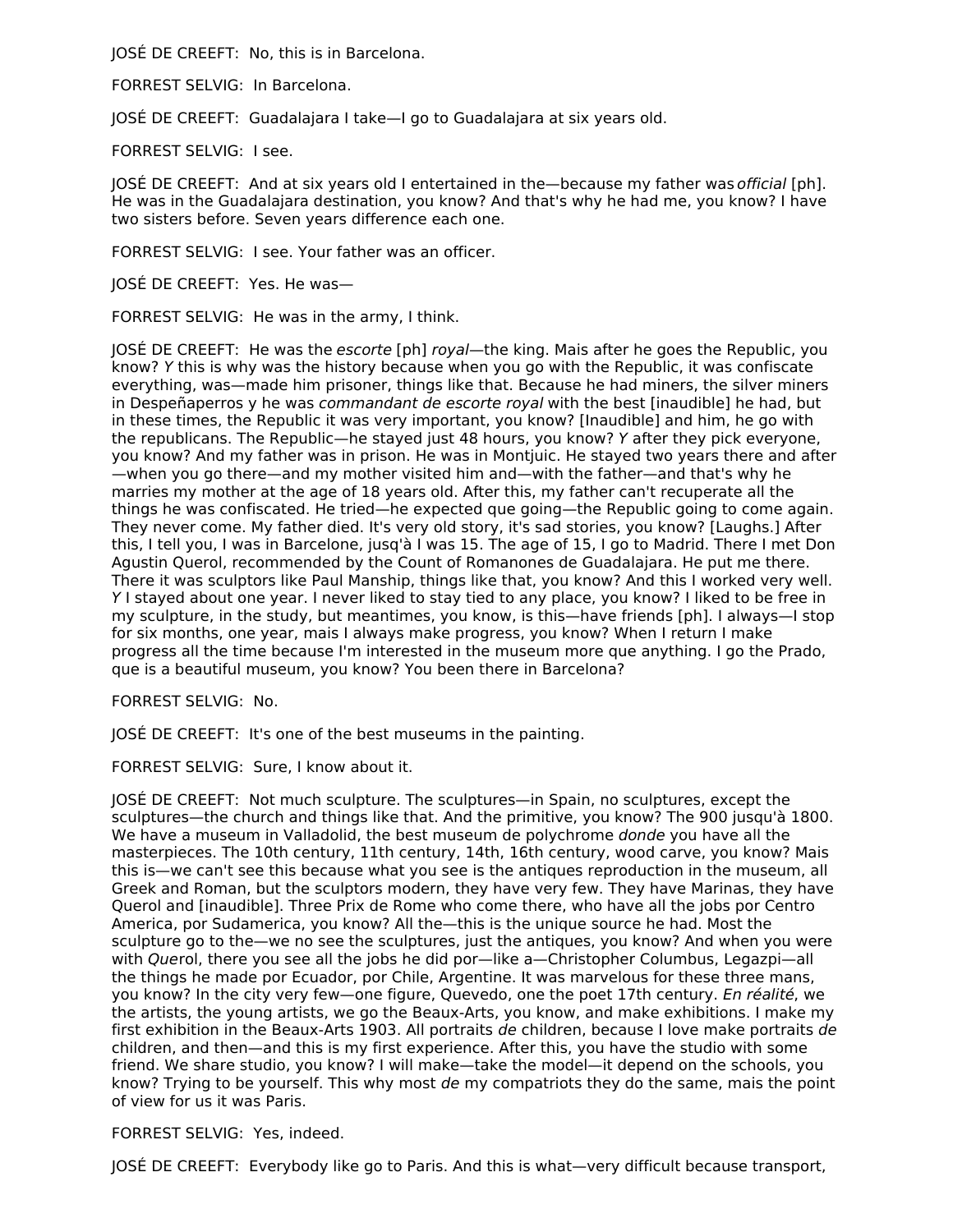money, and everything. Finally, I have Martínex, Pinazo Martínez. He tell, "Well, I think we're going to go to Paris, take the studio y share." And we go, with lot of difficulties, my family gives me \$15—I mean, 15 francs, you know, pesetas and I change in francs. The peseta was a little more high. Y I have, what—15. I pay with this. I pay the studio with him. The studio costs five dollars a month and it was the Bateau-Lavoir, where Picasso he lived there. And Picasso was friendly with us, you know? But he was already category—because we was conservative in comparison, you know? And Picasso never interfered with what you're doing. It was—well, contrary, we liked—I understand very much because I like Rodin, I like the classics, and meantimes the moderns who was in Paris, you know, in France. In Spain you see the photograph. You never see the masters. And Rodin—I beg your pardon.

FORREST SELVIG: I could ask you, had Gaudí started his Sagrada Familia, the cathedral?

JOSÉ DE CREEFT: Oh, yes. When I was a little boy, you know? Sometimes we go there to—just to [inaudible], you know? Twelve years old. Thirteen years old, just a little dog, you know? [Laughs.] The dogs entered in every place, you know? Mais the man he tell, "Why you—no do this," you know? We was like children, you know? Children, but interested in the fashion, the way, the freedom, the mechanic things, you know? Because the mechanic things were very interesting. Because [inaudible] he take all kind of things. He make casting, he make forms, you know? It was very industrial, very industrial. Very creative, you know?

FORREST SELVIG: And yet, they say that he was quite influenced by Art Nouveau.

JOSÉ DE CREEFT: Yes, it was Art Nouveau. Mais I think, for my idea, what I see aspect [ph]. I go to Mallorca y en Mallorca I see the rocks, you know? And these rocks is marvelous. It's like La Sagrada Familia. Because the rain uses the rocks and make an effect marvelous, y all is pointed and things like that. Mais I think, for me, it's a fairy tale, you know? It's a big fairy tale, you know? Because recently, I see things like the LIFE magazine—you seen the LIFE magazine the last two week?

## FORREST SELVIG: No, I haven't.

JOSÉ DE CREEFT: It have a man in America who do all kind of things donde—in these times you never see Gaudí. You never see anything. This is—this was a little—he was an architect que 18 years old he make a fountain por the park and this fountain is another fairy tale, you know, with all the figures, all the things— It was the Art Nouveau this period, you know? Mais after, when he coming a master, he continued this dream. And this dream is the mosaic the things, freedom, really freedom, you know? Mais it was—in these times for us, he no give this big thing que after, in the times, he take it, because in these times, we go there y you look this you love, is—we tell, "Well, it's like a laundry [ph] stand in the rock, you know? Because all the things is—it's original, it's wonderful, it take him many years to do it, cause Lada Marie [ph] is not finished, you know? It's more appreciated today, in this period and the last the 19th century and it was—all the artists what they admire in this is the freedom, you know, the opportunité to do what you want, it's opened the door to many people, you know? And this is what's interesting.

# FORREST SELVIG: Did it impress you then?

JOSÉ DE CREEFT: Oh, yes, impressed. It's very impressed, very much. Mais more afterwards, you know? More que when you are young. When you are young, you don't understand the things like that. You—it's like a play, you know? You are Don Quixote when you are young, you don't understand. Mais after you understand the philosophy. [Laughs.] That's why in these times everyone play, you know, like a boy who go in the street, he play marbles, he make all kind of things. Like the boys there, the same thing. The boys don't change, it's always the same. Boys break windows, do all kind of things, the same thing. [Laughs.] In Barcelona, it was always revolution, so always things, you know? In Paris, it was in Montmartre. The same que you have there, in the Village, you know? But the Village is more—you have more money there, you know?

FORREST SELVIG: More money in the Village, yeah.

JOSÉ DE CREEFT: There in Montmartre the people they don't have money in this period. It was very different. The bohemian was real bohemian, no? The guys lived there. They take hashish, take morphine, ether, all the things. They have about 2,000 people there in Montmartre que live this life—the artist's life, but very few people stayed, possibly 10 stay up to the thing, you know? Because most of the times they die, change the profession and things like that. Mais you like cooperate with the artist. It was—you think it's what—we have one man there. He have a big sombrero—big tie, you know? And he sells beans [ph]. You think it was marvelous when Picasso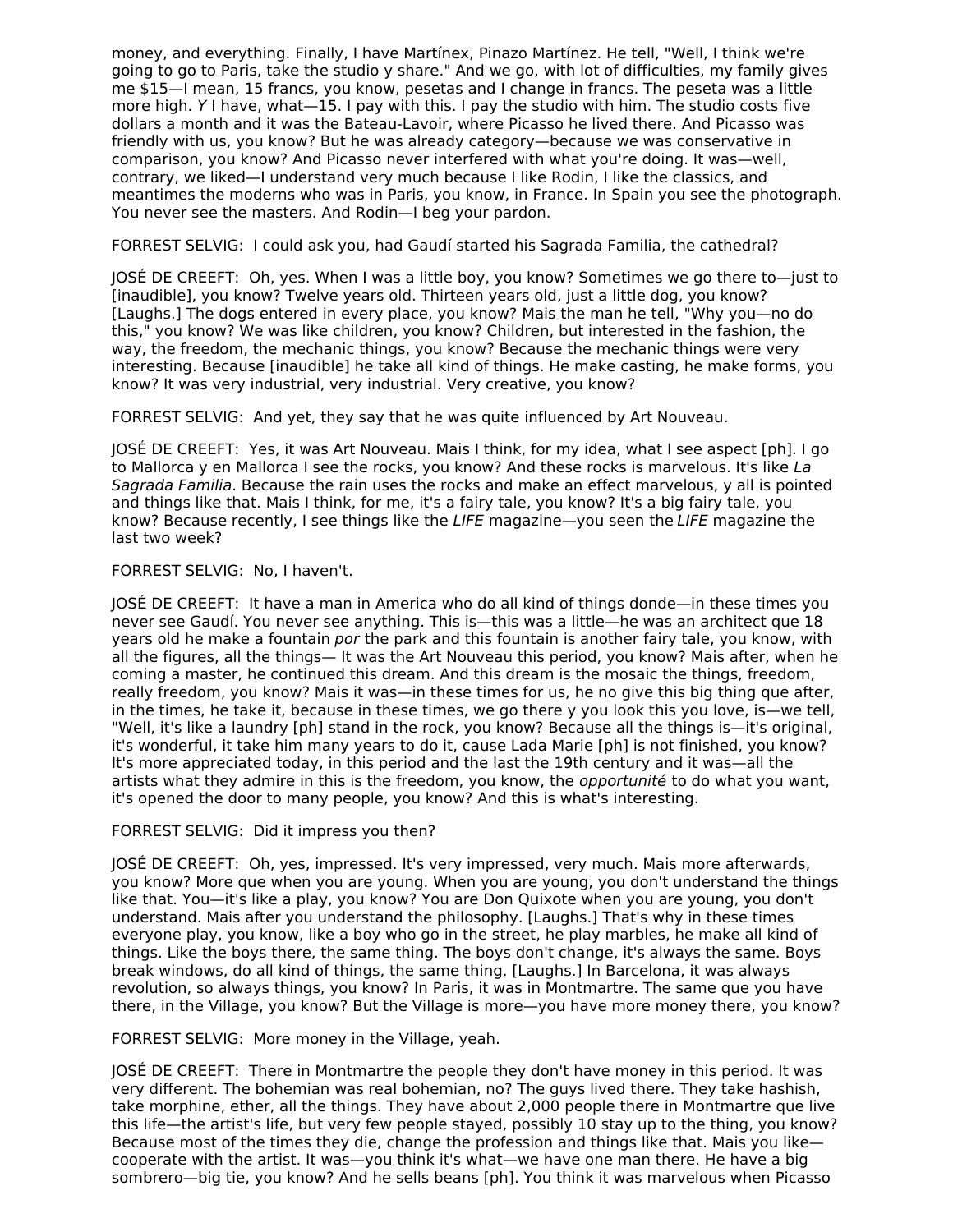[inaudible] everyone and [inaudible] considered a wonder. No, this is—Paris was very interesting and the—because lot of exhibitions, lot of things, lot of hope for the young people and then—and Picasso—Picasso, the Pope, you know?

FORREST SELVIG: He was the Pope?

JOSÉ DE CREEFT: Oh, yes, the Pope, yes.

FORREST SELVIG: Even at that time?

JOSÉ DE CREEFT: In these times, you know? Because everybody go to Picasso, "What do you think?" You know? And Picasso tell, "Well, no good," you know? And the guys—I had one fellow, a German, Picasso he tell in the morning, "No good." He come in my studio and I tell, "What has happened to you?" He tell, "Well, I'm very sad. Picasso tell me que I'm not good painter." I tellhe's young. He was 23 or 24, I don't know. "It's not necessary que you take it so serious." He tell, "Oh, sí. Oh, yes." He suicide.

#### FORREST SELVIG: Wow.

JOSÉ DE CREEFT: He suicided in my studio, suicided. All day he was with the scissors, with the rope, with all kind of things. I go the—it was 9:00, I have a letter por my mother, I let him [ph] in the studio. When I come, everything was closed y I look por the windows, y I look a little more y I see like that. I think he drunk, you know? Mais after I look more, I see a big tongue [ph] [laughs], a big tongue. He's hanged [ph] to this high, you know? The open—the window, and then it was terrific. The *commissaire* come there and everything. And many people was very, very—they take it very serious the advice de Picasso. There you have a lot of people que—in the little bars, you know, all kind of things. Like in Macdougal Street, but not so much, you know? There is terrible, there is like Coney Island, it's terrific. There it was two or three restaurants there, you know? Lapangeels [ph], and things like that, and it was very sad, you know? Very sad. It no was —sometimes the people make parties and—but I never see this—I think except the—I see drunk people, more by the narcotics, you know? And these people it was 10, 15 people in one little room, really. En réalité, this is a—the [inaudible], you know? The students—medicine students this was more wild, it was different, but in Montmartre, les cabarets, the cabarets in Montmartre it was like a hill for the people que—demi-mondaines and things like that. They take it—a business, you know? Cabaret—the cabaret scene—cabarets, you know? Like Rosalie [ph], things like that. But no was—it was in comparison, here, it's like yesterday night I go with [inaudible] there. It's really a business, a big business, you know? It's not like that. That it not was a big business, like that. There it was misery, you know? [Laughs.] And the guys, you don't have for—

LORRIE GOULET: You mean the Village?

JOSÉ DE CREEFT: Huh?

LORRIE GOULET: The way the Village is now. It's a big business.

JOSÉ DE CREEFT: The Village—the Village is a paradise.

LORRIE GOULET: It's a tourist's attraction, yeah.

JOSÉ DE CREEFT: It's a paradise for the artists there. It's—you have police, cops, the people dress well; the girls, beautiful. There we see que the bordel [ph] girls, it's all—very different, you know? Very different.

FORREST SELVIG: Are there any artists in the Village anymore?

JOSÉ DE CREEFT: Here?

FORREST SELVIG: Yes. Are they all high school students or—?

LORRIE GOULET: Yes. [Laughs.]

JOSÉ DE CREEFT: Well, my students go the Village and things like that. But this [laughs]. The hairs and the things—this is a romantic with money. Romantic with money. It's very nice. I think some results—this is going to give some results. Always. Always something comes after. These people are going to change. In 10 years everything's going to be different, you know? Like before it was [inaudible], after it was Montmartre, and after it was Montparnasse. And Montparnasse, another place. Montparnasse it was the same. The artists go there, they sit down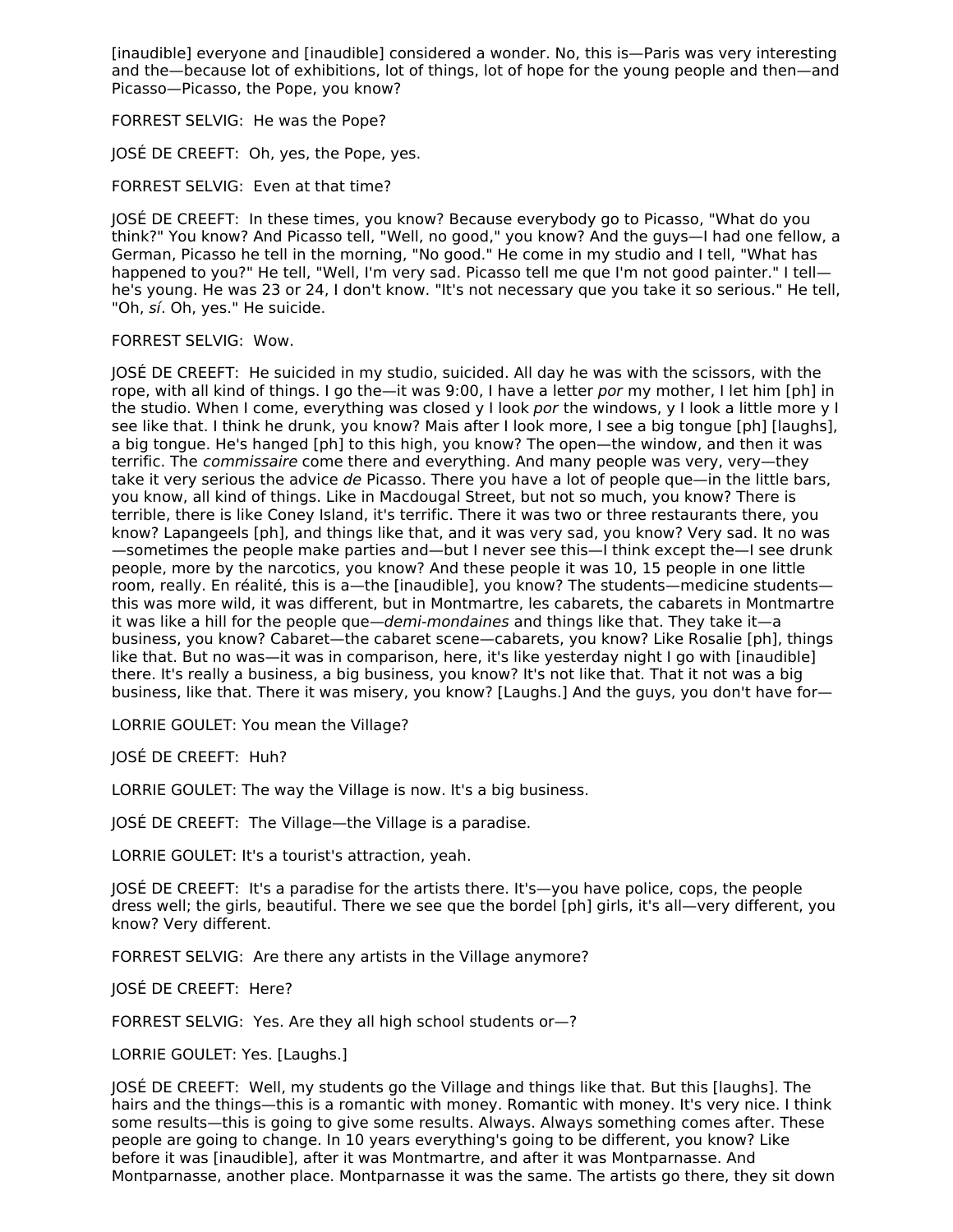in the café, they talk, they take a cup of coffee, they stay all night, you know? You talk de art, you talk de what you do, why it is interesting. Some Americans come there, some English, some foreigner people, very [inaudible], you know, like not much interest. We now was strange people, you know? We was très—

LORRIE GOULET: You were like the hippies in the Village?

JOSÉ DE CREEFT: Huh?

LORRIE GOULET: You weren't like those hippies in the Village?

FORREST SELVIG: She's saying you were not like the hippies in the Village?

JOSÉ DE CREEFT: No! No, no, no. I dress—it's possibly like a sombrero, you know? Flat sombrero, you know? In these times, [inaudible] the *pantalons*, the pants, the worker pants, the special pants que was like that, you know? Very large in the knees and very tight the patron [ph], and it was the pants—the terracier. The terracier is the people who make ditches, you know? And these ditches—they make corduroy pants very big, very tall, and sometimes we do this—you make a sombrero, like a Spanish sombrero—

LORRIE GOULET: Not very tailored [laughs].

JOSÉ DE CREEFT: No, no. Oh, no. This was complete—it's like the moon and the sun, you know? It's not—it was very—it was poor. You buy a pair de pants it cost 12 francs, you know, or 13 francs. Sometimes you don't have—that's why some friends they give you a pair de pants, you know? You fix it yourself, you know? I have a suit que I sewed myself, que I [inaudible] 15 years old. Fifteen years this suit que I—it cost me in Barcelona—in Madrid it cost me 5[0]—75 francs, you know, 35 francs and this is what I have in Montmartre, you know? But little by little [laughs] I think que it's good to buy corduroy pants because corduroy pants it was more warm. But the studio—the studio now was more [inaudible] room and there we cook, we eat, we sleep, you know? And Picasso do the same. Picasso have a studio donde ashes it was jusq'à the top because never take it the ashes, and Fernando [ph] never do it because the [inaudible] work, Fernando come, we talk sometimes, and Fernando tell, "Go, go to work, what you do is like a girl's [inaudible]." Picasso tell, "Go to work." I go to work. I go to work. [Laughs.] Y I do a lot of jobs, you know? And he—the period it was the African period, when he make the things African. He one day tell me, "Show me the drawings," you know? And things like that, but I don't understand because I see—the house de Picasso, the studio, it was like a bungalow African. Very impressive everything, you know, very artistic, mais very exotic, very exotic. And this chimney with these ashes like that. And him, it was blue jeans all the times, you know? He now dress blue jeans. He have lot of hairs, never put—he have a [inaudible] like that, mais he never was very friendly. Never very friendly, because he's busy. All the time he's busy. He's the man que work more in this world.

LORRIE GOULET: Worker.

JOSÉ DE CREEFT: It's terrific. And André Salmon and Max Jacob, who was there, sometimes he worked there. We go in the studio, play guitar—you know, like you do—and they sing, coming some girls there, but not much interest in girls either, you know? Because girls like money, you know? [Laughs.] We don't have money and the girls que come in with us—come in just por love, nothing—nothing else because we can't give anything. And Picasso and Fernando, who take it there, but another ones—what has happened is some ones they have one girl, one [inaudible] this one, who make money with something else. He entertain these boys, you know? He give money to these boys, you know? And these boys, they sculpt the [inaudible], the girl, you know? And when they have troubles, the boy go in there por something. It was—it was very rambling [ph] things—you know? All the kind of things. All romantic and all the things. But in meantimes, very realistic because it was—you can't—in these times the food—it was one franc pint de beer, you know?

LORRIE GOULET: You didn't have food? You couldn't get sardines? Sardines?

FORREST SELVIG: You—she's asking about the food you had.

JOSÉ DE CREEFT: Oh, food! Food. Food in these times—bread costs 10 cents. Bread like—you know? Ten cents de peseta—de franc, you know? The franc it was gold, because in these times it was gold. Un—un Louis d'Or it was 25 francs. Twenty-five francs it was some money. You eatfor 25 francs, you eat all month. A shop [ph] it cost—two shops cost 15 cents de peseta—15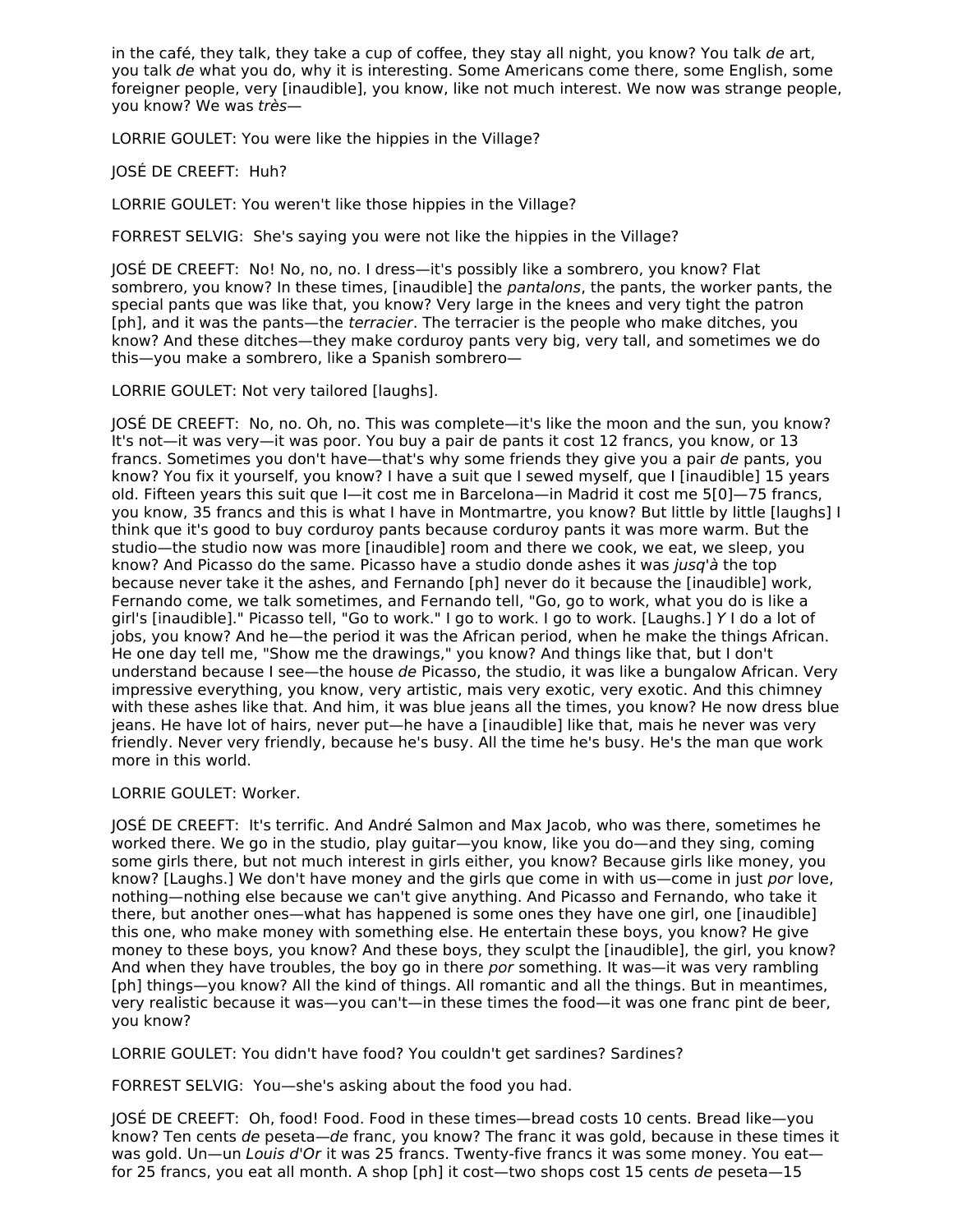cents de franc, you know? Division, you know? Like 15 pennies, you know? A dozen eggs, 50 pennies, you know? It's—the life it was—mais we don't have money, but we make the queue a le boulangerie, à the bakery, we entered there, "What a beautiful you are, and the bakery very nice," you know? [Laughs.] We make the—the *courtiser* [ph] all the [laughs] the butcher, the thing, and they give you a little more, you know? [Laughs.] It was always the trick, the conquête, you know? Por have the benefits. And the boulan—the laundry girl come to find the laundry. The laundry is always nice, you know? You make the *cour* to the laundry girl, you kiss sometimes, she give you—she give you more chips de laundry because this is—it's always—the laundry girl is just of the times of Napoleon. All the times very clean, very nice, and very—very—

LORRIE GOULET: Appetizing.

JOSÉ DE CREEFT: Very nice. It was the best. The bakery, the boulangerie, and the laundry girl. This is—it was the dream *por*—[laughs]

LORRIE GOULET: The bread, laundry—[laughs]. You rats. [Laughs.]

JOSÉ DE CREEFT: All day we make the—and like that you pass your life, you know? Sometimes you have a mistress, you know, que es more—but the mistress—if you have money because si no have money, you know, [laughs] you can't have a mistress, you can't entertain.

FORREST SELVIG: There weren't any rich patronesses of the arts. Women who wanted to support artists.

JOSÉ DE CREEFT: I don't believe—we have to tell you the truth.  $Si$  I was millionaire in this time, I'd never make art. I'd buy art. I'd be collector, but I'd never make art. Why make art? You make art because you are training with this, your eyes, your *désirs*, finally is coming a profession, it's coming something que you—it's a medium to live, mais you finish por love what you are doing. In the museum you can buy you do make, you know? If you buy a Velázquez or buy a Goya or buy another thing, why you are going to paint with a Goya? You—but most the people, all the artists, you go the museum y see the big painters, what stimulates you, and that's why you begin to be a painter, you know? Try to make better que you see, you know? [Inaudible], you know? Mais if you have money, why you are going to—you go the museum, you go the galleries, you see the things you like, you take it home, you know? Buy, you know? That's what—all the Renaissance it was like that. All these people buy to the artist, you know? This is—amateur possibly someone who like to try por enjoy, por see like a habit, like a [inaudible], like all things like that. But en réalité, the artist do suffer, he do pass désirs, you know? Conquête, you know? And this is what the artist—he want competition, but the competition there in Paris, it was very honest competition because everybody inspired each other. You go to the studio and the one that is really artist, you know, is jealous, but meantimes, he tells you the truth. He tells you, "What beautiful!" but he's jealous, you know? The artist make the artist, but the public don't make the artist. The public accepted anything. Mais the artist always is this *désir de* surpass the profession and the creative, and when you are hungry, it's like a cat. When you are hungry is nice, you do everything, but si have—it's fat y have everything, he no pick the rats, you know? And that's why artist do have—and Picasso was—when he was younger, he was with the father, who was director del—de un museum—he born with this kind of thing. This ambiance, you know? And this is why Picasso is grow more quickly que the another ones because the medium donde he live, the environment. He have this museum—it's the 17th century, 10th century museum donde he have all these things. Well, this is—Picasso he absorbed this, and after you give, you know? The same you go the museum, you see the big paintings and then certainly you give, you know? You give because you're saturé [ph] you study. Like Dalí, for example. Dalí was another guy who was at the museum all the time, you know? He was a great craftsman, you know? Mais he is a fantaisiste, you know? [Laughs.] But it's all right. Everyone has something wrong and everyone has something good. I think nobody's perfect. Mais some ones they take it one direction; some ones take it another. All the boys que I have in my times que study art y que have father, que have money, and things like that, well, most is becoming interior decorator, is coming marchand—theater director, musical, things like that. Mais art—you do buy the painting —no—my désirs it was more be a painter, but no—I can't buy color, I can't buy brushes, I can't buy canvas, you know? Sculpture is easy. You take clay in the streets and the trees [ph]—you have the trees in Barcelona—you put water. And when the clay go down, we do there y pick up the cream, que es on the top, and with this you model things, you know? No cost anything. The stones you find in the street, you know? And that's why painting—painting is a profession more for the people who have possibilités, like Matisse, like people like that. Bourgeois life, you know? The father have a—director or is a banker or is—and the children—Van Gogh is the unique—well, he have [inaudible], mais the brother, he give [inaudible]—you know? All the thing you do is—the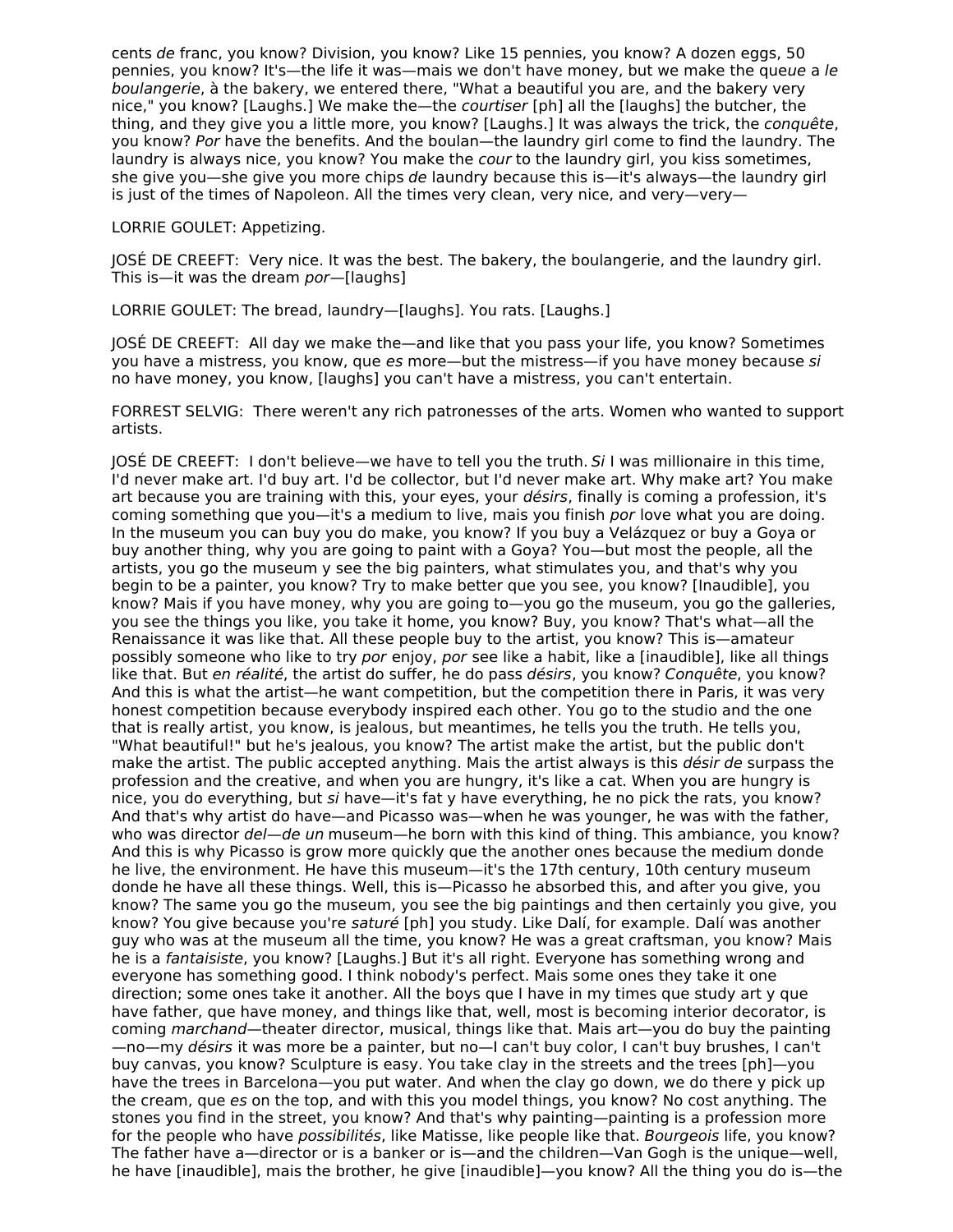painters do have subvention [ph], you know?

FORREST SELVIG: The painters need—you say painting is—

JOSÉ DE CREEFT: They need more help.

FORREST SELVIG: That's right.

JOSÉ DE CREEFT: They need more help. That's why the sculpture, in my profession, I fight with this because we have many big shots who make sculpture, but they have money, you know? But we work for these big shots, you know? And you make the things y after exhibit in the show, he give to the marble factory y everything total disdain o do que [ph] little things like that. And somebody que have very good names there—but I don't tell—and the—I go to Gréber to work because in 1920, 1926, '27, '28 I met a lot of people because the ambassador was friend y I met a lot of aristocratic people y I make portraits, you know? And then I make portraits. Mais each time que I make a portrait, I charge \$600, \$400, 1,000 francs, you know? And the—but the lady or the man, he tell me, "Well, I'd like to have a marble." A marble. I go the man por ask him the marble, he tell me, "2,000 francs." I tell, "My friend, I no have 2,000 francs. He give me 800 francs, what they—" "That, you solve." He tell, "That, you solve." y I go the [inaudible], mon patron de Académie Julian y I tell, "Look, I'll do carved stone because you can—but I don't know where." He tell, "Oh, fine!" He sends me to Gréber. Gréber he was a big shop donde they make all the sculptures for all the sculptors. America, Spain, France, et cetera.

FORREST SELVIG: You mean they are—

JOSÉ DE CREEFT: Translations.

FORREST SELVIG: I see. In other words, they cast, is that it?

JOSÉ DE CREEFT: No. No, no. It—pointed machine. This is marble. And the—and bronze and things like that. Y I go there after que I have—I make portraits, que I have with the studio y I have—I make money, mais I do—I was against this kind of thing because somebody que no have any talent, he do something, he take the thing to Gréber. Gréber takes the model, he refix it, he make a masterpiece. And the guy after put it in the show, he have a price, and the poor guy que work like a devil, he no have anything, he has second medal [laughs], [inaudible] first medal. I tell, "This needs to be changed. [Inaudible] the best thing is carve direct, you know? If you have talent, it's yours; if you're wrong, it's yours, too. And that's why I, beginning with Mateo Hernández. Mateo Hernández, Bernard, and myself carve direct, you know? Go against all this commercial things, you know? We will earn lot of enemies because the people—the ones who do the other art don't like it, you know? We do fight very strong, but anyway, we push, push, push and this way I win with this, you know? And when I come in this country, I make the first exhibition de carve direct, you know? And the—but this is, you know, I'm making a—que was the same. I make it like I make a sculpture in the old fashion. You do have money, too, because you do casting, except the carvers, mais the ones that make all these [inaudible], all the things, you know? We have one period, the 18th century, 17th century, when Houdon, Falconet all these people make terra-cottas. They make beautiful terra-cottas, this is—it was lost. Beautiful things. Carpeaux—other things. But this was a serious artist, very strong, like rude people. Mais after is coming the degeneration and the artist becoming lazy. They have more money, they make a maquette, he gives to the—that's why no—it's always the fashion is coming to the people that have money, and the poor Mateo Hernández, when he begins in the carve direct, he come in my studio and he makes things for the bishop in the country donde he live. Y I tell—[inaudible]—I tell, "This is terrific." And my studio it was for rent, y I tell, "But you don't have money." I tell, "Well, I lend you everything there and you pay me when you want," and then—and he [inaudible] five or six years after, I find the sculpture direct in one little exhibition y I see this y I tell, "Boy, this guy is something. He have talent." And I talk with him and I tell, "I see—mais it was—the sculpture it was so much love and so much *gracieux*, something pure. A man que suffered, you know, and who do this. And then, I was very tortured with this kind of thing, and I introduce and things like this what they—a many people. I introduce writers and people, and they make nice things, you know? Y after, he tell me, "Oh, de Creeft, why you—why you continue with these things like that?" I tell, "Well, this is very difficult because sometimes you do stay, mais I'm capable to do anything because I worked for five years with Gréber, and I want to prove you that I make a granite direct, you know? [Inaudible] very enthusiastic. "Very good. No tell anybody." [Laughs.] Because he—he [inaudible]—he was a small [inaudible] meantimes. He want conserve por himself the secret. I tell, "It's no secret. This is done in prehistory. It's done all the times. It's not a secret. Just it's your courage, it's all." It's more direct art, you know? More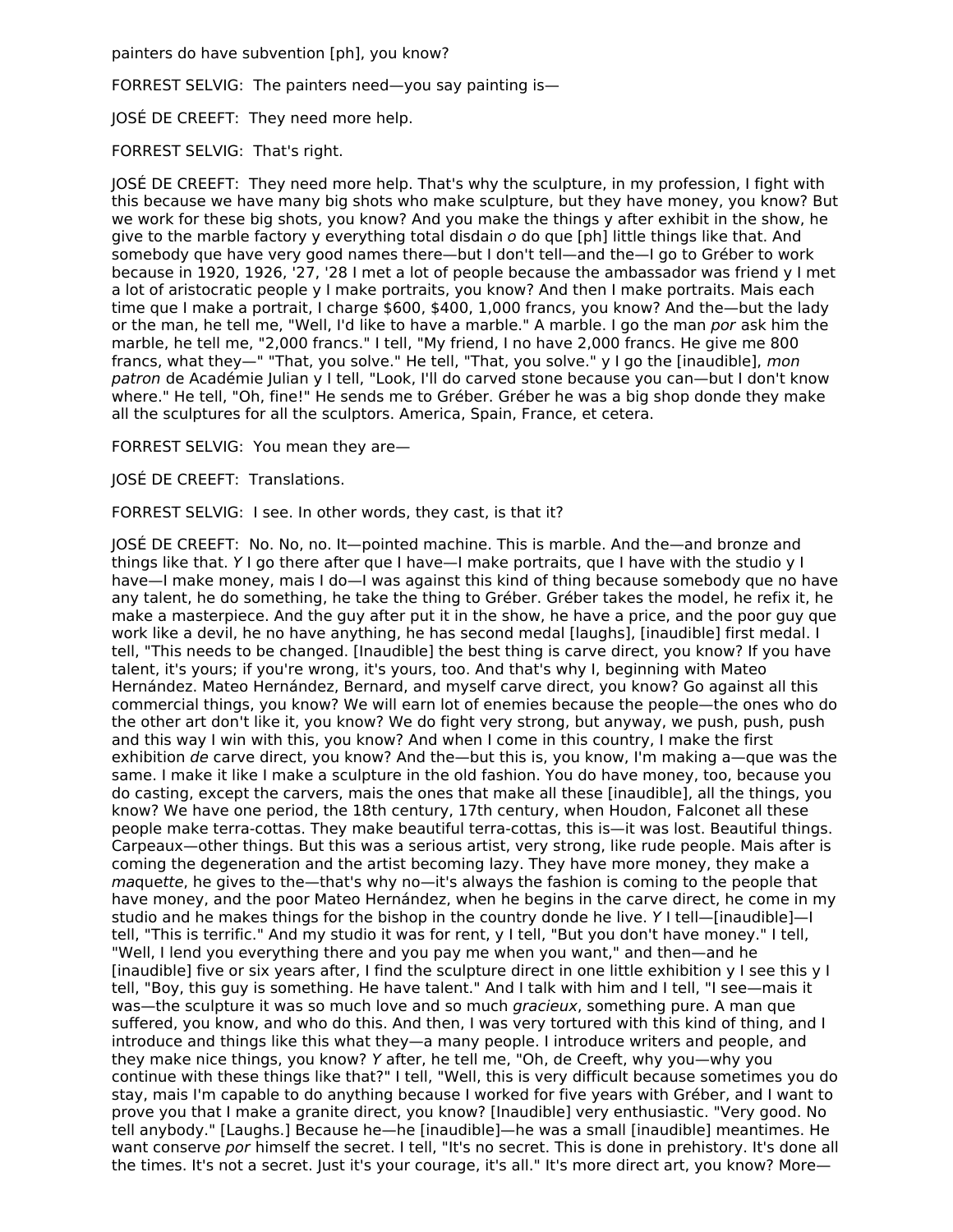sculpture is tools and work and things like that. Modeling is a project today. In the times de Houdon, it no was a project. It was real, but now the things is coming a project because the commissions and things like that. You can't carve a monumental carve direct, you know? You have a project, and the project [inaudible] pass por the city, the city accept it or not accept it. This is what. That's why Carpeaux—all these people work in Opera in Paris, he had The Danse in marble. Well, mais Carpeaux worked in marble too, like Houdon. Houdon he made—he had a figure there—in the Metropolitan Museum—a figure que is sit down [ph], you know?—it's carved [inaudible]. Houdon was a carved stone, too. He was one the best sculptors. And the—mais after this, it's coming forgery [ph], it's coming all this—the imitations, imitations, imitations. It all come in the United States. All the imitations come in here. Most the artists de here, it was a parody. Second plan. Mais these people they have so much money, they send it to Paris, to Gréber, to Balsoine [ph], to the people who make the marble [inaudible] and that's why the national sculptors they see the sculpture—I make you a record [ph]—I [laughs] all the things is destino [ph]. This is why—it was necessary make renovation here, but nobody come and the—I have a studio in Paris, donde I have students, American students. Y I fall in love with one of the students y I marriage [ph] her y come in this country because I no have anything there, no parents, no anything. She tell me, "Well, would you like to come to America?" I no speak English. I no have a—[laughs] I don't know—I'd like to go to maybe the south, because I have a lot of friends in Chile, Argentina, and things like that. Here I no have anybody, except Calder, except Calder who was 18 [ph]. He was English. And he was the cause que I come here because he present my students—because he tell me, "Oh, I bring your students to America. You want—" and this—I make money with this y I—it permit me to work. After I have the commission in The Fortaleza. I have big commission por-donde I make 200 sculptures there-200 pieces de sculpture in 18 months, you know? Carve direct. And this is why I was enjoying to be free, to do it like that. Mais here [laughs] the first exhibition—I come in when the crash. They sell nothing, no response, but the people was very interested in my exhibitions. It was in Ferargil Gallery in the '29—1930.

FORREST SELVIG: You also make an exhibition in Seattle, didn't you?

JOSÉ DE CREEFT: Yes, before I was in Seattle.

FORREST SELVIG: Oh, before? You have—

JOSÉ DE CREEFT: Before. Before. Because my wife she have family in Seattle. It was Alice Carr, you know? And she—one relative was de Virginia and the father he was a lawyer. He have a thing there—he have a memorial, you know? And she tell me, "Come to see my family," and I go to see her family. [Laughs.] I see the family. But the things, what [inaudible] and the trouble when I go there, I see so many cars, [inaudible], and things, and the people they put this—so much junk que put—[inaudible], you know, the west. I was astonished because in France a nail, a glass you take, well, it's not the same system, you know? [Laughs.] After I understand que more you break, more you—more prospérité, you know?

FORREST SELVIG: Although don't you think it's changed also in France?

JOSÉ DE CREEFT: Huh?

FORREST SELVIG: Don't you think it's changed in France, too?

JOSÉ DE CREEFT: Oh, it's changed now.

#### FORREST SELVIG: How?

JOSÉ DE CREEFT: The influence de money. This is always question de money. Spain, too. In Spain you can't find—you can't find a case. Here you find cases like this thing for—you need a piece the wood, you know, you do go the lumber mill. Here you find in the street all kind de woods, all kind of—if you find a piano. You find—when I come here, bread, chickens, you know, and the [inaudible] of these people is terrific. "Look at this chicken. A bread. A chair, a piano," things like that. With what it was here you furnish all the Europe [laughs]. And this why it was my —now, it took me long time to understand, you know? Now, I understand. But I have the vice de conserve everything. I'm going to show my studio. I still European, you know, in this kind of thing. Si I take the case, I take the nails y I conserve the nails, you know? Well, for an artist que es pure or que—who like [inaudible] is good to do this, because you can't buy every time. That's why you need to be *industrieux* and use your imagination por everything, you know? This is building your—it's like—when I make The Picador—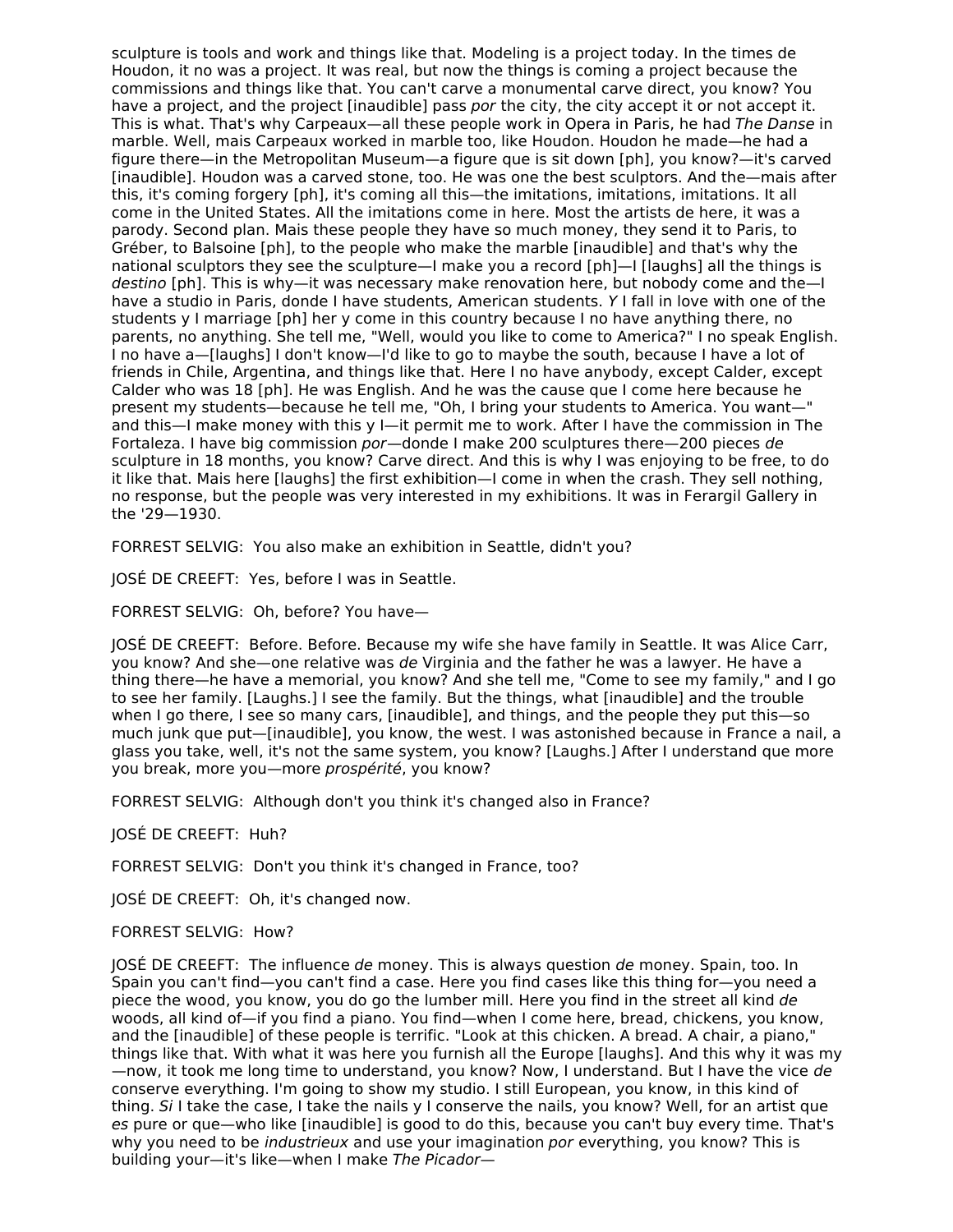## FORREST SELVIG: [Inaudible.]

JOSÉ DE CREEFT: When I make The Picador, it was very funny because Escudero, the dancer, is coming—I have nephritic [ph] y I was in the bed, I was terrific—Escudero come, he tell me, "Pepe, I have my recital, you do make something for my recital." I tell, "Mais I'm sick." "Anda ya," and everything. You know, he's a gypsy, he's very tough. He tell me, "Anda, anda, qué coño [inaudible]—" [Laughs.] "Alright, alright. I'm going to make [laughs] I'm going to make a picador. I show that." He tell, "Fine! No, fine, muy bien, hombre, ibravo!" and he's gone. But after que he's gone, I see the—I have a *poêle*—poêle—for make heat, you know?

## LORRIE GOULET: Stove

## FORREST SELVIG: Stove, yes.

JOSÉ DE CREEFT: Stove. Mais I have so many pipes que the smoke no pass through and no warm. Y I tell, "Hmm, the people make stuff [inaudible] in marble. Well, I'm going to make stuff [inaudible] [laughs]. Y I make a sketch like that, The Picador. It was 12—no, it was 10:00 because I leave the bed, you know, enthousiasmé. I dismantled everything because it was frozen, you know? I dismantled—I take warm like that. Y I begin to mount it, taking all these pipes, all the things, kerosene cans [ph]. I have a big [inaudible]—I have all kind of things, you know? The things por take the dust, you know, pour put the coal in the *cheminée*. Y I mount it. [Inaudible.] I mounted The Picador. At twelve o'clock of the night was finished. Y I [laughs] take it by the street with will y I pass in the front the prison—La Sante, Rue La Sante—and the cops coming there, they think que I'm going [laughs] to jump [ph] [inaudible]. "What—?" "Qu'est-ce [inaudible] with this ferraille? [Laughs.] And they [grumbles]. Well, finally, the cops coming with us, just because he likes to see si real [inaudible]. In the [inaudible] entered everybody, keeps in everybody free because everybody go with The Picador, and The Picador entered in the bar [ph] y everybody—y two figures: one dancer and one *danseuse*, in iron, too. This is I lost. And then and Picasso was in the [inaudible]. No, in one [inaudible]—

FORREST SELVIG: And this is for a recital you say?

JOSÉ DE CREEFT: I beg your pardon.

LORRIE GOULET: Yes.

FORREST SELVIG: This is for a recital?

JOSÉ DE CREEFT: Recital!

LORRIE GOULET: Escudero.

JOSÉ DE CREEFT: It was a recital. It was Escudero—

LORRIE GOULET: Dancer.

JOSÉ DE CREEFT: Escudero make a dance recital.

FORREST SELVIG: I see.

JOSÉ DE CREEFT: Y I see—Y I go talking to Picasso. "Allo, allo." Picasso was so mad. He no tell me anything. He sees The Picador. He no like it. Because he think it was a critic, you know, to the scene because in this moment, he make—with González he makes things like that, you know? Y I think it's for the business, you know? And then [laughs] I tell, "Well, jealous or—?" He never never talked about this. But González, yes. González was very enthusiastic. "Oh, marvelous," and that's why he no like it [laughs]. And then the fiesta it was finished, "Marvelous," and things like that, y I take it home. And the students and the people and the other artists, they tell, "You make a masterpiece! This is wonderful." I tell, "Look at this. This is—" you know? It's all right. I hate The Picador. And that's why I do this. I do satiric por him. Because he was "Los toros," "Los toros," always y I no like this picador que martyrizes [ph] the horse and things like that. It was a satire. And then they tell me [laughs], "Why you no making a show?" I tell, "No, I can't make the show," and things like that. "Yes, it's marvelous. Everybody—" and finally, encourages me. Y I talk with the man de Indépendants y I tell, "I have a picador [inaudible]" He tell, "Well, everybody have a picador [inaudible]." [Laughs.] He tell, "Okay, I'm not interested. It's closed. It's closed. Why you come—all the artists is the same. You come in the last moment, 'I have a picador.'" [Laughs.] I tell, "Well, my picador is very interesting." "Oh, yes, I know." Y fortunately,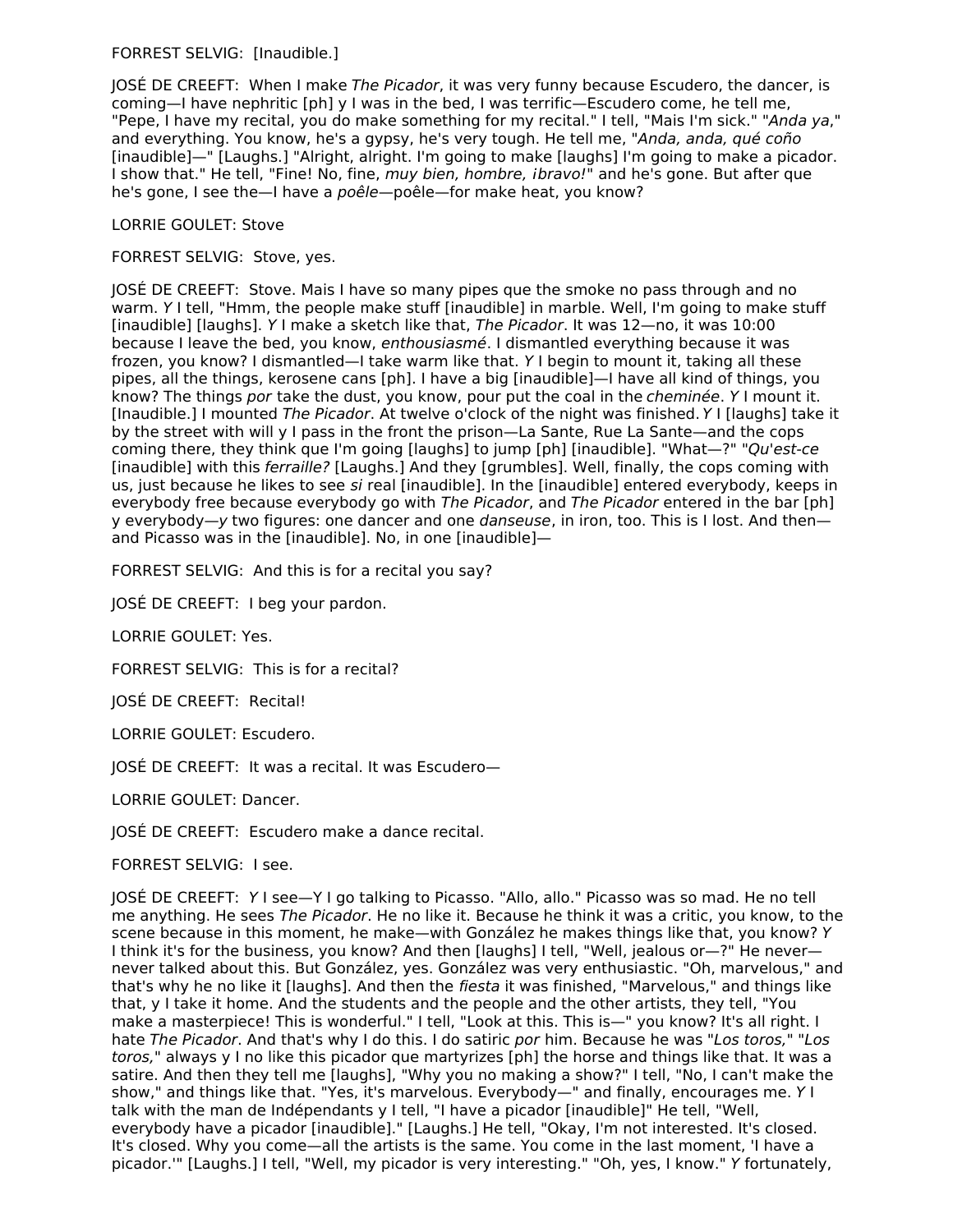I have a photograph of the knight, you know, and I show this. "Oh, this is wonderful! This is—yes, yes," [inaudible]. "Go to find The Picador," and then—y I finally go to the Champs-Elysees, "Bring The Picador." [Laughs.] [Inaudible.] In the show, the other artists [inaudible] [laughs] everybody see this ferraille. Y I have a big horse in plaster, you know, with the—I think it was [inaudible] and my picador entered there [laughs]. And the people—the guy que ve this horse. "I wonder how you bring me this junk there. You spoiled my—" [Laughs.] I tell, "Well," and everybody come [claps], everybody celebrates, and nobody make attention to another thing. He put in the pedestal and the—it was a succès, though I never expected it. A succès formidable. France, England, aall the papers. I have all the reports y I have—and the letters [inaudible] and the sculptors. When Paco Durrio—who was a friend que he was always like that granites, granites. This day he's a visitor. "Why you do this?" You make so beautiful granites and things, why you made—?" I tell, "It's the first time que you tell me que I make beautiful granites. Before you say 'Meh,' 'Meh,' 'Meh,' and now you tell me because I made this." "[Inaudible] serious—this is not serious, this is a [inaudible]," but after, the press come. And the letters in the press, everything, oh! It was the most big succès que I have in my life. After this—because before I make an ostrich, before—oh, no, after I make the ostrich—no, I make before an ostrich in iron like that. Y after I make The Maternité, after The Picador, I continue, I tell, "Well, now, I'll make The Maternité." Scrap iron, in the Surrealist, you know? Y I now put an end. I put scrap iron—in The Maternité it was like that. Y [laughs] in the center it was all the organs, you know, with a little fetus in the interior, you know, and wax, you know, oh, very, very Surrealist. In meantimes, Sardine a l'Huile. Sardine a l'Huile it was a critic for Mateo Hernández because he used too much oil por finish, y I tell, "Well, this is—this is a trick because oil y finish everybody think que es wonderful, but the people put the hands in the floor, they have oil, it was terrific [laughs]. Y I tell, "This guy—I do kill this kind of thing. What I going to do for this?" Y I have a friend of mine that I tell, "I'm going to make something." I tell, "I'm going to make Sardine a l'Huile taille directe [inaudible]." He tell, "Fine!" y I make Sardine a l'Huile taille directe [inaudible]. Y I make a pedestal—beautiful pedestal—[inaudible], a tip [ph] with a plate, a tip de lamp [ph], plant the oil jusqu'à the top, you know? Y I make a sardine in granite y I put in the interior caviar, you know, era muy cabrón—and the sardine do like that and then when the people were [inaudible] the column see [laughs] everybody laughed, everybody was terrific. And Mateo Hernández was angry, "Be careful." Always [inaudible] [laughs] something. And the—and the succès with The Maternité—well, The Maternité—on the day I bring The Maternité, a doctor was there. [Inaudible] this Maternité, I put ferraille. And the doctor is—he don't know que was—he tell, "Oh, nice thing. It's a maternité. It's marvelous. Who do this?" Y I-[inaudible]-I no have courage, you know? And finally he make so much compliments, so much [inaudible] explain me the uterus, the where is the baby—the [inaudible] [laughs], [inaudible] all the story de maternité. I tell, "Well, it's me." "Oh, bravo! You were—you wonderful. You have a—" I tell [laughs], "No, I'm just a carver stone [ph]." "Nonsense, this is a masterpiece." Tomorrow I'm going to talk the president the president he going to the inauguration—it was Fallières—and then [laughs]—then I don't go there because I no want to stand in front of the president with my Maternité because-[laughs.] It was so fun. All these things it was *inespéré*, you know? And that's why I tell, "Well, now I have plenty. Y I come in this country [laughs] I left you there all this junk." But this is very funny. Sweeney see all these things. Sweeney was very enthusiastic. And Calder. I met González, I met Calder with this kind of things because I give—I open the door, you know? And that's why I was so satisfied. In '32, I return to Paris. I go this independents [ph] and what I see? An exhibition de González. And I tell, "Oh, good. You continued the things. Wonderful." But he is blushing, he tell, "Well, are you not—you was in New York, ino?" [Laughs.] He never expected que I'm going to go. I tell, "Yes, mais New York, well." "You are going to return to New York?" "Yes, yes, I'm going to return." And this was very funny because, "You was in New York, ¿no?" I tell, "Mais is marvelous," because it was marvelous. I tell, "You do something que I never do," you know? I do the key, you know? Porque—but Picasso he [inaudible] very much to him. That's why Picasso was angry when he sees The Picador because in these times—and then, because González he worked for Picasso, you know?

FORREST SELVIG: Tell me, where's The Picador now? Here, you own it now?

JOSÉ DE CREEFT: Finally, this Picador it travelled all the world [laughs] y I come here—I come here in '29 and The Picador—in the customs they tell, "What the hell is this?" But this is "What is this? An old stove? Qu'est-ce que c'est? Why you come in New York with this?" I tell, "You no like it? This is a piece of art." "Oh, get out of here. Five hundred dollars." I tell, "Five hundred dollars? I no have \$500. [Inaudible.]" Y I entered by Baltimore. And Baltimore—the director de—

FORREST SELVIG: Baltimore Museum?

JOSÉ DE CREEFT: No, the customs. The customs.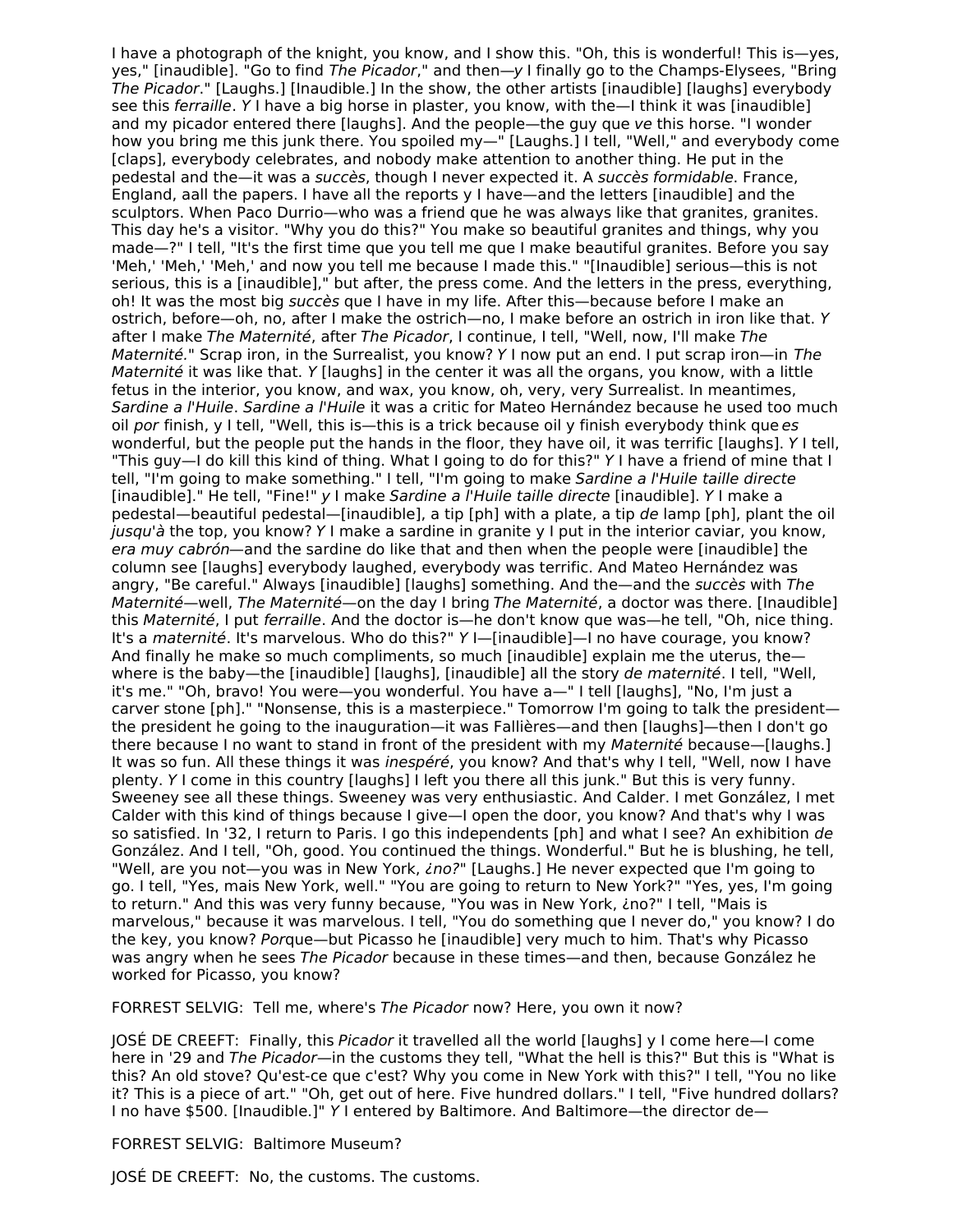FORREST SELVIG: The customs director.

JOSÉ DE CREEFT: He tell—in these times I bring with the [inaudible]—a big—no [inaudible], a [inaudible], I imitate a [inaudible], you know? Mais big. Y I dismantled everything [inaudible] the photograph and—j'arrive in Baltimore and they opened it. "Oh, what is this? Is this ferraille?" He was suspicious, you know, because I tell, "Mais this is what it is. This is this. It's an œuvre d'art." "An œuvre d'art? You do this?" I tell, "Yes." "Well, mount it!" [Laughs.] He give me a room. He give me a lot of junk because I have forget many things, you know? But finally, I mounted the horse. I went the director de customs. He tell, "Well, it's okay. It's okay." He give me free. No cost me any penny. But [laughs] this *Picador*—the second time que I mount it, it take me three days for building, when I build it in 12 hours. Mais after, por remember all the pipes, you know, the pipes [inaudible]—terrific. The same—everywhere—Brâncuși was the same when he come here, the same. He bring The Princess, you know? [Laughs.] No, it was very strange in this moment. Now the customs is different. Now the—now it's more habituated to the junk [laughs], but this junk, boy, it's—mais I pass good times, you know, with this. I pass bad times, mais the bad times [inaudible] quickly, because you can't have good times all the times, you know? Good weather, bad weather. But when the storm come, it's very bad. [Laughs.] Everybody. In Mallorca I have good times, too, because I work there and the—I was so free there because they give me carte blanche to do what I want.

FORREST SELVIG: When did you go to Mallorca in this time?

JOSÉ DE CREEFT: In '28.

FORREST SELVIG: In '28. In '28?

JOSÉ DE CREEFT: In meantimes que I do this, this Surrealist. In the meantime. This thing in one way it give me a lot of troubles because some people don't take me serious after, you know? And they tell, "De Creeft he do this, he do this—what he do? What is de Creeft?" you know? This is not the thing. [Inaudible] understand, you know? If you—if you free—mais with times, you know, you build it with times. Take times to prove, you know? But before you prove—because the people like always—"This is a de Creeft. Sí, sí, this, this," not de Creeft, you know? That's why you know you do—

FORREST SELVIG: Possibly they feel comfortable being able to recognize you.

JOSÉ DE CREEFT: Yes. They feel more—they put the money, you know, they like to have security, you know? [Laughs.] The education—after I teach in the New School from '32—I make the first exhibition and after, in the '32, and I come after [inaudible] in Paris. I make the exhibition with The Picador again. The New School.

FORREST SELVIG: You have the exhibition in the New School.

JOSÉ DE CREEFT: Yes. In '32. Because I have no money in '29 y I was very sick. I was 18 months —eight months in the hospital. Because in these times no penicillin. They have [inaudible]. Terrible. And then I was very nerveux. But my mother-in-law was very—my mother-in-law was already very happy—

LORRIE GOULET: [Inaudible] in her house?

JOSÉ DE CREEFT: [Inaudible] singing, I tell—

FORREST SELVIG: Your mother was already [inaudible]?

LORRIE GOULET: Not my mother, his second mother-in-law.

JOSÉ DE CREEFT: No. My wife was prepared por my mother-in-law.

LORRIE GOULET: They were already counting the money, right?

FORREST SELVIG: Oh, I see.

JOSÉ DE CREEFT: Y I tell—I [inaudible], you know?

FORREST SELVIG: Oh, yes.

LORRIE GOULET: Yes.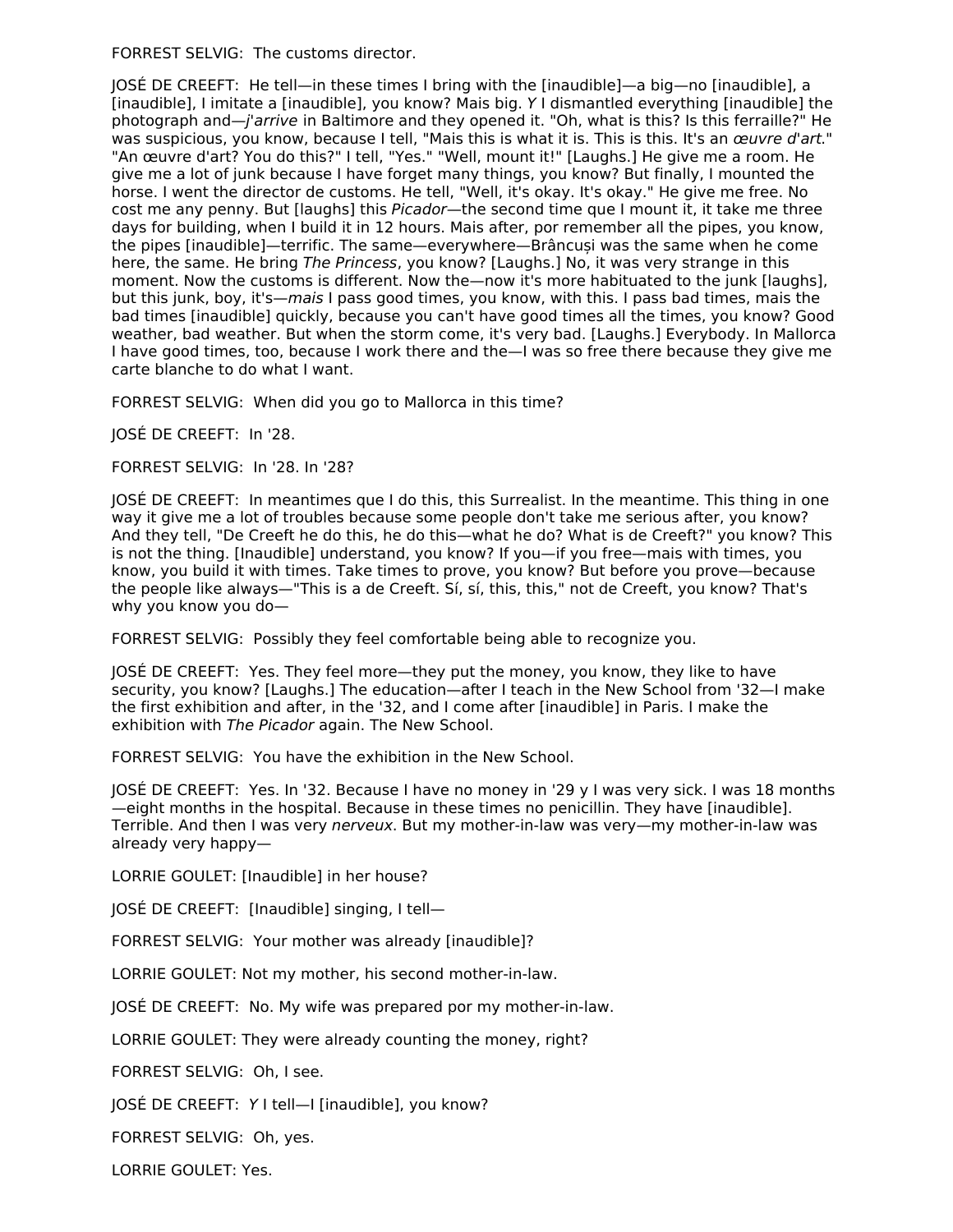FORREST SELVIG: [Inaudible.]

JOSÉ DE CREEFT: Y I see this. Y I see—why, it was very strange. I see, "Ay, ay, ay, I don't know."

LORRIE GOULET: [Inaudible] going to go [laughs].

JOSÉ DE CREEFT: I no die. I'm not going to die. Por give you a pleasure. I make a good reaction and the next day coming the doctor [inaudible], he was the director of the hospital. He tell me, "Oh, fine, fine! You're saved." I tell, "Well, I'm going to tell you the truth [laughs]." "What has happened to you?" I tell, "Well, last night, [laughs] [inaudible]—

LORRIE GOULET: [Inaudible] [laughs].

JOSÉ DE CREEFT: —my mother-in-law come in here [laughs] [inaudible] y I see so prepared pour my tomb [ph] [laughs] que I tell, "No, impossible. This is impossible." He tell, "She solved you! You [inaudible]? [Laughs.] She solved you."

FORREST SELVIG: She saved you.

JOSÉ DE CREEFT: She saved you. I tell—

LORRIE GOULET: Unbelievable.

JOSÉ DE CREEFT: —well, en réalité—

LORRIE GOULET: The reaction was so big, she saved you.

JOSÉ DE CREEFT: —I was so upset [ph]. The reaction, you know? My breath [ph] has returned, and things like that [laughs].

LORRIE GOULET: He so marveled [inaudible] [laughs].

JOSÉ DE CREEFT: I'm going to live por just—I tell [inaudible]

LORRIE GOULET: That was the first—the second wife, not me. My mother [inaudible] got along with him very well.

JOSÉ DE CREEFT: And she—my mother-in-law was very religious.

FORREST SELVIG: Your mother. You mean that—that mother.

LORRIE GOULET: The second wife.

FORREST SELVIG: That's Mrs. Carr.

JOSÉ DE CREEFT: Mrs. Carr, yes. She was marvelous éduqué, very good, but she was from Virginia, you know? The old—the old families, you know? [Sudden noise.] This is the spirit de my mother-in-law [laughs].

FORREST SELVIG: I see. Returning [laughs].

JOSÉ DE CREEFT: You see, I talk de my mother-in-law [ph]. In the meantimes, "Click," the spirit of my mother. Well, and this is all my story, you know? Mais I have a lot of [inaudible], a lot of things, but you can't tell everything.

FORREST SELVIG: But—you met Ms. Carr then when she was a student of yours.

JOSÉ DE CREEFT: Being my student, yes.

FORREST SELVIG: Here in New York?

JOSÉ DE CREEFT: In Paris. In Paris. In Paris.

FORREST SELVIG: In Paris. She was a student of yours in Paris.

JOSÉ DE CREEFT: She was in Paris because she had this memorial for the boy scouts. She had a prize. And this prize, it give the money for go to study in Paris.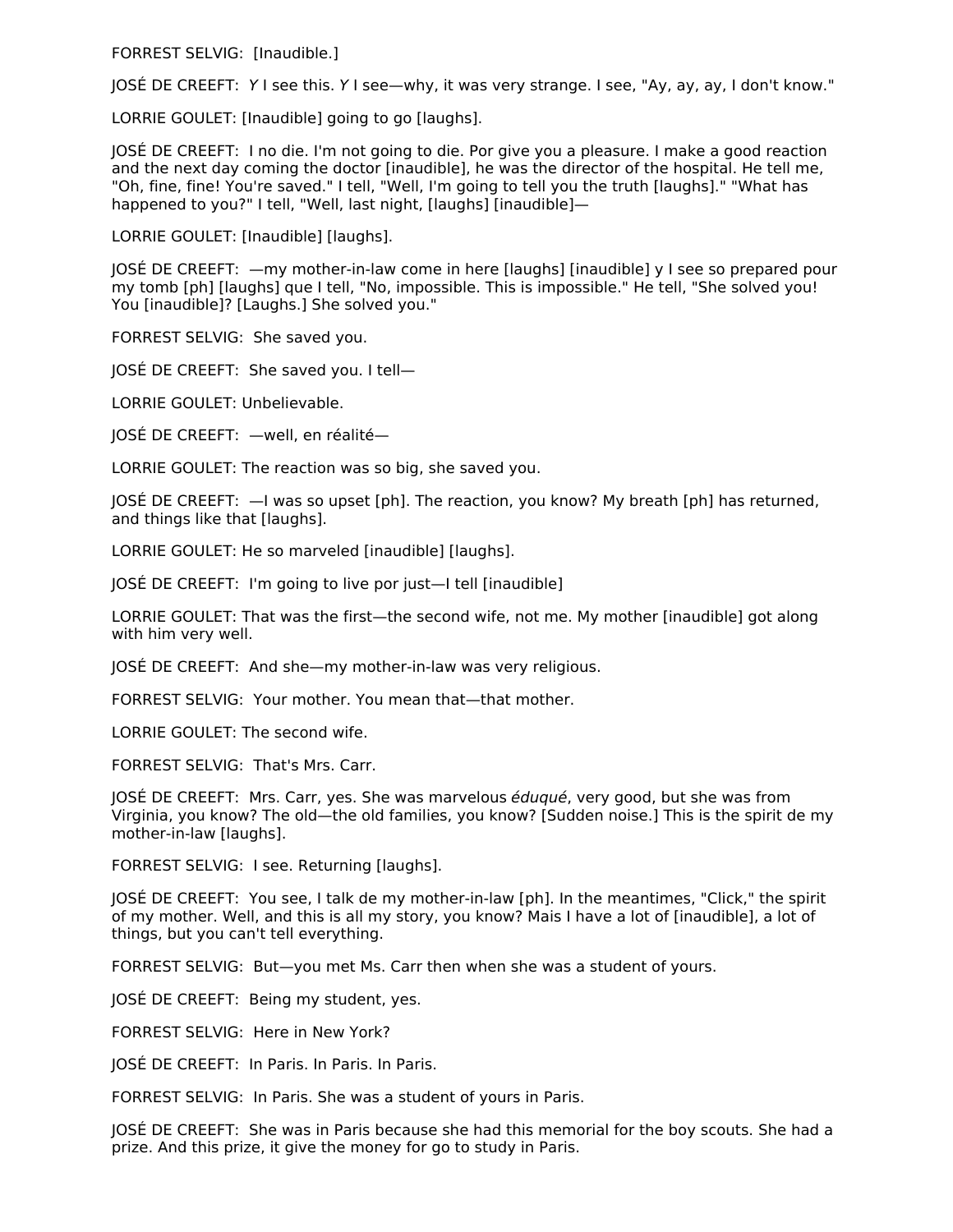FORREST SELVIG: They had girls into—to—

JOSÉ DE CREEFT: Huh?

LORRIE GOULET: [Inaudible], yes. They must have, yes.

FORREST SELVIG: [Inaudible] girls? The boy scouts in Paris [inaudible] girls? That's amazing.

LORRIE GOULET: [Laughs.] Yes, right.

JOSÉ DE CREEFT: She made the memorial for the boy scouts is in Seattle.

FORREST SELVIG: I see. [Inaudible], she was an artist.

JOSÉ DE CREEFT: Yes, she was a sculptor.

FORREST SELVIG: She's a sculptor.

JOSÉ DE CREEFT: Mais a sculptor very conventional, you know? And that's why she going to study with me because she like my way de work with this—she was there, she was [inaudible]. She was another girl de Chicago. There was four. I had four students American. And this is—it paid me my—it paid me 1,000 francs each one and with this it was perfect for me—you know? because I change my—it permit me to make sculpture. Mais I was very sincere with them. Mais she was—meantimes, she study horses—donde she continue to make horses now with a man sculptor who make animal—animalier. Very good. And she make beautiful horses. But never do what I do, because the mother she was very old-fashioned. She no like these libertés and she stopped, you know, to do many things que I want to do. Like Lorrie [ph], you know, things like that. Be free, you know? Y all these ladies que—all the Seattle old ladies and the Pasadena and all things—these people they no have really—

LORRIE GOULET: [Inaudible] really very impressive, right?

JOSÉ DE CREEFT: Very difficult people, you know? Pompier, cómo—you know. And the—I can't help, you know? And she, the mother, was very positive—always she had the daughter—always, I think—and finally I stay in New York and she stay in California, y I tell, "Well, si you no come, you can't stand alone like that." She lived there. Well, she gave me the divorce very easy, but still friends for my son, my daughter. Very nice. But just the—si my mother-in-law was there, she give me so much troubles when I marriage in England, you know, por Episcopal Church. The day I go to marriage, I tell, "No." And the boyfriend, a friend de [inaudible], he tell, "You can't do this now." I tell, "She's impossible! She's going to interfere in everything." He tell, "Do it. Do it." And I do it. And she stay in New York y I go to Spain with my wife. It was very nice. But the—she was very nice—right. The mother was [inaudible], she was very nice, but the daughters always like that, y interfere my children, too. And my children was more with the mother que with me, you know, the grandmother. I tell, "No."

FORREST SELVIG: Your children grew up in Seattle or in California, did they?

JOSÉ DE CREEFT: Yeah, my son—my son Larry is in Alaska. He's a pilot, you know? He was in the war—in the last war—the Korean war. He was three years in Korea.

FORREST SELVIG: He's an airline pilot then.

DE CREFT: Airline, yeah. He's very nice. And the—

LORRIE GOULET: He's the [inaudible] in Alaska.

JOSÉ DE CREEFT: He's—he's wonderful.

FORREST SELVIG: This one?

LORRIE GOULET: He's terrific. He's really good.

JOSÉ DE CREEFT: And my daughter is—she marriaged—is a sculptor, too. Painter y sculptor. Very talented. And the—the sister. And the—now I have another problem.

LORRIE GOULET: [Inaudible.]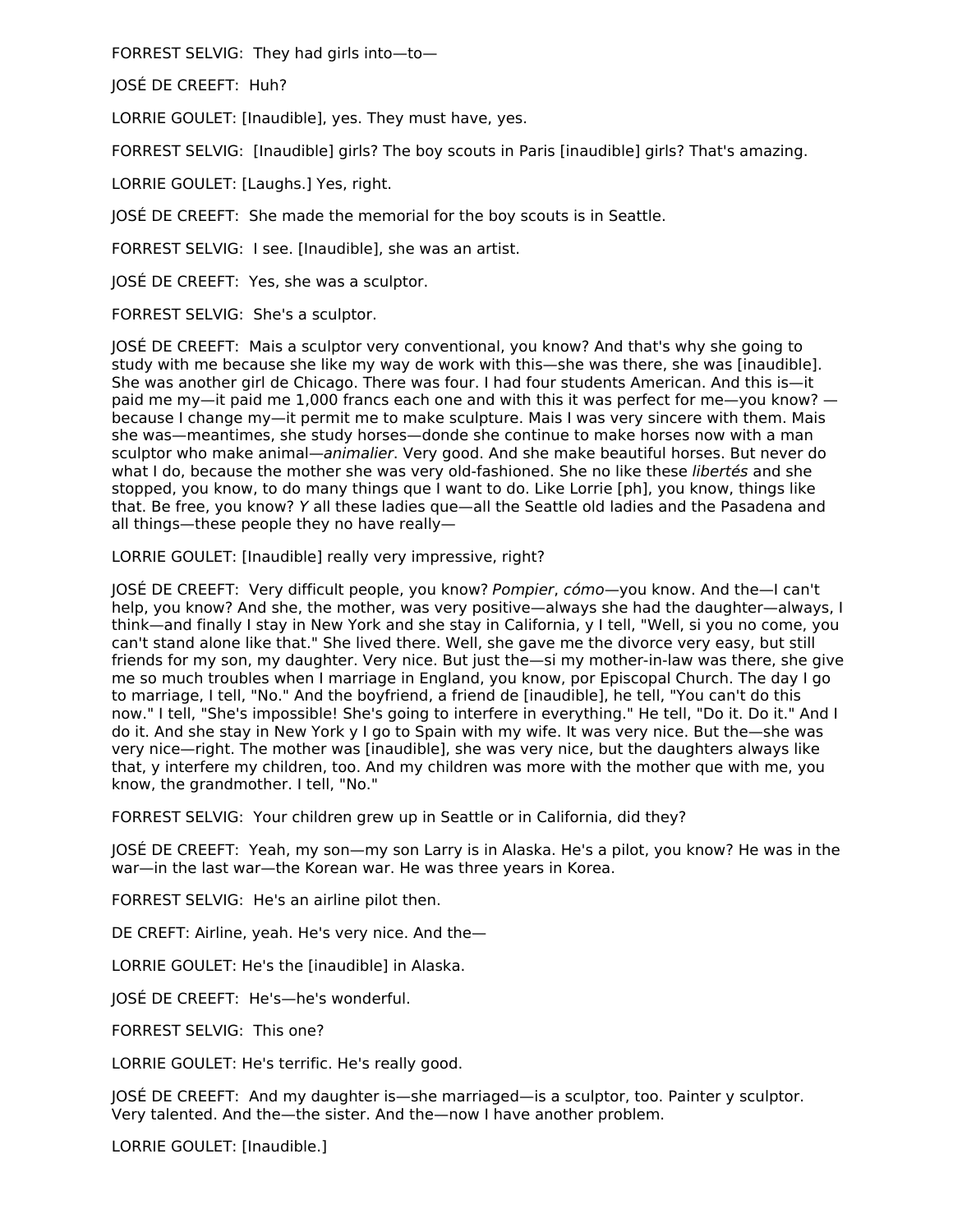JOSÉ DE CREEFT: My daughter is now—she like to be artist now—[inaudible] painting.

LORRIE GOULET: She's 20 now. This is the daughter of our marriage. She's 20.

JOSÉ DE CREEFT: She's 18 years old.

FORREST SELVIG: Is she also going to be an artist? Is she an artist, too?

LORRIE GOULET: Yes. Yes.

JOSÉ DE CREEFT: Yeah. Yeah.

FORREST SELVIG: Painter or sculptor?

LORRIE GOULET: Painter.

JOSÉ DE CREEFT: She's—everyone has qualités, you know? I never pushed anything, you know? I let—mais they see, you know? It's very hard for the childrens when the father—

LORRIE GOULET: [Inaudible] very difficult.

JOSÉ DE CREEFT: —and the mother is sculptor—[laughs.] Anyway, I tell, "It's not hard. The best thing you do be better que your father and better que your mother. Like that is fine."

LORRIE GOULET: [Inaudible] from the start.

JOSÉ DE CREEFT: You are going to tell, "My mother was—my father was—"

FORREST SELVIG: Did you let your children work along with you at all?

LORRIE GOULET: When [inaudible], yes. We never tried to [inaudible], but—

FORREST SELVIG: So if they wanted to work with you, you'd let them.

JOSÉ DE CREEFT: Oh, she—

FORREST SELVIG: They were [inaudible] right away or—?

LORRIE GOULET: [inaudible] when she was eight years old. [Inaudible.] "I want to do what— Mommy and Daddy, I can't be a sculptor. You work too hard."

FORREST SELVIG: [Inaudible] too big for me, in other words.

LORRIE GOULET: [Inaudible] figured we worked too hard, that's why she put it—

JOSÉ DE CREEFT: You see, my children is more my students que my students—que my children because with your children you can do anything. You can do anything. You tell things, but si you —after, when you grow—when he's a man, you know? After you understand, but at this age you can't do anything. All the parents is the same story.

LORRIE GOULET: That's right. It's true.

JOSÉ DE CREEFT: Today I have in the school very good students—very nice, everybody respect, everybody love me, everybody do what I tell and everything's wonderful, you know? And the—I never teach—I teach [inaudible] or [inaudible] and things like that because with a few [inaudible]—you make an [inaudible], you take the [inaudible], you [inaudible] and the things. Making sculpture is not difficult. What is difficult is be artist. This is difficult. The craftsman, with time y discipline—

FORREST SELVIG: In other words, you are making a distinction between being a craftsman and being an artist. Certainly, I would say that one can be a craftsman without being an artist, but can you be an artist without being a craftsman, would you say?

JOSÉ DE CREEFT: Well, I tell you one thing. The artist is too loose.

FORREST SELVIG: Too loose?

JOSÉ DE CREEFT: Too loose, the artist. It's too much imagination. Too much—what you call? The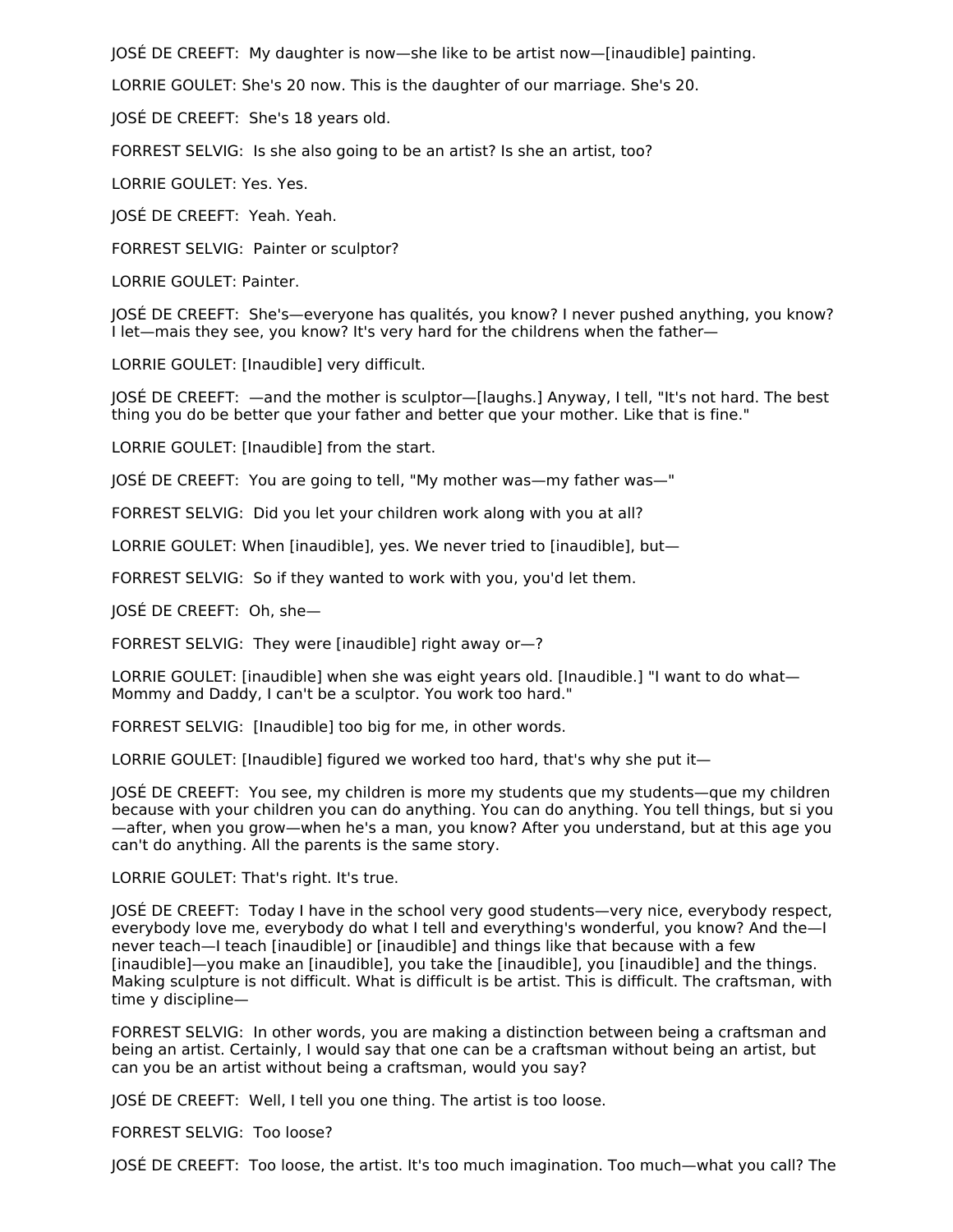artist is creative and no have times to put the things in order, you know? Because too much imagination. Too much creative, too much—that's why he needs discipline. With discipline, he arrive [ph], you know? But si the artist no have discipline, that's what craftsman is the discipline, you know? You do force it in this case. You do teach, write, arrive [ph] y criticize in the sense the craftsman way. They no push too hard, you know, these libertés, and meantimes, help in the way that it needs to be done. That's why you have examples, you go the museums, you show. You tell, "This is what it is." "This is Egyptian craftsman." Very perfect, but the man who make the models, he was an artist. After, the craftsman come and finish. It's the slaves, you know? But this is why too much—too much finish it no lets anything to the people to *imaginer*. That's why you do let's [ph] some door [ph], porque the people. That's why Michelangelo with the unfinished sculpture he give more que with the sculpture que do finish because then it help to understand, you know? And the libertés. Like Rodin with the Balzac. Rodin he was very tight in what he do, very good, very academic and meantimes, some Michelangelo influence, some things, some mais when he make the Balzac, when he have this liberté, he makes Balz—he grow, you know? And he open the doors a many things, you know? That's what the art is most free, you know? Because—like a Matisse, like all these people when—all these people they begin—like Velázquez. Velázquez the beginning it was tight, dry, terrible. But after he's becoming more loose, more loose, more loose, and finally make The Fileuses, The Hilanders, you know? You see the hands, it's abstract, you know? And that's why—Goya the same thing, you know? Goya mais Goya is a genius. When he liked to make a good portrait, he make good portrait. Goya is the most tempérament, you know? Velázquez is more craftsman, he's more study, more discipline, mais Goya, when he want discipline, he want—mais this is a genius, you know? Well, I think—El Greco is very interesting, you know? More imaginative, more— But in the sculptors in Spain—most the sculptors is the sculptors who go away, you know? Just—now it's the same. The sculptors come here because there is too constipé, too much old fashion.

#### FORREST SELVIG: Too old fashion?

JOSÉ DE CREEFT: Yes. Academic. Academic, you know? They come in here or in Paris. They open the doors, you know? That's why Paris is—it was marvelous for us because if you never go to Paris, you stay—you stay very nice, mais indifferent. It's not like the primitive sculptors, the polychrome sculptors that it was imaginative, that it was religious, mais religious with grandeur—you know? With something—the polychrome beautiful, naïve, mais truth, you know? No sophistications, you know? After is coming the sophistication because becoming commercial. Finished, you know? And finished—that's why [laughs] students they tell me, "Oh, Mr. de Creeft, when you're going to show me finish?" I tell, "Look, before I show you finish, you understand to do it. And after que you do it, you finish. Not difficult." Finish is a consequence, the trajet—the work that you do, you know? I can't show finish because many [inaudible] because it's clear que it's finished. Y still the people look it, better sculpture and good sculpture. Good sculpture not clean. The better sculpture clean. It have more chance por the public que the good sculpture que is not clean. It's not question de ignorance. It's question de que no—still—the sweet things always like it, you know?

#### FORREST SELVIG: The sweet things?

JOSÉ DE CREEFT: Nobody like the bitter things, you know? It's always—but today it's too exaggerations, you know, because with the history, the sweet it make bitter, but when it make bitter, it makes too ugly, because everything have beauty. In everything. A man que die, it have beauty, a bum que is in the street, he have beauty, too. It's the way that you take it, you know? And that's why the artist—[inaudible] que is an artist—he do take the best—not the less, the best. It's not easy to do it, my friend. That's why you have Murillo—a painter, a Spanish painter who made all the madonnas and things like that. Mais in meantimes, Murillo when he put the hard, when he put really, he make this portrait que is in Washington, The Women in the Balcony, [inaudible]. He make after the stories de little boys and things like that. Mais the artist makes concessions sometimes, you know, because you do make concessions. But the masterpiece, the artist, is always when he's free, when he's not—when he's out the old compromise—compromise the old thing. And this is what—after, you take the vice [ph], the compromise, because you adore the money y it's coming all the times and [clicks tongue] it changes, you know? That's why the gold is very beautiful, but you be careful. It's better make pipes with the gold por water [laughs].

FORREST SELVIG: In other words, when you say a change, you mean a change for the worse, is that it?

JOSÉ DE CREEFT: Yes, for the worse. Yes, yes.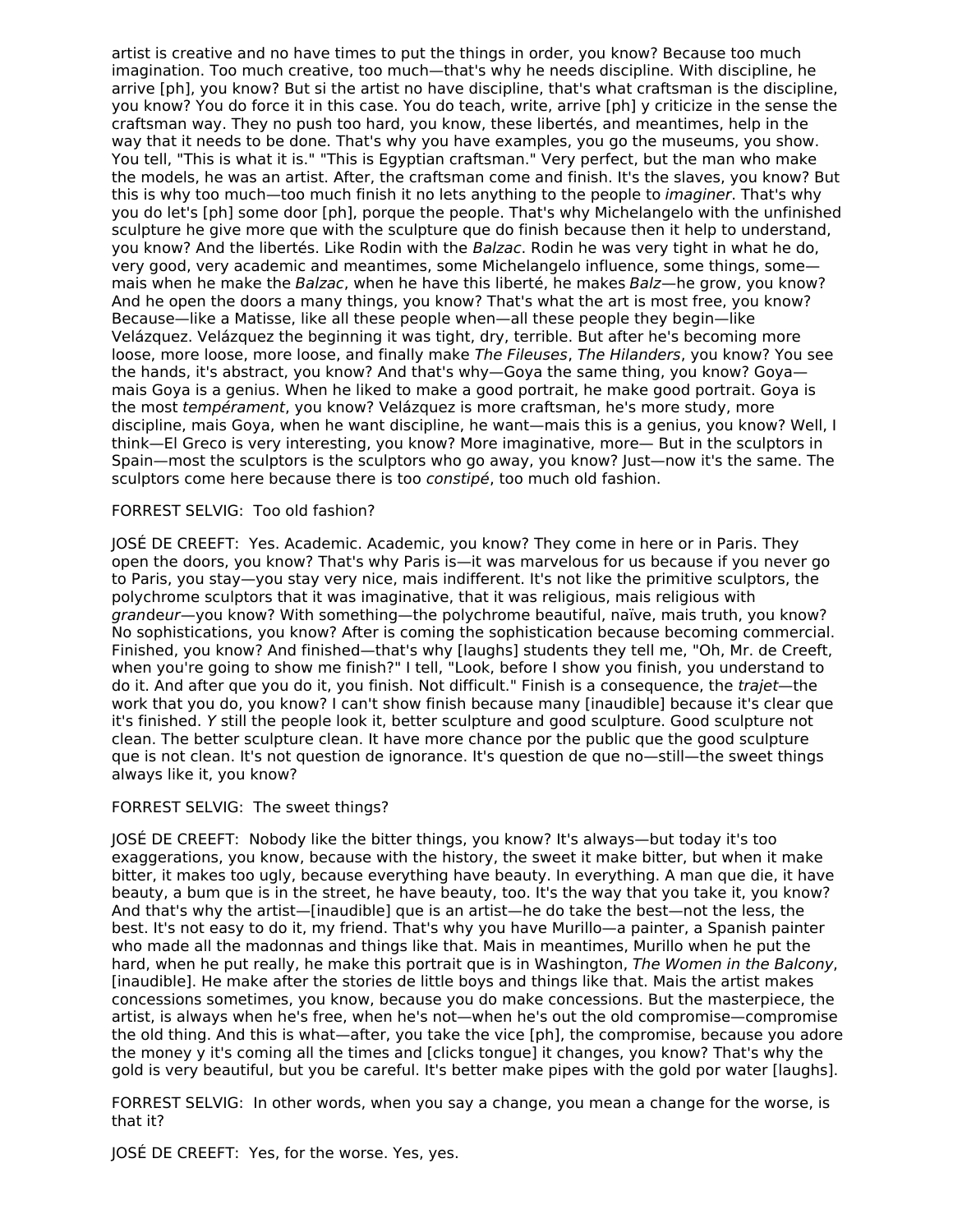#### FORREST SELVIG: Always?

JOSÉ DE CREEFT: Yes, because temptation—the devil temptation, you know? Like Faust, you know? This is—you have—fine, you have everything, with the gold you have everything, mais you'll give the life to the devil. This is the difficult. This is the limit donde you this way or this way. Many artists, you know, go this way. It's very hard to live modest, you know? Very hard. Mais when you have the habit. For me, I'm millionaire, you know, because I was so poor y so bad, I just—I'm a rich man. A rich man, you know? It's not—I have everything que—what I have more? I have a house for sleep. I have a studio. This is—it's not question—but some people they like to have what anothers have, you know? They look too high, you know?

FORREST SELVIG: Would you say that this—what comment would you make on the artists today?

JOSÉ DE CREEFT: The artists today?

FORREST SELVIG: The young artists today.

JOSÉ DE CREEFT: It's very difficult. The artists—I think—for my idea and my observation—the artist is always a dope, you know?

#### FORREST SELVIG: A dope?

JOSÉ DE CREEFT: A dope, yes. He's always a sucker, you know? Because he give. Subconscient, he give always. He help the industry, he help all the things, all the beauty things que you see, all the fashion, all the things—all provenier the artist. You know, when Picasso made cubistic, he make understand the pens [ph], because after the pens—"Oh, you see this?" The pipes, the things like that. The artist he give always a life for things, you know? Si the artist no exis—that's why I'm astonished in this country, one the most rich country in the world, you know, que no help more the artist. The government, the city. It do have facilities not in money, mais in materials, in gifts. Si an artist he needs this. I exhibited the—in the show there, in [inaudible] building and the man he tell me, "Very nice, man." I tell, "Well, we pay four dollars de entrance, you know? And we do bring the things the outside—the studio. Well, si you bring it, it costs \$150. We never make money, just \$30 or \$35 or \$50, you know? We pay the taxes, we pay everything [inaudible] the artist to be [inaudible] out of this, because you suffer por give culture, you know, por help the people, por give the good things, you know? Not everybody is a genius, mais we try, you know? And then—after, it consider you like a man who make shoes factory or Coca-Cola or things like that. No. I—you help Coca-Cola. The artist help Coca-Cola. The artist help the making of brassieres, they help—the artist help everybody, you know? Because he's a creative. And the man que is industrial, he go on the outside, he see the things, advertising, things, you know? It's influenced by you, like the architects today. With this thing que you see junk—it's not junk because all these people who make this composition, these constructions, they give ideas to the architect. The architect [inaudible], the artist give ideas, he's rich all the times, you know? That's why the artist to be respect and to be treated really like the point more important de culture. Writers, painters, theater, everything. Everything. Everything. Everything is the composition the *société*. And the société si no have this, it's like a crocodiles, you know? It have a tear. It [inaudible] like that [laughs]. Yes. That's why the société is maintained by the beauty, you know, by this thing. Some ones they make ugly, but the ugly is not important. It's fine, it's nature, you know? All is nature. Today is there, tomorrow is there, you know? Mais this is what—nature is the most important thing because nature have the balance, you know? You can't go out the balance, you know? And that's why sometimes it's too ugly there, something happens, por put—this what this—this thing que do these boys now, it's not lost.

## FORREST SELVIG: It's not lost?

JOSÉ DE CREEFT: Not lost. No. After this, there's going to be a reaction, like a opposite, donde they are going to put in level. All the times you have in history, you have this kind of thing. All the history is the same, you know? High then low, a circle. Big circle, more circle, but zero to zero, you know?

FORREST SELVIG: In other words, you consider this is zero, though.

JOSÉ DE CREEFT: It's fine. Something come this. Lets the people sometime relax.

FORREST SELVIG: But it's very different from your work, from—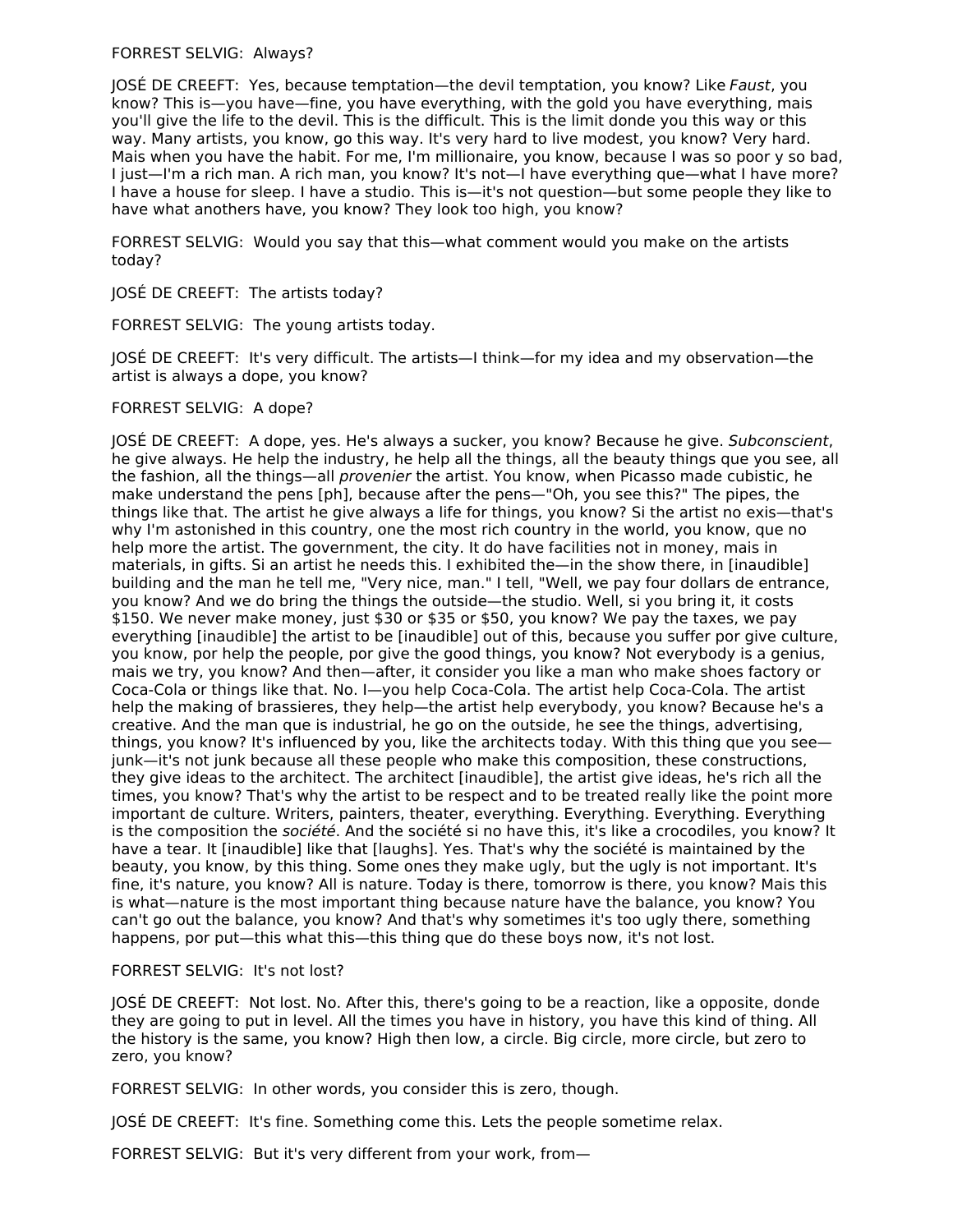JOSÉ DE CREEFT: Well, this is a—I understand.

FORREST SELVIG: I know you understand, but—

JOSÉ DE CREEFT: I'm too old, you know, por take my libertés, you know? It's—I do the best, you know? Mais I'm capable to do anything, you know, mais this is—I let the young people to do it. Why am I going to imitate the young people? You know? It's like—like si I was a Matisse and make the birds and make the fish, cotton, things like that, you know? Bueno, very fine, at 80 years old. I make drawings very free, you know, like that. I'm amused, you know, because it's nothing, you know? Mais you can't make competition with these boys, you know? You can't go there y make—I do anything they do, mais lets do it y observe it—you know? And continue what you feel, with your tradition, your craftsman, the way you do it. Sometimes I bit my tongue, you know? Because I'd like to do it. Mais I tell, it's not—I give confidence, you know? Sometimes I exhibit something crazy—something like that because I like [inaudible] que no—que I'm not an enemy. I'm not an enemy. I'm a friend, mais I like it—let's await what it happens. I like to see what the results. And certainly, the results—I see observation many things in architecture, many things in advertising, many things in the television, many things que is because these boys que [inaudible] like that, you know? That's why it's not inútil. Nothing is lost. Everything is good. Today, tomorrow, the reflex—these boys now is 20, 25, you know? You have a fake, a fakes, lot of fakes there because always you have parasites, you know? Never, never you have everything clear and pure, but these parasites is the propaganda for another ones, you know? You need parasites, too. You need everything [laughs]. That's why it's not—nature prevent everything. Nature is a master y, I believe, complete, you know? When it—when the things go, somebody come, you know? A prophet, like a Christ, like a thing like that, you know? It changes everything, you know? And that's why when this man is coming there, they cross—the people after, the cross that killed him—this is—today you have a man who come and do the same, you know? Man is cruel, you know? And good, you know? [Inaudible.] Humanité, you know? The humanité. The humanité. I think the humanité is always the same, never changes. The progress for you is finished and for me is finished the progress. The another one they're born with your progress and my progress, you know? It finish the same, you know? No progress for anybody. Except when you die. When you die, you tell, "Oh, I have light, électricité, I have the—all kinds of things, but you go." [Claps.] You let this for the children. The children work for—with this and continue, continue, continue and when they die, they do the same que you and me [laughs]. That's why no progress. In your life there's progress, that's all. When I born I have oil lamp, you know? Now I have électricité, computer, everything, you know? But when I die, the other boys, they are going to come with everything and going to tell, "My grandfather, you know—" [laughs]. It's very interesting, very interesting. I live really for curiosité. I like it. I'm very curious. I just—I hate to die por this thing, you know, because I was interesting and my spirit is always in contact, you know? But, you know, when you have 84 years old, one year is five, it's not one year.

FORREST SELVIG: How do you mean one year is five? Do you mean it's richer?

JOSÉ DE CREEFT: No, everything—everything is hard—is more hard.

FORREST SELVIG: Harder.

JOSÉ DE CREEFT: Harder. When you're young, one year is nothing, mais after, the accumulation of things, you know? In your mind, too many things in your mind, you know? No place—no place, and the—your body decay [ph], you know? Your spirit continue alert, you know? Mais the street, the things, you know? It's tough [laughs]. Your age is wonderful. Still wonderful.

FORREST SELVIG: Well, on the way downhill, don't you say? [Laughs.]

JOSÉ DE CREEFT: These people, these people [laughs]. This morning, I leave—this morning, I make—I clean my house and everything, and in one moment, "Oh, my knees!" It was terrific. I can't walk, or can't— I go to the street y I try to run, you know? Y I [inaudible] my pain, you know? I help [ph] very much, you know, with exercise, with things like that. You do take care of yourself too much. You can't—if you let you sleep, you sleep, you know? And finally, you die asleep. That's why the man when he's going to this, is wonderful is when they die—when he die in the middle, que it's hard, but when you die old, very old, the same que when you were born. Do you remember when you were born?

FORREST SELVIG: No.

JOSÉ DE CREEFT: No. When I'm dying, I'm not—si I continue, I'm not going to remember either [laughs]. I'm going to [inaudible]. Good-bye, you know? And this is the most beauty to die, you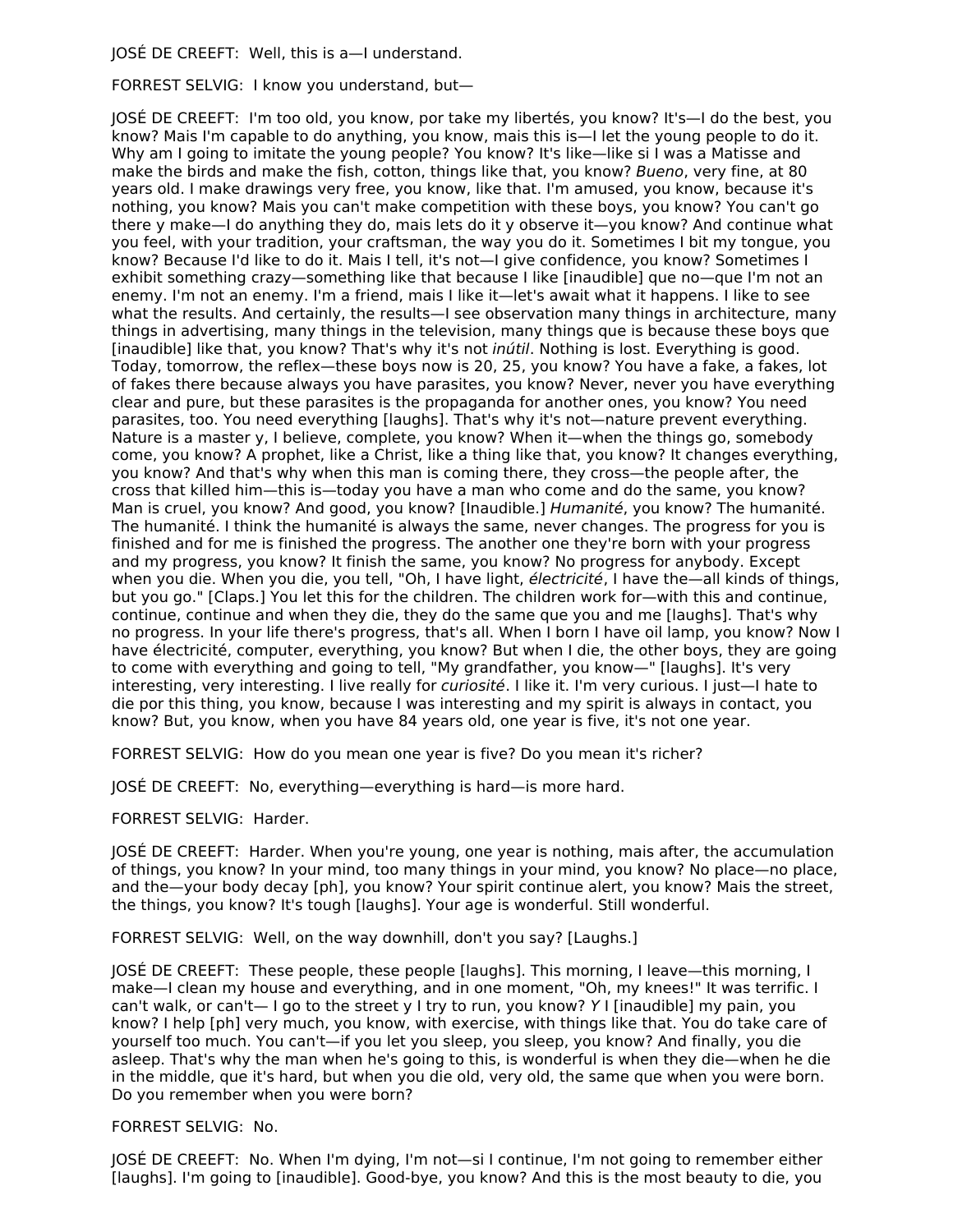know? Lose completely your sense in sleep. This is the circle of finish [ph]. And the world? All the time the circle is the same. This atmosphere with another atmosphere, the cosmos, this world disappear one day, another world—one lady tell me last time [inaudible], "The Chinese come from another world. That's why in the history the mid—the philosophy, the Chinese is—they believe in this. For these people that's coming with another planet installed there [ph]." Well, possibly it's true. The Chinese—with the negros possibly is true, too. The whites possibly is true, too. Why do you think in this Earth there's races between negro, yellow, and white, something mix, you know? The intersection. Mais before, it was very definite, you know? And this—why in this world you have—why you have ants—red ants—black ants, you know? You have in animals the same story, you know? That's why possibly fragments de another planet. You end [ph] this planet in the times immemorial possibly give this—this separation climates, you know? North, South, and things like that. The people selected this because it was there. Bacteria. This bacteria, this bacteria, black bacteria, well. We grow there. Now [laughs], now it's the—now it's the five [ph]. Now it's the five [ph]. But now it's the intersection, is the mariage, the three or the four—mariage—like Hindus is derivative de—and the yellow race is influenced the—but one day, possibly, everything going to be some mixture, no race at all, you know? Mais take so much centuries that—so strong. The black is very strong, and the white very strong, you know? This conflict is very intellectual? Marvelous. One day when everybody is éduqué, perfect. Mais it takes time to educate the people que was martyrized, and put down all the times, you know? That's why—it's very difficult to give free the people que no have education. You do educate before—Lincoln was marvelous, they give the free, but the poor guys after this day [ph], nobody won, no, and finally, slavery things like that, you know? The history of the world is wonderful, you know? It's always the same. Nothing is new [laughs]. When coming somebody and tell, "Oh, look, de Creeft, listen, this is—is do in China 5,000 years ago [laughs]." You repeat, repeat, repeat, repeat. The intelligence in all the world—you have—it's like a pyramid, you know? The people [inaudible] becoming more, more refined, more refined, more refined, jusq'à arrive to the maximum. There you have five points the world donde the same man—the same man, this maximum, he think the same. It's not the same, it's the same intelligence, you know? It's when you grow, you know, it's when you grow que some places is more difficult like the Pampas, Argentine, the Afric—it's very difficult. Some ones [inaudible] more quickly, you know? They have more help, more—but it's always the Nirvana, it's the arrive on the top, and when you arrive on the top, you understand everything. It's easy, you know? Two people intelligent—two people who understand each other, mais one is not enough y make you fight, you do convince, and por convince, you put—you [inaudible]. And he may continue, but after long times, you'll be friends and you [inaudible], mais you do give your life for make this man and your even intelligent [ph]. That's why the nature do this.

FORREST SELVIG: I take it, Mr. de Creeft, that you are not a conventional believer. Is that so?

JOSÉ DE CREEFT: No conventional, no. Conventional believers—[laughs.] No. I like to see the things, you know? But the things out this world, you know? Because this is the limit. But for me, I no have this limit. I always pass through the limit because I was interested—I never go to school, you know? I go just to the school pour make the straight—I learn in the street. My street is the school. I learn the man understand, you know? I learn my language, but I learn in the street. I learn by—and this the unique language que I know more deep is the Spanish, you know? Mais the French—the French, talk; the English, talk, but I never—I no like to sacrifice my times in one thing que I'm not using, you know? Si I was a writer, I study. I'd be a writer, you know? But this is —the unique thing you need is read. Read. This is yes, but write it's not important because I write in the sculpture, you know? Y I—with one language que you know well, you know all the languages. You have translation and everything. A little English I am beginning to understand. Very difficult, you know? French, I read correctly. I lived 21 years in France and I have French woman, English woman, and Spanish woman. I know everything. In my career—

LORRIE GOULET: How about American women?

JOSÉ DE CREEFT: —I like it better—I like it better—women que men, you know? Because for one reason women—I live with my mother and my sisters, you know? This was a good lecture for me, you know? Si I have a friend, I have a brother, certainly it was different—

[END OF TRACK decree68\_1of1\_reel\_SideA1.]

JOSÉ DE CREEFT: —mais I live with women all of my life. [Inaudible] six [inaudible] all of my life. I understand women better, you know? Men? Business, change conversations, you know? But men is always more difficult because a woman you love and she loves you. Accepted. Men is always your—your opposition, you know?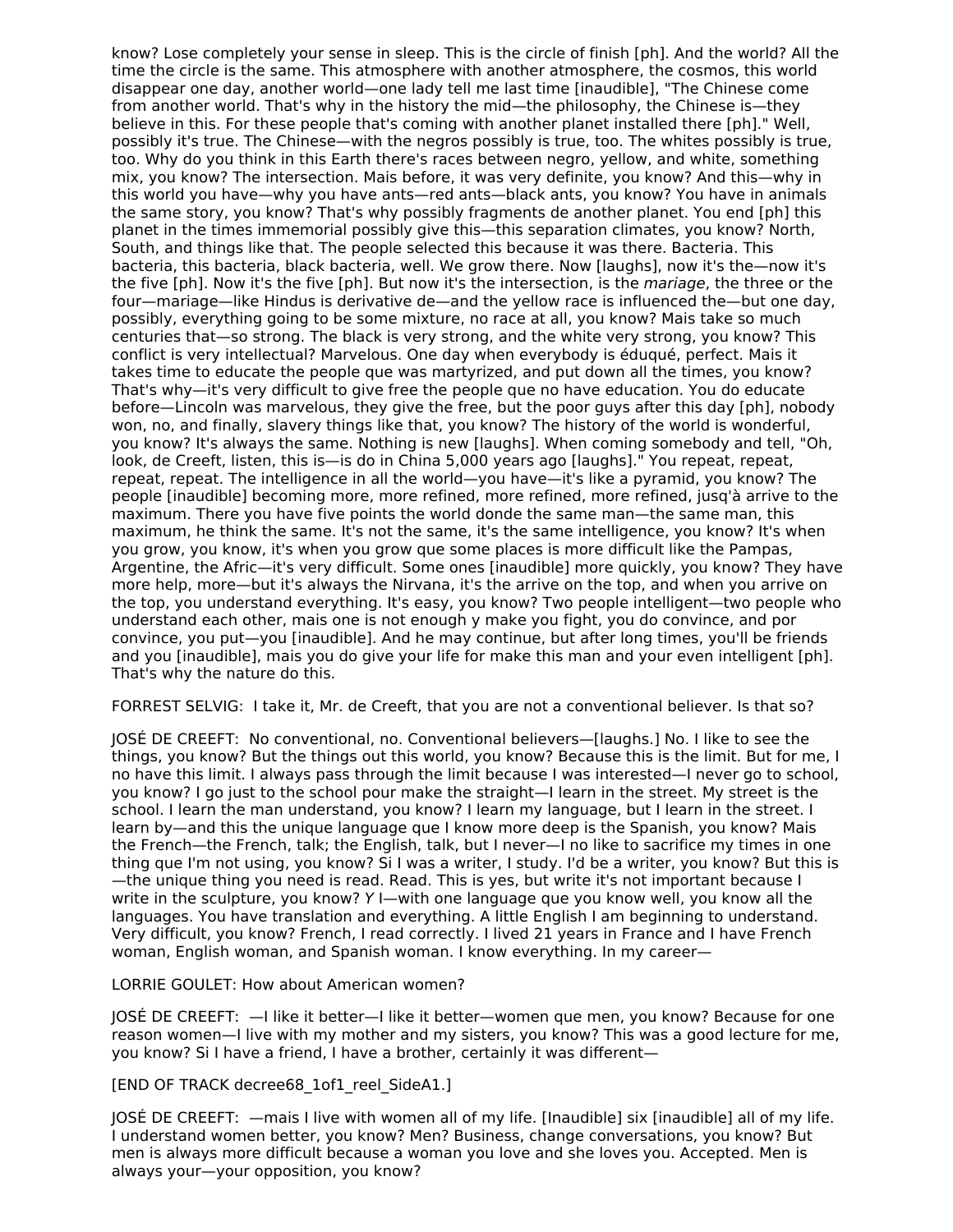FORREST SELVIG: Antagonist, yes.

JOSÉ DE CREEFT: Antagonist. And he take it—you talk—I have in Spain—I have two friends. One was Tito Cittadini. We talk all night, you know? And final, [inaudible] good-bye, we talked different, but we think the same, you know? But the competition, it want be the strong, you know? I always patience. For convince, I always patient. Never, never—I never fight, you know? The others fight? Fine, well, good-bye. Mais I always careful because with times, you obtain everything with times, and knowledge, too, you know? Understand. But the point—I never touch in the religion—I not touch the religion because when I talk with the priest, he give me—he tell me, "All right, you okay," you know? [Laughs.] He tried me to convince my mother-in-law—with the bishop, he put me there pour que convince me that—I born Catholic, you know? And the bishop he tell, "Look, this man he born Catholic. You can't change, you know? Let him alone, he's okay. Why you like to transform in Episcopal?" you know? "Let he like he is?"

FORREST SELVIG: Is this an Episcopal bishop?

JOSÉ DE CREEFT: The bishop. The bishop tell, "It's all right." He talked with me like I talk with you. Y I make the same freedom, you know? I no—and then he tell me—after [inaudible], he tell, "What you think?" "Well, I think que es okay [laughs]. Leave him alone. Leave him alone." It was good point for my mother-in-law.

FORREST SELVIG: Your mother wanted you to be an Episcopalian then.

JOSÉ DE CREEFT: Huh? Yeah, [inaudible] Episcopal, but I'm—because I marriage for the Episcopal Church. The Catholic Church no like to marriage me si I not stay there in Spain. And that's why they tell the unique way go to England, stay three weeks, you marriage there. I was fine. Si I—anything, I marriage—I love my wife, I marriage with any religion. You don't care, you know? But the point is to have sense, human sense, you know, and to understand all the religions is the same. It try to give advice, give you good things, make the people good, things like that, but we have a lot of defects, but this is—we have defects in every place. Mais this some [inaudible], some things, sometimes. You can't let the [inaudible] go like that. You do give some lectures—certainly the Bible is wonderful book, you know? It help many people, you know? But you no understand the Bible. If you no understand the Bible, you—but if you understand, it have pour everybody, you know? Pour good, pour bad, pour things. Some people come [inaudible] for sell me the Bible [laughs]. I tell, "Look, I read the Old Testament, the New Testament, I know everything," but I—no change me. I—my mother never be changed, you know? My father was aristocrat; my mother, plebeian, you know? And that's why between this thing, I liked the two things, you know, and I understand the two things, you know? And my mother helped me very much because she was very truth, very honest, you know? And this is my father was révolutionnaire, was—made a lot of mistakes, you know? But it was good idea, too. It's progressive. Mais I escape all the time de things like that. I liked to be a soldier many times, but because I have the [inaudible], you know? The tambour y the trompette, but I never-I never take me [laughs].

FORREST SELVIG: Good. In other words, when you were growing up, there was still—there was a revolutionary spirit then in Spain too, apparently.

JOSÉ DE CREEFT: Oh, yes, yes. Always.

FORREST SELVIG: Although the Spanish Revolution—

JOSÉ DE CREEFT: Always.

FORREST SELVIG: —[inaudible] '13. [inaudible] was in the '30s, wasn't it? The '20s.

JOSÉ DE CREEFT: Yes. I listen the two [inaudible], you know? It's very difficult for the Spanish to put in order, you know? Because the Spanish is very individual, you know? And the Spanish is so —so much weight in the top [ph] by the times, you know? And the Spanish, he have—he tell, "Well, okay, alabado sea Dios," you know? And this-"Well, well." Sometimes it's in very little things, you know, in Andalousie, in the place—the South, you know? Certainly, if you read the poet—the [inaudible] García Lorca, you see what is Spain, you know? And certainly the—too much fanatisme. In the meantimes, Spain is féminin, you know? The man is too much male, too much sex, you know, and the woman *dominer* the man by this, you know? It's not like England. England is different. And this way, when the man no go to church, the priest he tell, "Why your husband no go the church?" She tell, "Well, he no go the church because, you know, he don't like it. He's happy. He's a good man." "Yes, but he no go to the church." You know, when they come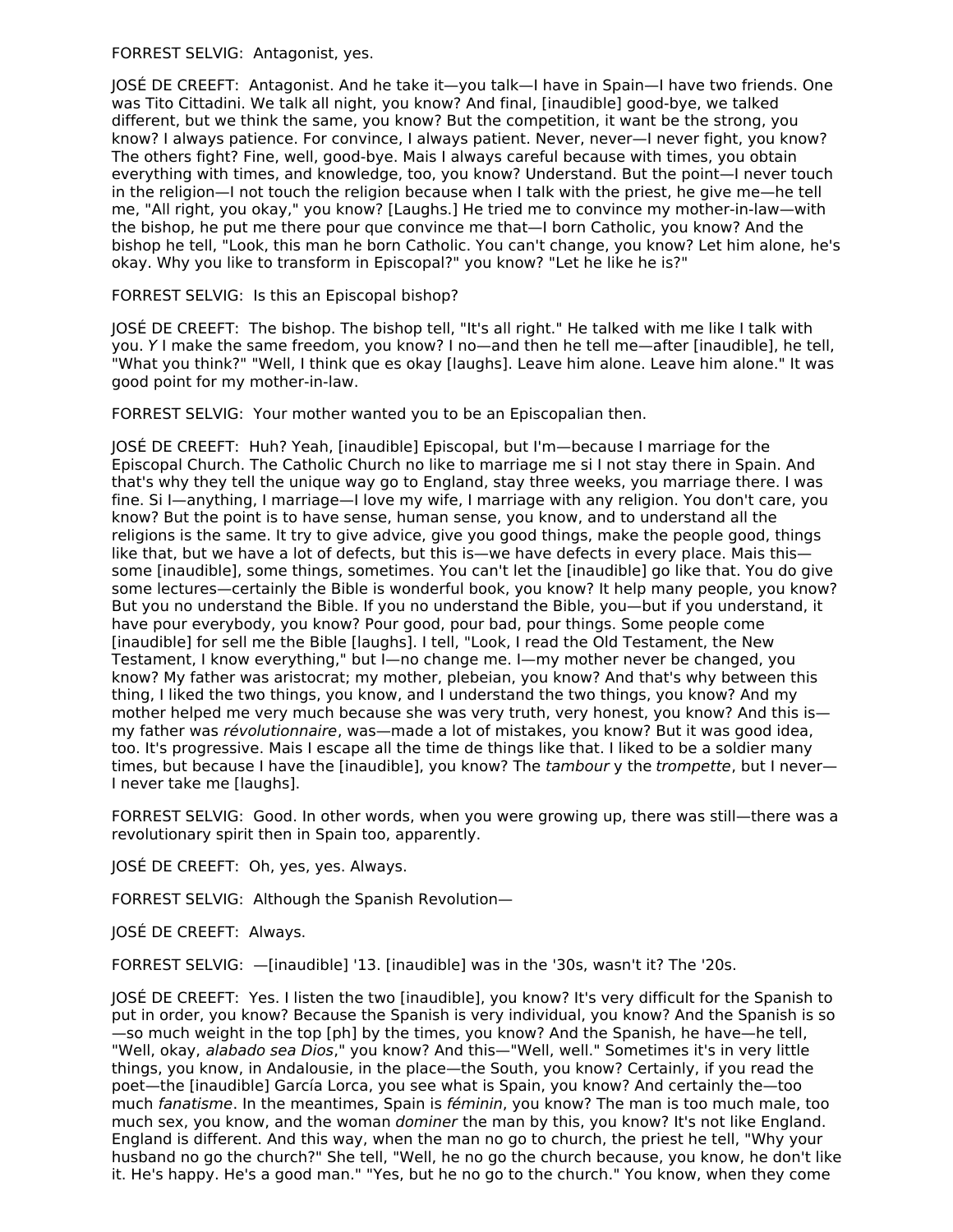to kiss you, "Puta [ph]." And then—and when they ask you more, "Puta, go to church." And finally, men they like to have wives, you know? [Laughs.] [Inaudible.] "I go to church. Okay, I go to church. Fine." You go to church, but you don't care, you know? Because it's the priest que push to this, you know? And this way pues es Spain, you know? And many times, Spain has killed the priests. Many times. Coming jusq'à here and kill the priests, but the priests are still there. And this is why is not—you can't do anything about this because si you give liberté when the Royalists—when the Republic—to have the divorce, 20,000 a day—you know? Because the women it was just que here and the men it was just que here. They can't divorce because it was the religion. And they—and that's why—because it support, it support, it suffered, and the men and the women live all together. He hate all together. The man go to the café, he talk, he work, he go home, discuss. But when it give liberté, everybody divorce, you know? Do you remember this?

FORREST SELVIG: But you mean when the Revolution came along, with the Republicans?

JOSÉ DE CREEFT: Yes. The revolution. The Revolution it was no long because nobody helped. England no helped and this country no helped, and things like that. But it was very—it had the idea de communism, [inaudible] de communism, it's a minorité, very minorité, the communism. Anyway, the Spanish it was—the worker que no understand—when I was in Mallorca one day when the Republic come, he tell me, "Don José, now que ser la República, voy a coger la madera. I'm going to take the wood." I tell, "No. It's not yours. It's still ours. [Inaudible] Guardia Civil still this is a respect the *proprieté*, private proprieté, it's not because—" "Ah, ¿no? Mais I think que when it was like that [laughs] is poss—" I, "No, you do ask for permission." "Oh, in this case, what they're all doing? What the—" You see? Completely ignorant. No understand. That's why si you tell all these people, "The communism," they don't understand what is the communism either, you know? No understand—the only they understand is when you give a work you give these poor people—the peasants, you know, [inaudible]. It's poor people—it was really very difficult for them because no read, no write, no instruction. They don't know what it is. For them, it's wood—they go to your proprieté and take the wood, but you are there, you tell, "Ey, ey. Well, this man, que have wood, exagérer because is possible give wood, you know, mais he's an egoist, you know? He pay very little. He do—Mallorca in the past—the people no eat meat que one times a year. Eat beans, three beans—algarrofas—algarrobas—it was terrific many years ago, you know? When the people beginning to be more—but the people there, the rich people it was very—I tell all the times, mais si I tell something, they not like it.

[END OF TRACK decree68\_1of1\_reel\_SideA2.]

FORREST SELVIG: This is the second of two interviews with José de Creeft in his apartment in New York City. The date is October 8, 1968 and the interviewer is Forrest Selvig.

JOSÉ DE CREEFT: I tell you I was recommended by Zuloaga.

FORREST SELVIG: By whom?

JOSÉ DE CREEFT: By Zuloaga, the painter Zuloaga.

FORREST SELVIG: Oh, yes.

JOSÉ DE CREEFT: Mais Rodin, you know, when I visit there, he tell, "Your friend, my friends Zuloaga he tell you what—why you ask me?" I tell, "Well, you are a sculptor; Zuloaga is a painter," you know? He tell, "Well, but he's—anything is—he tell you is fine." I tell, "Well, I like your opinion." "No, this is I show you my—" he showed me the studio, you know? He showed me the things donde [inaudible], you know? He put me—sit down there [ph] and he may continue the work in the round. He worked in one marble. He have the [inaudible] I don't know que was. It was with the candle, you know, and then—and he may work in the marble. Y I tell, "Why you work with the candles?" you know? He tell, "Well, because the light need to be—not too much light because for the marble, when you make too much light, is confused. And then—because it's too white, it's too brillant. But with the candle it give you the [inaudible] light, you know? Like that you finish much better." I tell, "That's very interesting," you know? This—he tell, "Form sculpture is form—you know? It's no important why, but sometimes you need the light to the top, light to horizontal or vertical, horizontal, you move your sculpture this—the way that is possible have more—more understand the things. You know, the Egyptians—[inaudible] the Egyptians, the finish, the polish, and [inaudible] do it, it's so sensitive que you—si you pass the hand, you see all forms, because this sculpture when it's shining, is no observation, it's not an sketch, it's a fact [ph], you know, it's like a watercolor, like a painting, but the form is not closed,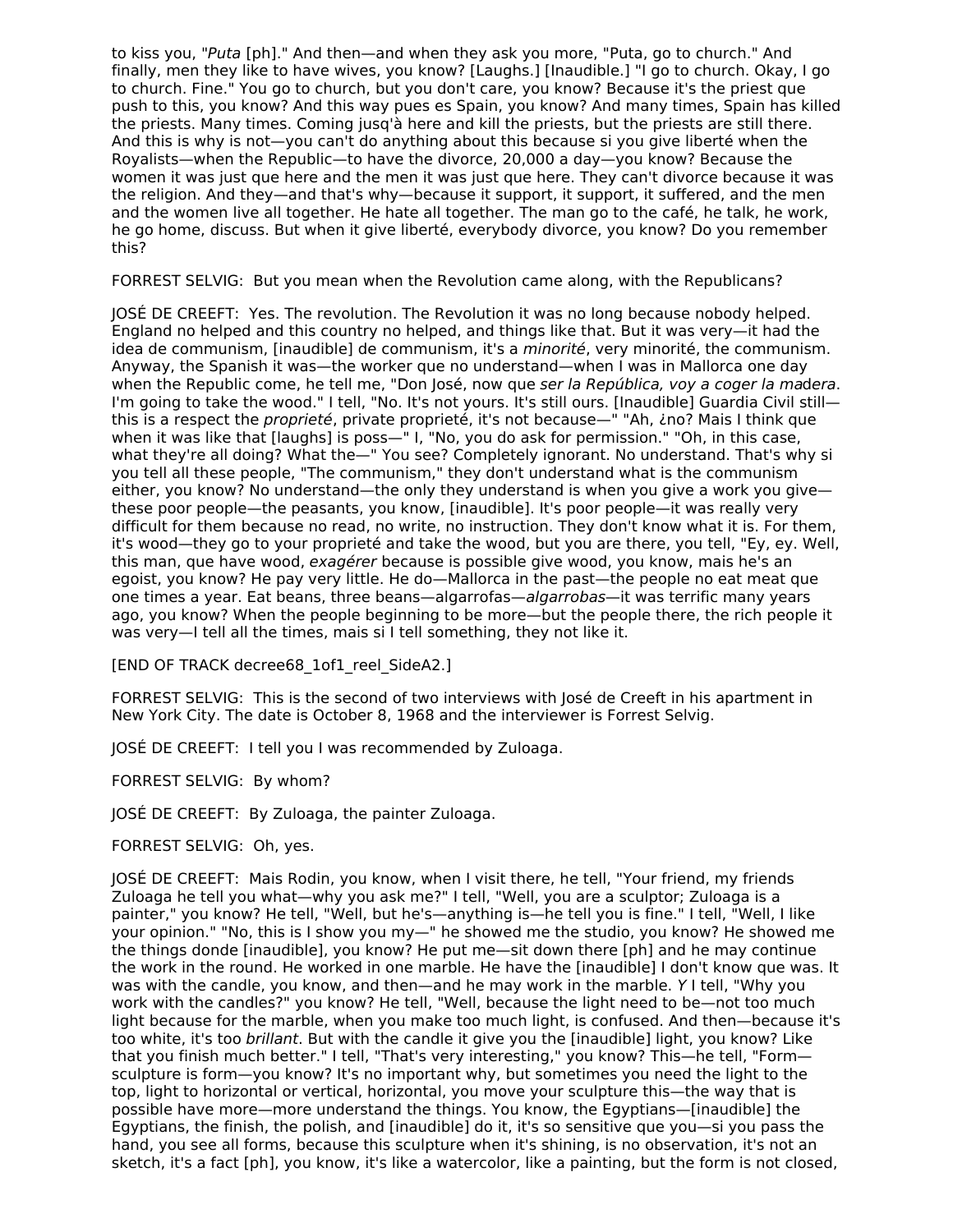you know? Now, the artisan is when he finish, and the—after is coming the sculptor like him, he retouch the rest, because the artisan, he take it and make a—before he make a pointed machine, after he shaving all the thing, y after is coming to the truth, you know, because their points stay very [ph], very little, you know? You can't—when—[inaudible], you know, very, very little. And these times when The Bosco [ph], you know, it's him who had this—mais all these kinds of things is not—is coming by the—more by the practice, you know? [Inaudible] you work that the things come in.

FORREST SELVIG: But you saw—you were introduced to Rodin by Zuloaga?

JOSÉ DE CREEFT: Zuloaga is a painter que make the things—he painted things very Spanish. Goyasque a little bit, you know, and the—you never seen a painting de Zuloaga?

FORREST SELVIG: I've seen a few things by Zuloaga, but I—the things I've seen strike me as being rather—from this point of view—rather academic.

JOSÉ DE CREEFT: Well, academic in one—not much—not much. He have fantasy. He had fantasy because he make one exhibition in New York—and make a lot of money. He make an exhibition very important—he make—he [inaudible] \$50,000 de advertising. Mais after he récolter [ph] \$200,000, you know? [Laughs.]

FORREST SELVIG: It was worth it, I would say [laughs].

JOSÉ DE CREEFT: Yes, it was very important exhibition. And after this, she [ph] make something I—you can't tell—you have two painters Spanish—Zuloaga y Anglada Camarasa. Anglada Camarasa is another painter about the same time, mais Anglada Camarasa is more like a jewels [ph], you know? He uses the painting—used the—and [inaudible] complete—no mixed. Used the [inaudible], the cobalt and one it cost 40—

FORREST SELVIG: You mean—you mean he painted directly out of the tube, he squeezed [inaudible].

JOSÉ DE CREEFT: Direct in the tube, yes, yeah. It's very effective, very lumineux, you know? And this—mais the paintings you can't roll [ph]. If you travel, you wait—sometimes £800 a painting, and then [laughs] because you can't roll it, he spends a fortune with this. He die—he die—

FORREST SELVIG: When was he working?

JOSÉ DE CREEFT: In the '28. It was one thing, in France they loved very much Anglada Camarasa, but in the times de war, the '40s, he was—I think he go away—he go into Spain. And the French never pardonner this, because they expected que going to fight with—in the war, you know? It was stupid de part de Anglada because he put in the *camouflage*, and things like that, mais he was scared. He no like to be involved in the war. He liked painting and no like to be involved in the war. That's why he go away. And the—after make a mistake because the French never take it after. And the—he was always criticized the allies, "We do everything for him and everything. In the moment donde [inaudible] France, he wasn't. He go away."

FORREST SELVIG: He's not at all—at least, I have never heard of him. Is he at all known in America?

JOSÉ DE CREEFT: Well, natural—in Spanish—in Spanish Society—in Spanish Museum—in the—

FORREST SELVIG: Oh, here [inaudible]—

JOSÉ DE CREEFT: Yeah.

FORREST SELVIG: —[inaudible].

JOSÉ DE CREEFT: He have someone. Yeah, something. Zuloaga, too. I think he have something, too. Sorolla is the one that he have more.

FORREST SELVIG: Sorolla.

JOSÉ DE CREEFT: Sorolla. He made a lot of things and then—because he was the Impressionist and the light, you know? The sun. He was very interesting—is one group—sculptors it was in the same period, like Querol, Benlliure, everyone it was the same modernistic thing, you know, like more [inaudible], more derivative de Catalonian—Catalonian [inaudible], you know? Very—very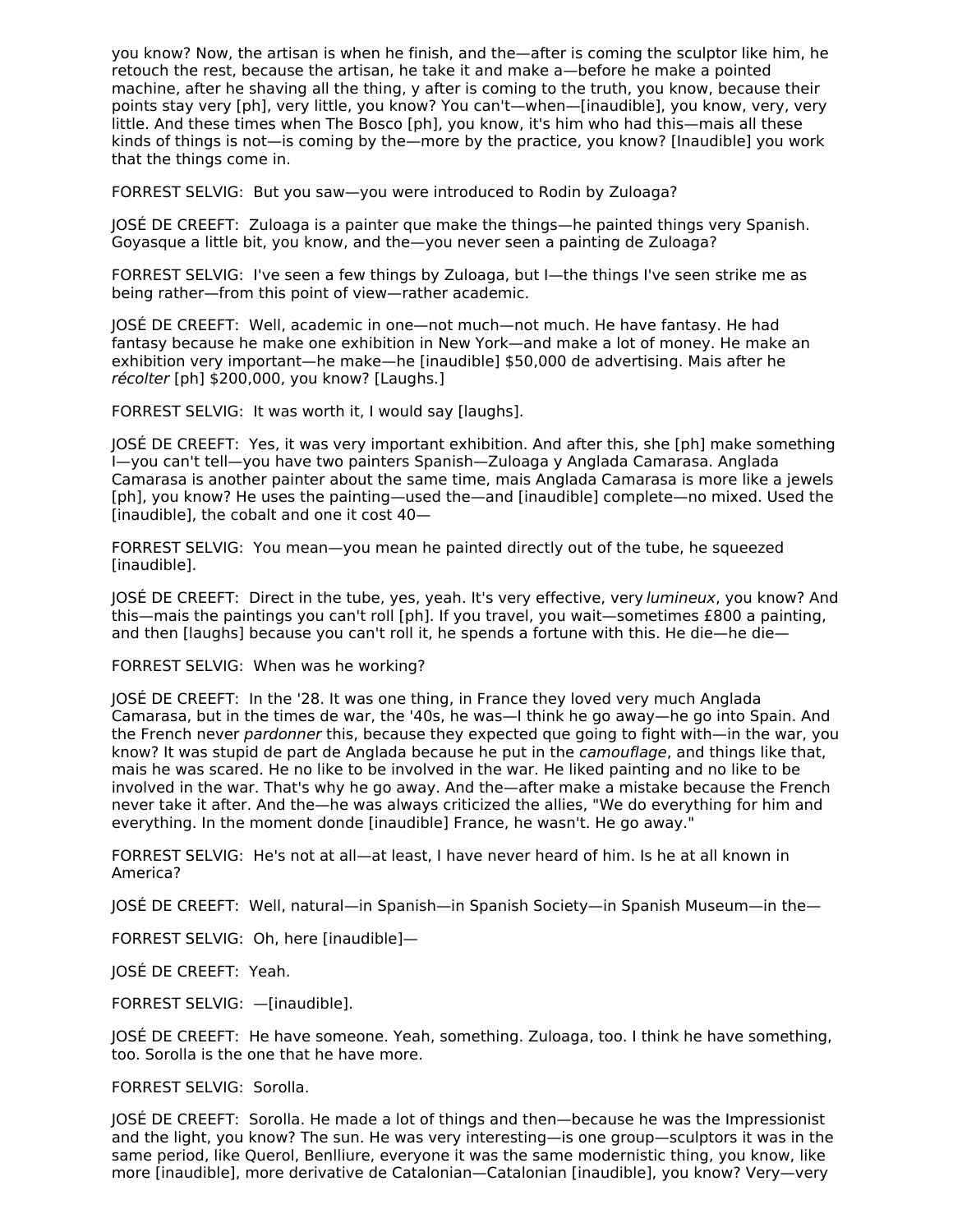—[inaudible] tell? Si I had a book, there I show you. It's very interesting. I have—de Anglada Camarasa, I have the book, I'm going to show you—

FORREST SELVIG: I would like to see that, yes.

JOSÉ DE CREEFT: And de Zuloaga I no have anything, is—mais Anglada Camarasa, yes. A friend of mine, he buy several paintings. He buy lot of Modiglianis, too. He have a good collection. It was the—en Mallorca, Tito Cittadini and the Angla [ph]—and [inaudible] the museum—this— Adandio [ph]. Adandio, he have 10 Modiglianis. He have several Anglada Camarasa. He have one que is about this size, you know, donde—Valencian and the horse, with all the dress. Very flamboyant thing, you know? Very interesting. I think I have this picture. And the—

FORREST SELVIG: But it was—then it was true how Zuloaga. Zu—I'm mispronouncing it. Zuloaga.

JOSÉ DE CREEFT: Zuloaga.

FORREST SELVIG: Zuloaga. That you were recommended to Rodin—

JOSÉ DE CREEFT: Yeah, yeah.

FORREST SELVIG: And then did you—then, Rodin, when you went to see him [inaudible]—

JOSÉ DE CREEFT: Well, Rodin—Rodin is [laughs] he no is very sympathetic, you know? Because he was very conceit. One the great sculptor de France, you know, in this moment. He was very busy, things like that. And the students—he give you, he show you the sculpture, he show you everything, you know? He make you sit down, mais never—after, he tell me—I tell you last time —he make 50 cents [ph] a day. I tell, "No think [ph] of the sculptor." I spent a lot of money because I have all the artisans in marble, in bronze, in [inaudible], you know, in all kind of things. That's why it's expensive. He have six or seven models always—and this way he makes these drawings so alive, you know? It's very interesting, but it's not—he no was a—he no permit to have people, students, just give advice, he lets you there, but the people que tell, "I studied with Rodin," very few people studied with Rodin. Just they visited, but many they tell, "I studied with Rodin," because he visited. But Rodin no want students, no want anybody. And—if you—si I no was a friend de Zuloaga, never make attention to me.

# FORREST SELVIG: Would—

JOSÉ DE CREEFT: He like to make a sculpture direct, showed me three pieces, small pieces, and he tell me, "It's too bad que I no continued with this kind of thing because I do employer the [inaudible] stones, marble." He was—I tell you last time—he was very dictateur in the things. A second Michelangelo [laughs]. The cooperative in these people—the French—the master French is not like in America. There it was very different pour go to see a master French is like to go to see the Pope, you know? It's very, very respectueux, you know, the people go there. He ask invite you and the—in Christmas, for example, you know, invite you for visit. The people go with dress, si es possible with the top hat [laughs].

FORREST SELVIG: Oh, really? [Laughs.] Very formally.

JOSÉ DE CREEFT: Very formal. Very formal. And that's why he never—never take the people like that [inaudible] like—no, no—this—Bourdelle it was the same, you know? Despiau was the same. The democratic part is coming more late, is coming after the '20s, after '28—then is beginning to be more easy, mais in the—before the World War, before the '40s, this is—it was in fashion. [Inaudible] some ones who take the students, you know, but not many, not many. Bourdelle he had—he teach in the school. And the Salon de—National, Le Salon des Beaux-Arts, it have a place for each. Rodin, it was before. After Rodin it was Bourdelle. After Bourdelle, it was Despiau. He take at [ph] the center and nobody touch, you know? This is—it was sacré, you know? And just because everyone who die after take the place. The most ancient is the most strong [ph]. The three—the three sculptors important in this moment it was Rodin, Boudelle, Despiau, and another one—what is his—another one in this period—but the rest of national sculptors it was like—lot of sculptors, but no—oh, this—the one only is in Metropolitan Museum de [inaudible]—

FORREST SELVIG: Maillol?

JOSÉ DE CREEFT: Maillol! Maillol.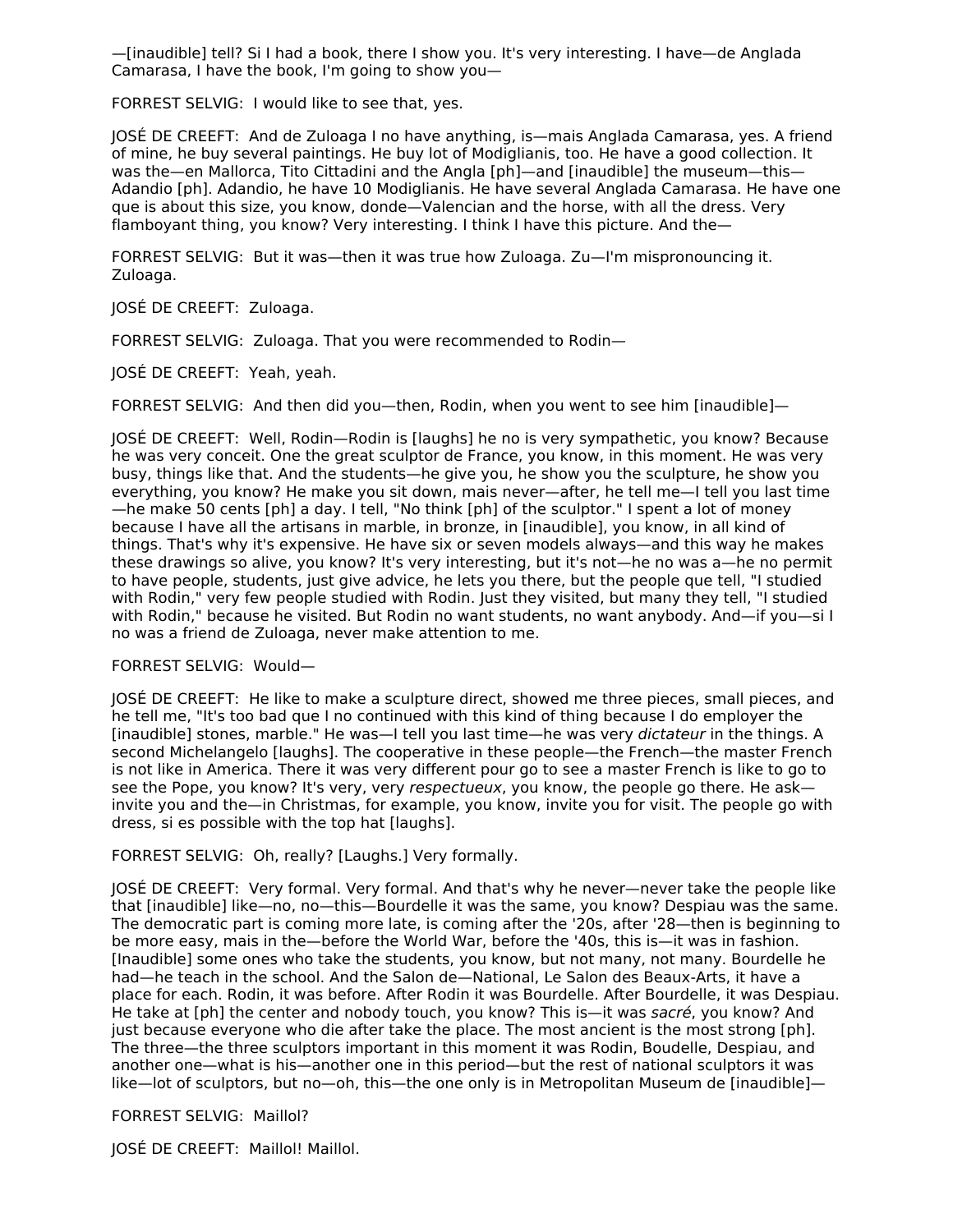FORREST SELVIG: Maillol.

JOSÉ DE CREEFT: Maillol he was the most—after, I think he was the most modern, you know? He was more important. The other was more decorative. Bourdelle—but Maillol he was a wonderful man, very—very earthy, you know? He like the things, he like to touch, you know? He's—when good life, you know? And the—very interesting exhibit in the [inaudible] Français and then National des Beaux-Arts always the things very strong, very powerful. The others don't like it very much, but the people—he had the people, the students—

FORREST SELVIG: But Bourdelle and Rodin did not, huh?

JOSÉ DE CREEFT: Rodin—Rodin he was the dead already, you know? And then—but this exhibition he do in the—he make an exhibition in the—very interesting, all the things. Después we have one man que was very interesting que nobody talk about. It was Pompon. Pompon he was an alum [ph] de Rodin. He worked with Rodin for 35 years. And this—and one day, he make an exhibition that very, very sensitive, very interesting. He make a big, big polar bear—que I no si you know this polar bear. Enormous polar bear. The animals very good and the—and this exhibition, it was a great succès and he had so much interest in the public that after—he was 80 years old when he makes the exhibition—but everybody try to invited and things like that, and finally kill him [laughs] because he never had this succès and everything. Cocktail parties, the ladies, and everyone. And this poor fellow with the big beard—very, very old, you know, but very enthusiastic, he tell me, "I don't know what is happen to me. I never have this before—nobody make attention." We was [inaudible]. The thing is poor old man que was suffered all the life and then he have this great succès. But after I don't know what has happened. No talk about much. And the museum it no have anything de Pompon.

FORREST SELVIG: Which museum is that? You mean the Museum of Modern Art here or the—

JOSÉ DE CREEFT: No, in here. No have anything.

FORREST SELVIG: —or the Musée d'Art Modern.

JOSÉ DE CREEFT: In the Musée d'Art Modern I think it have something there. I think it have something. He make lot of interesting—very realistic in one way—the animals—very realistic, but con some kind de—this polar bear it has a great stylization. And then it was—if you look for him, you're going to find something about him.

FORREST SELVIG: Pompon?

JOSÉ DE CREEFT: Huh? Pompon.

FORREST SELVIG: Pompon.

JOSÉ DE CREEFT: Pompon. At 82 years old when he make the first exhibition.

FORREST SELVIG: He was a student of Rodin for 35 years [laughs].

JOSÉ DE CREEFT: Yes. He was with Rodin. Practicioned [ph] with Rodin. He worked for Rodin 35 years. Mais this—after this he have a—he was more in this period. Despiau is the one one who tell me he like real the clay. He was a master in clay, you know? One hit—sometimes [inaudible] two, three, four years before [inaudible] because he—I tell, "Why you no make marble?" Because he make so strong. I tell, "It's more easy de obtain what you look, you know, because matièrehard matière with the soft matière—because soft matier, you push and push and push, and try and push, and this—but he tell, "No, this is—" He like the clay because it's more mobile for him, more easy, but the—it was very interesting portraits. Here in New York he make an exhibition de about 15—15 portraits. The gallery this—the one that he—you have a gallery here very important before, que was like a Valentin before Valentin.

FORREST SELVIG: Before Curt Valentin.

JOSÉ DE CREEFT: It was Brummer. Brummer. Brummer was a very important gallery in this country. It bring all the people, it bring Brâncuși, it bring Despiau, it bring Lipchitz, it bring some painters, too. The same period, it bring Zadkine, too. Brummer was very funny man. [Laughs.] I know before—always he like make an exhibition, mais I make mistake because in the beginning, I have something—lose the telegram, things like that, and then—and finally I was tired de wait and things like that—the wait. It's not important. I make the first exhibition in Ferargil Gallery.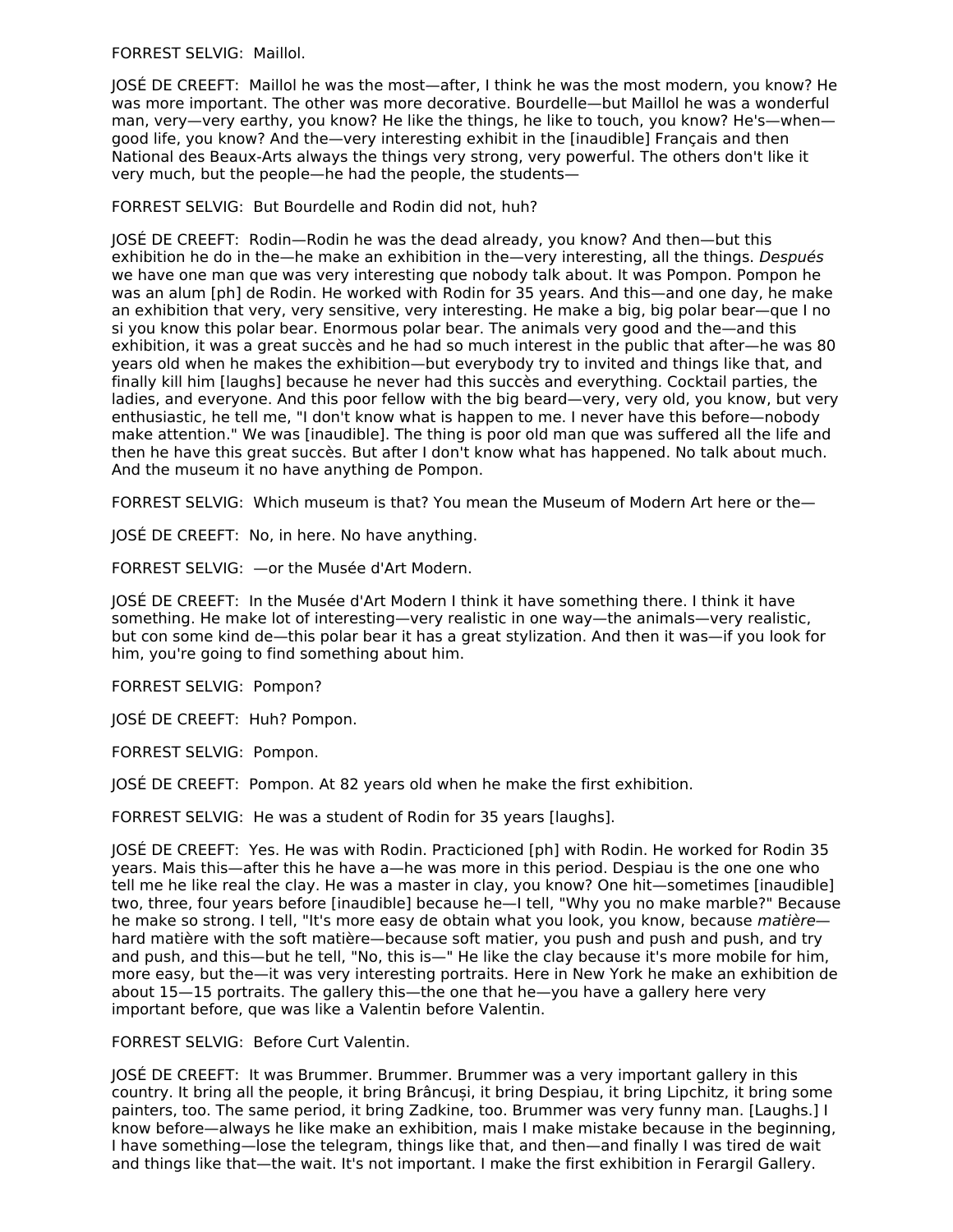Ferargil Gallery—Ferargil—he see the—by photograph and the—he tell me—when he see the photograph, no make much attention, but the day the open I go there, he tell me, "Oh, this is extraordinary. Si I know your sculpture before, I make a beautiful catalogue. Marvelous because [inaudible] give me the lousy photograph." I tell, "It's not my fault. You sent the—your secretary, but [inaudible]." He tell, "Yes, but this is what has happened. You—all the artists who have sometimes—the one who leaves beautiful photograph is better sculptor and the one who leaves [laughs] lousy photograph is good sculptor." He's very understanding. The photograph the sculpture in clay is very, very effective, mais in the stone is very difficult the photograph. That's why Rodin he had a photograph que he spends more than 50,000 francs, you know, in this time. And this photograph it was marvelous. This photograph he stay all day for make a—one photograph, you know? Y no was the times de "Click", you know? It was the times de [inaudible], look, y [inaudible], y [inaudible] the camera slowly, you know? Sometimes 10 hours pour have the real three dimensions, you know? It no was flat. It was really wonderful photograph. And this is why Rodin he like—I met this photograph. He make the photograph of my Picador and the—he was very--I tell, "What do you think with the camera-the *instantánea* camera?" He tell, "The instantánea camera is deformation. Always you—sometimes you see a sculpture que es beautiful y after when you see the sculpture is nothing because the photograph it make distortions and make things that que no—but the photograph, oh, boy." Like this marvelous photograph American—

## FORREST SELVIG: [Inaudible]?

JOSÉ DE CREEFT: Yes. Long times he stay. And this is—most the times the artist today is more theatrical que before. Because today you put a figure in the middle of the street, you know, y after make the figure in the street look [laughs] 20 times more big and things like that for the baranda [ph]. Today the artist is more the photograph que the artist sometimes, you know? [Laughs.] The photograph si es clever he make you wonderful effect, you know? But after—this one I see for the Giacometti all the photographs de Giacometti in the middle of the street, in the middle de places, you know? These little things, you know? I [inaudible]. And this is sometimes I tell the photograph is marvelous, and the—one que have—and this is why in Paris, the artist is very against the tricks in this period, you know? Now everybody do the same, but in this period, the tricks it was no pass through, you know? Because immediately, "Oh, this guy—" fake. He make—this is no serious and things like that. You do really—the really work, you know? And the critic it was very strong, too.

FORREST SELVIG: Did—did you know Dalí at that time? Salvador Dalí at that time?

JOSÉ DE CREEFT: Oh, Dalí, no. In these times I no meet Dalí, no.

FORREST SELVIG: I was wondering [inaudible] more serious then.

JOSÉ DE CREEFT: No, because these times—these times he was in Barcelona. He was involved in many things politic, you know? And then—and nobody liked Dalí because he no look like a serious man in this—there—after is coming—when Dalí coming important is when he comes in this country. When he beginning to make all the things—[inaudible] crocodile [inaudible]—and all the things like that. But he no have reputation, you know?

FORREST SELVIG: No, I was wondering if he did then. I think now he's considered very—

JOSÉ DE CREEFT: In Barcelona, it knows him. But he was in Beaux-Arts, you know? He was with another people. Picasso, I think que he no have much contact with him. After. After. Very—after the second war, you know, it's when he take more importance. The Spanish, en réalité, take it like a joke, you know? But when he meets with us, he never tell jokes, you know? He stay very serious with the stick, you know? And sometimes he tell something, but no—he was very—with another Catalonians, you know? He is—never [inaudible], you know? Just with the Americans, you know, pour the people strangers, and the French now. In France he make a succès [inaudible]. He's very clever man, you know?

FORREST SELVIG: He's a great showman, I think.

JOSÉ DE CREEFT: Beg your pardon?

FORREST SELVIG: He's good at show. He's a good showman, self-promoter.

JOSÉ DE CREEFT: Oh, yes. He's a—he take it the way that—he interpreter this country like a place pour make money. He is no doing—but he's a wonderful craftsman. When he make some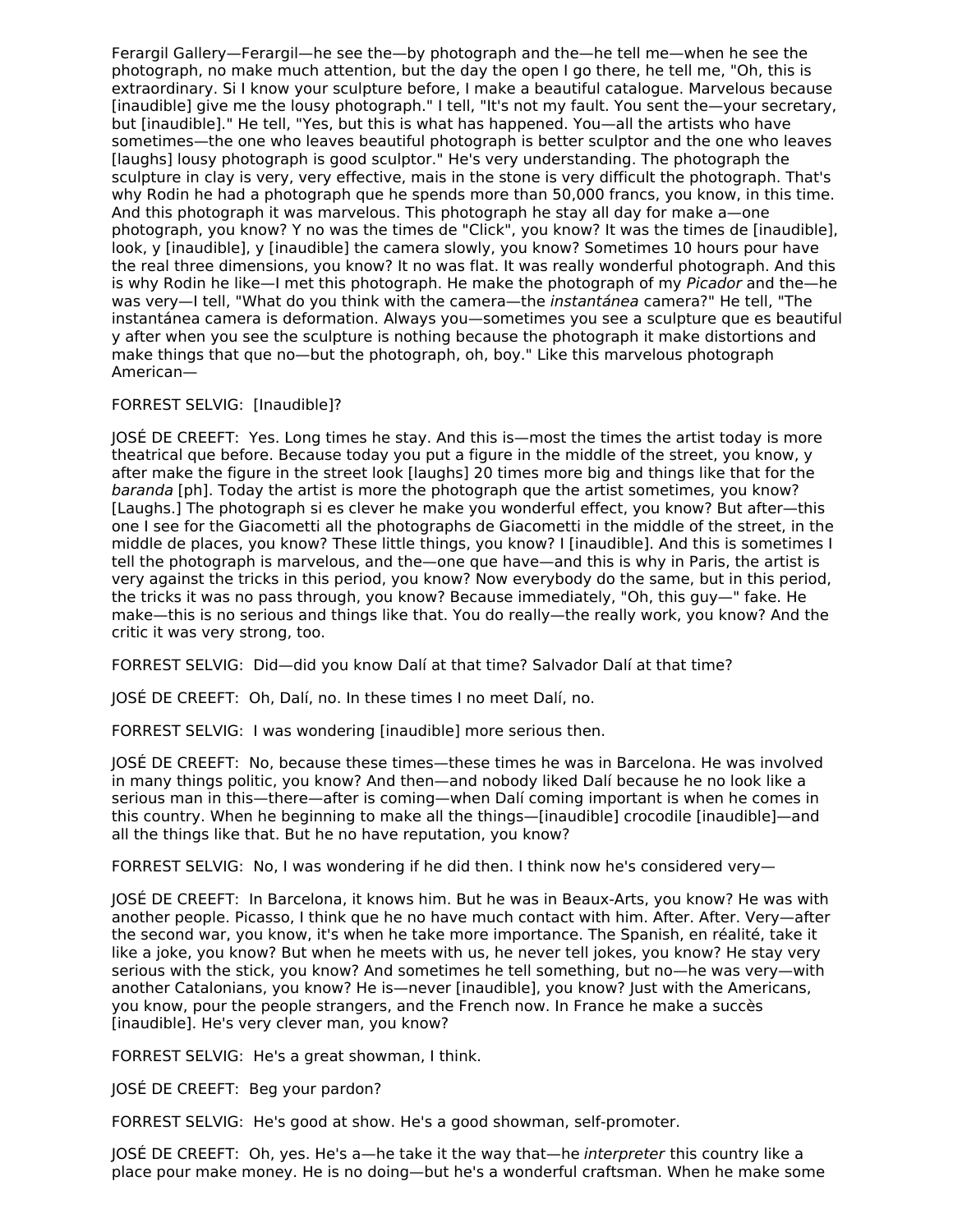small dimensions, you know? When he make things like that, he's marvelous, you know? But when he pass—when he blow out, this—it's not the type, you know, because the last exhibition que he had in the museum, I was really impressed pour many things, the small things. I was admiration to see the—what he arrived to do, you know? But when he showed after the big things, I tell, "Well, it's too bad, you know, que no have examination himself," you know? [Laughs.] But this is—he no care, he no care, because he tell you this—here is not important.

FORREST SELVIG: It seems to me that he was more serious though at the beginning.

JOSÉ DE CREEFT: Oh, yes, when he was Surrealist, when he make the watch que fall down, things like that. When he make the piece de bread, things—oh, yes. In these times is when Dalí —he was in this period sincère, you know? Mais the admiration the people, you know, for the craftsman. He push too much, you know? Sometimes is the fault the public, because the public when they take the man is beginning to admire, to love, they kill, you know? Most of times. That's why an artist que is serious, he do—be very careful with the public. Too much succès, too much succès is better change the disc, you know? Because this thing—many people, many people is the vanité, you know, the succès, the womens, you know, things like that. Everybody celébrér, you know, cocktail parties, [inaudible], things like that, and finally, he play like a mice —like a cat with the mice, you know? But when he have plenty, he put out, you know? Then he die like that—beginning very beautiful, you know, and the same people—another come—and this is more—more here que in Paris.

#### FORREST SELVIG: More in America?

JOSÉ DE CREEFT: Yes. More in America because the Americans is—he like news, you know? He no like—he no have patience. He like a—things que—news. Because the newspapers, I remember here when I make—I was the director in the Independent Show—y I make the [inaudible] de things, you know? And the newspapers come, "Hallo! Hallo! How do you—well, what you have de sensational here?" I tell, "Sensational? No, I want to tell you one thing, I have a beautiful thing there, de somebody que es there, que I think que—" "No, this is no—I want something pour—you know—for the papers, for the papers, something—something que the public—" I tell, "Well, I'm sorry. I'm not the [inaudible] and the—I feel like that with me you respect another because I think there is—the Independent—is the show [ph] donde everybody exhibit what he want, but this is very important because some ones is very sincère and no have another place—and this is why is beautiful show. But she want sensational. I make a [laughs]—I was in Seattle and then he tell me, "Oh, do something like The Picador. Do something." I tell, "Well, you know, I'm very—all right, I'm going to make something else. Y I go the [inaudible]—

## FORREST SELVIG: Five and 10 cent store.

JOSÉ DE CREEFT: [Inaudible.] Y I buy some junk there, y I make a fox, you know? Y I—this size, you know? Oh, this is what—all the children come and play with this and things like that. I tell, "Well, this is what it is—it is for amuse the children, mais here—there are big children que amused—that's why Calder with The Circus he make more propaganda que with anything. The Circus, it was so important. You seen The Circus?

## FORREST SELVIG: Yes.

JOSÉ DE CREEFT: Marvelous. And he [inaudible] there with Noguchi—Noguchi, he was assistant —and the—he was make the circus in my studio in—there in—because I like it very much. Because when Calder was in Paris he make lot of jokes to me, you know? And the—one the jokes —I go the fountain for open—y I see a dog que live [inaudible] time que I open the fountain. And this—sure—always things like that. And [inaudible] very want each other—we make stories one another [ph].

FORREST SELVIG: I see. You were talking—you said something about you were manager of an exhibition of the Independent. Was that here in New York?

JOSÉ DE CREEFT: Yes, yes, in New York. We have many exhibitions Independent there before. You never seen these exhibitions because it fall down.

## FORREST SELVIG: When was this?

JOSÉ DE CREEFT: Oh, this is—I exhibit The Picador there one times—it was in the '40s. In the '40s, yes. We have six or seven exhibitions in the Independent here.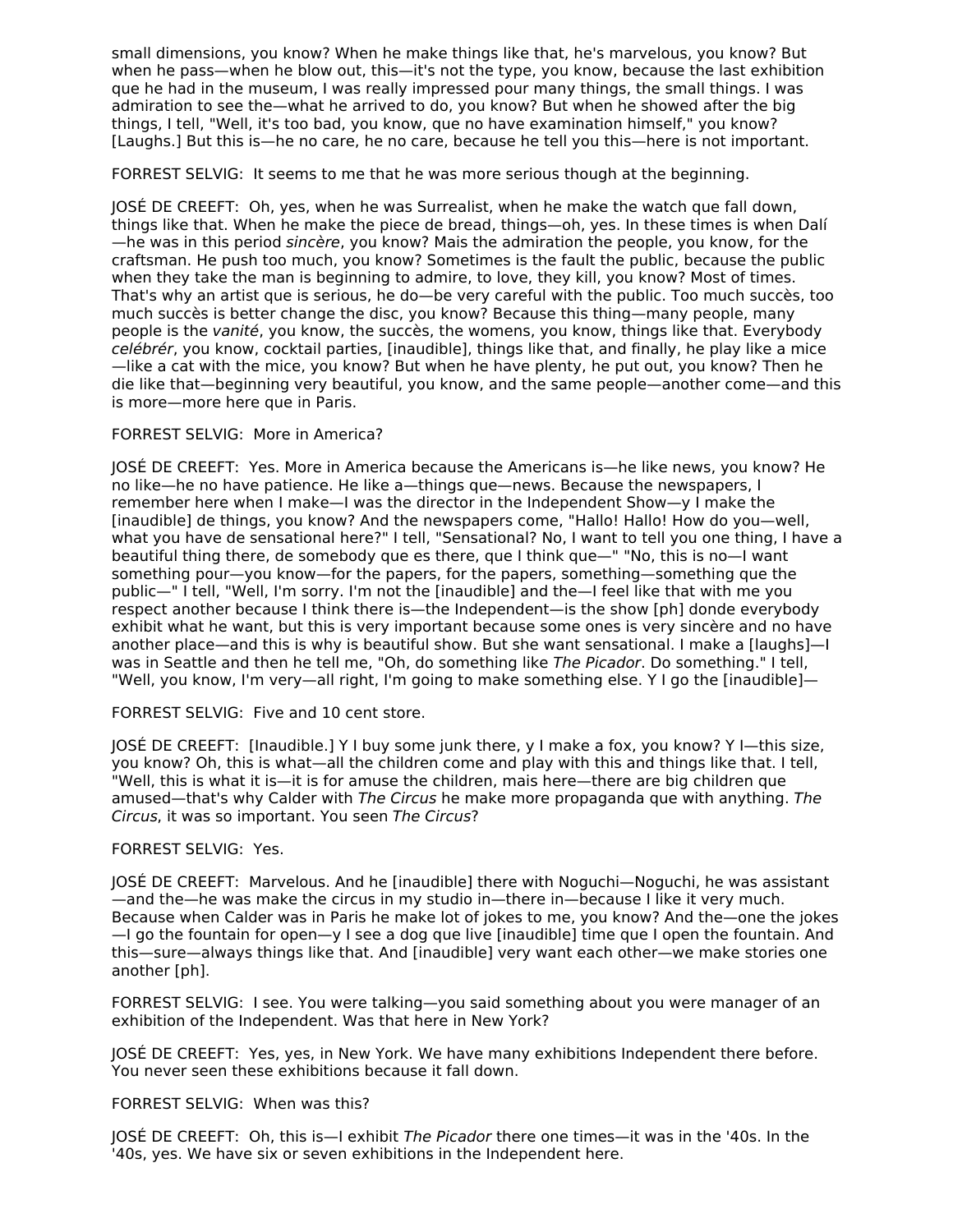FORREST SELVIG: But where was it held?

JOSÉ DE CREEFT: One it was in the Grand Central. Grand Central. And this is—I think it was there in Grand Central three or four times. You never seen this before?

FORREST SELVIG: The Grand Central [inaudible] is a gallery called the Grand Central?

JOSÉ DE CREEFT: No, no, in Grand Central—

FORREST SELVIG: Grand Central Station?

JOSÉ DE CREEFT: The—in the buildings—empty buildings there, no in the—

FORREST SELVIG: Oh, I never saw this.

JOSÉ DE CREEFT: Yes, it have a empty loft, you know? And we fixed this loft, you know? I make the exhibition there.

FORREST SELVIG: This was in—in other words this was to be like the Salon des Artes Indépendants in Paris—

JOSÉ DE CREEFT: It's empty. It's empty.

FORREST SELVIG: But then, what would they be independent of? I mean, what, with the annual [ph] or—I mean, the Indépendants in Paris, I understand, began as—

JOSÉ DE CREEFT: It was—

FORREST SELVIG: —a reaction to the École des Beaux-Arts' shows.

JOSÉ DE CREEFT: What has happened with the Independent I think it's very good because sometimes is eliminate the juries, you know? Because the juries sometimes is not right. You can't—you no have a rights to judge, you know? I think that this is a mistake, you know? In the academic world is different because in the academic you have—is comparative with the Roman, with the Greeks, with things like that. Is possible make a jury because it's craftsman way, you know? Mais in the art pure, the Indépendants is much better because there anybody express what they want, you know? And the public—it have all kind, you know?

FORREST SELVIG: You mean this is open to anybody? Anyone?

JOSÉ DE CREEFT: Anybody.

FORREST SELVIG: Anyone?

JOSÉ DE CREEFT: Anyone. Anyone.

FORREST SELVIG: [Inaudible] if I never painted before in my life, I can still show—

JOSÉ DE CREEFT: [Inaudible.] You—in the Indépendants show—you put this si you like it, you know? You—right here—you put in the vitrine—this way—no opposition. This way—my Picador, I put the—in the Indépendants show in Paris, you know? Because si I put in another show, no—is this. If do be [ph] everything que you want, that's why it's interesting. I tell you one times I was the jury in Paris and the—in my experience many times, you know? The people—we talk, you know? And the men que show the pictures—it pass one picture [ph] and all these people they tell, "Well, because you see, last night I was all 'This is terrific, this party it make me tired,'" and the paintings pass. And the janitor, he tell, "Mister! [inaudible]." I, "Okay. Fine," you know? And then some guys [laughs] y I tell, "Hey, what has happened?" I was very, very upset because I see this. Y, "Oh, de Creeft." "Oui. Fine, fine, fine, fine." And this is always the same in the juries, you know? Many times, I enter there y I see the sculpture. I see there. I tell, "Well, fine, the one, two, three, four, five, six—the rest is—I'm not interested in the rest. It's not—I think it's not àpropos," you know? "Oh! [inaudible] be judge. This is—" because everybody have protections, you know? I was in Chicago and never take me more [laughs] because in Chicago—the entrance —I entered, he give me the list. "I don't know, I don't want a list. I no want—no any name."

FORREST SELVIG: Exactly.

JOSÉ DE CREEFT: He tell, "Well, you see," he take me by the arm, he tell, "You know, this lady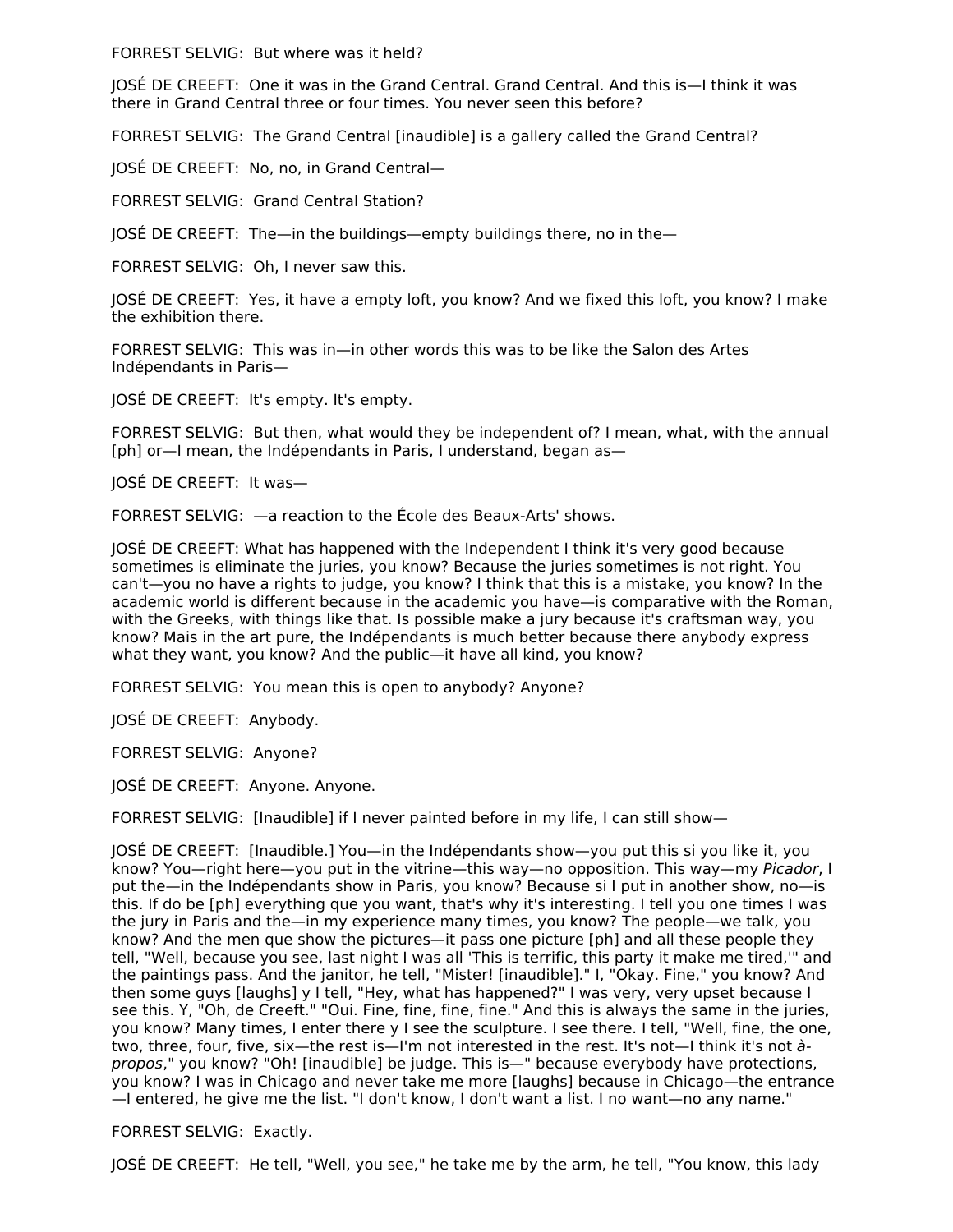she make \$400,000 for the société." I tell, "Yes, beautiful money." [Laughs.] But this is—this is not my—

FORREST SELVIG: No, of course.

JOSÉ DE CREEFT: It's not my thing. Si I come in here pour—I like to see before the rest, you know? Y I see the rest and things like that. And the—I see lot of—sí, I give the prize [inaudible] the one that make the saints at church, you know? And then—after, somebody is complaining because he tell me, "You, why you no give me the prize?" "I'm sorry. I no like it. It's not— I think que him is serious, is reputation and meantimes—" But sometimes—that's why I—the jury—three —three people, you know? One influence another. You do give [inaudible], "Well, fine," you know? You give me this one and you take this one, you know? But I like it que this one is—it's very, very difficult because you make—you make sometimes mistakes, too, you know?

FORREST SELVIG: Sure. Then are you saying you believe in having no jury at all?

JOSÉ DE CREEFT: This—no jury at all. Independence.

#### FORREST SELVIG: Really?

JOSÉ DE CREEFT: Yes. Jury—jury except [ph] for the things technical like for example si you have an architect, you know? An architect needs—serious y responsabilité. Si the house fall down, you know, it kill a lot of people. And this is why there is possible a technical, you know? Mais sculpture—sculpture is an expression today, you know? In the past it was another thing because it make part de architecture y entered—it have another function. But the function de today is free, you know? Why you going to make de jury? One he make iron, another make construction, another make Surrealist, another—and each one he have a master man—and each one—the derivatives is coming the plagiat, you know, the—he try to do the same, but it needs profession. That's why when you want to be a judge and [inaudible] donde you have all kinds of things. In the Cubist possibly you have a wonderful example, in the Surrealist, in the Constructivist. Sculpture [inaudible]. En fin. That's why you can't—you do have the jury de each —de each one. A jury de Cubist. A jury this thing. A jury de Surrealist, you know? Because many names go there y no understand anything y no like to see because when you tell, "Well, this is—I think is—que is a piece de art, que es very—" "Yes, it's a piece de junk. I'm no interested," you know? "Mais this is wonderful. Why you no like it?" "Because it's—is—" You have a big discussion, you know? And total nothing happen, you know? And [inaudible] to me somebody and show me a thing that—this—national—somebody que I know—que es so [inaudible] nothing —well, mais I no tell anything. I tell, "I'm not interested," you know? But some ones—I was one day with one jury—this one is very funny. I have a—I had an stone—and the—when I pass with one de my colleagues, I pass there y I show this head. And then, "Oh! This is a piece de junk." I continue—I continued to work y after, in the middle de trip, I tell, "You know who was this head? It was my head." "Oh, de Creeft! Oh! Oh! I'm sorry. I'm sorry. Now you are not going to like me more." "No, you are just de passage [ph] [laughs]." He tell, "I'm sorry," because you no make attention, you know?

FORREST SELVIG: In other words, are you saying, Mr. de Creeft, that there isn't such a thing as standards in art?

JOSÉ DE CREEFT: Standard?

FORREST SELVIG: Yeah.

JOSÉ DE CREEFT: Well—

FORREST SELVIG: There are standards, aren't there?

JOSÉ DE CREEFT: Yes. There's standards in art, but what you're going to—what standards you have today in art?

FORREST SELVIG: Well, you are asking me a question [laughs].

JOSÉ DE CREEFT: [Laughs.] This is what today is—in the past it was another thing. But today what is the best, what is the worst, you know? You can't—the man que make a box, you know, and put in the shoe [ph]—he thinks it's a masterpiece, you know? O it's a joke, o it's serious, o is a masterpiece. Well, fine. If you ever—si this man he entered in the Nationale des Beaux-Arts, you know? He no accepted, you know? This is a [inaudible], they no accept it, but it's in the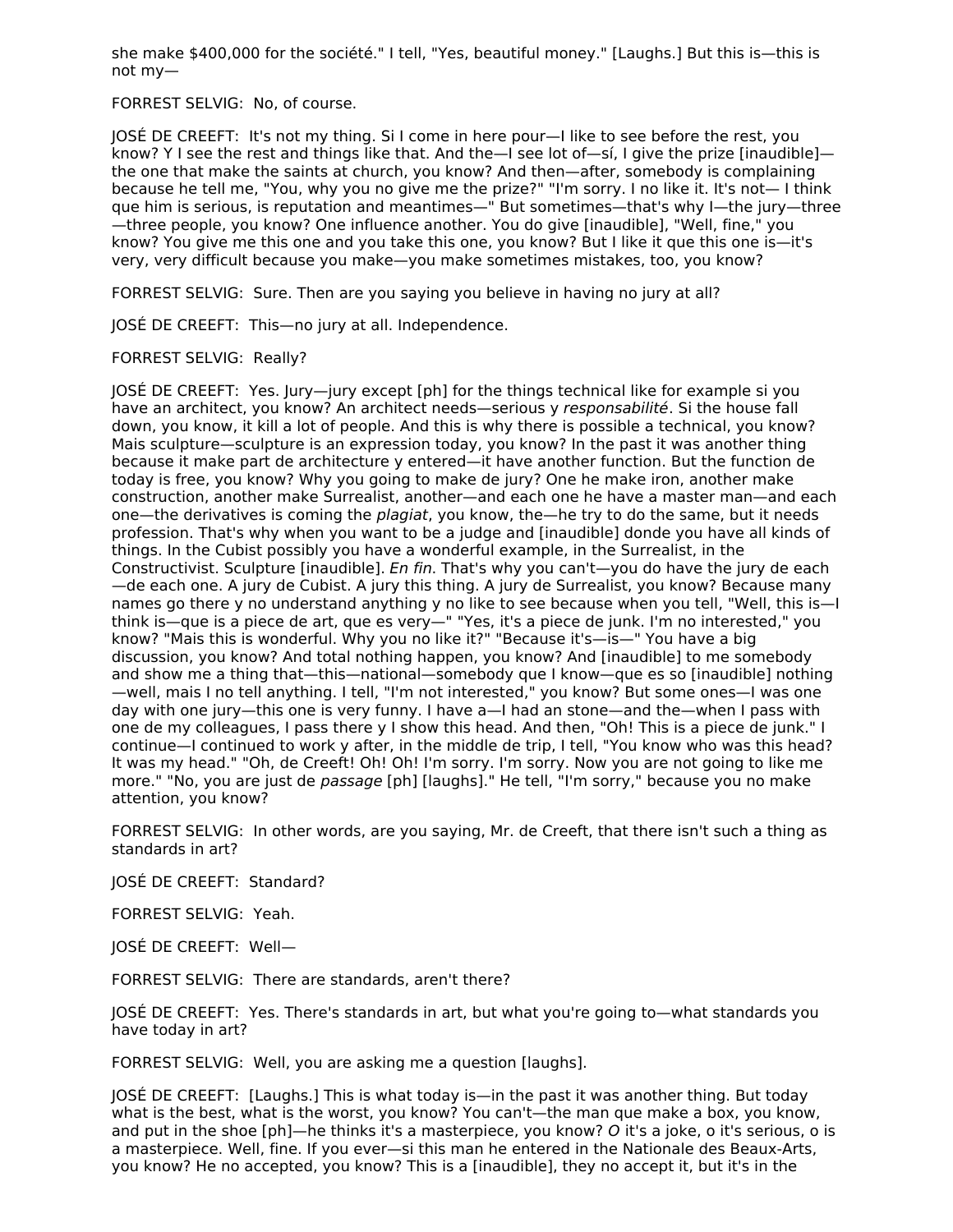Museum of Modern Art, you know? It's in Brooklyn Museum, and something like—why are you going to exclude this man? For what—what reason? Because it's academic training? Because is something que *iqual* no [inaudible] to be the same size que another [inaudible] Greek period, you know? O Renaissance period, you know? And this is why nobody make miles [ph] ni things like that, but they do the same, you know? You put in one show all—the jury—si the jury it was really pure, you know, and no politics, you know, no politics, that's possible you have something. Possible. Mais the real people que have intégrité, que have really judgment, fine, you know? This case, possible to have a jury. But si you take the jury que have politics—because I'm a friend and so and so—you know some—one day coming a friend, he show me a picture, he tell, "You the jury?" I tell, "This is my friend." I tell, "Your friend is lousy. Why you going to—this my friend! I tell, "Yes, but you compromise me. I don't like it." He tell, "Well, you're not my friend in this case." I tell, "Well, si es cuestión de friends—" like at one times. Si you have 10 children or 20 children, they give you the prize. No, I [laughs] at one times if somebody make a big mistake to me after you have—I have a head in the show—the head que is in my book, on the front page and the—and this man he was the jury. It was in the last—the last moment everybody was [inaudible] de him pour give me the prize. Mais one lady she have seven children, you know, one the sculptors—and [inaudible] tell, "Well, you see, I give to the seven children because—" And another guy sí give me [ph]. Five years after, I met this man. He tell, "Oh, you de Creeft?" I tell, "Yes." "Oh, I'm sorry, my friend." He kiss me, "I make big mistake. I do give you the prize but [laughs] one lady seven children. I give you the prize. I'll give you a painting." I tell, "No. I'm sorry. I bénéficier because the same piece it was \$3,000 y I sell for [\$]5[,000] after, you know, [laughs] at another museum," you know? But this stupid thing, you know, because [inaudible] seven children. This why jury—this what is jury, you know? I pass [inaudible] time jury—with another jury with—Lorrie have a piece there. Everybody in this jury—after que pass the jury, I tell, "You no see this piece." He tell, "Oh, this is your wife. This is—" I tell, "Well, but it's good sculpture or bad sculpture?" "I no care. It's your wife." You see?

#### FORREST SELVIG: So he's there for [inaudible]?

JOSÉ DE CREEFT: This—and this is good artist, you know? And another one is good artist, too. But these kinds of things happen. And Ms.—you have a prize in Paris, you have the first prize, you know, because it give 7,000 francs, you know, or something like that. And the poor fellow one poor fellow que was really poor but marvelous, he make all the sacrifice, he live like a dog in one place or like that, he no have the prize, you know? He have the third class, something like that. I was indigné because I tell, "Yes, he give money for the société, mais es que the société live de money or it live de art, you know? Is art or is money? Si es money, okay, in this case, good, you know? But, no, is question de sincérité—you have responsabilité when you are the jury, really. You kill [ph] the man or you give the—a somebody que is not important, you know, but just because he have money. Money is not question in art. It's the intégrité, the way—the judge—is good sculptor or bad sculptor. And this is why I always disgusted de things like that. Because I never asked anything. I no asked ni recommendations, ni anything. I put my work there y I confier en que the judges, you know, it was sincère, mais after, when I see this. I tell, "My God. What a silly que I am [laughs]," because why I exposer my work—and the critics the same. Sometimes the critic is the same. I see critics go there—I work with the critic y—pass y see the—[inaudible] see the painting! You know? And this when finally you lose your—all the this beautiful thing que you have when you are young, que you believe because you never entered in this—in this—in this junk, you know? And one day you Pum! is like the stone que fall in your head, when you see, "Oh, this is what it is," you know? "Well, I'm sorry. In this case, the best thing is to have a lot of friends, lot of—" go the politic, you know? But si you like it. I no like it go to people and this—you make the art because you feel because you—it force you to compromise, it force you to be bad fella, you know? That's why I always against. That's why the Independent show is the best, you know? There the public judge, the public is there, the artist judge, because art is judged by your fellows, by all artists. Always your—when you have one artist que is good, the other go there and they tell, "Yes." But the sincérité is spontaneous, you know? After you tell, "Yes, well, the head is too long and the head is too short," and the thing you make the force [ph] is the shock, you know? And this is why there you prove really what you feel what you don't feel, you know? This what I think is—everybody is against the show—no give money pour the show, pour the Independent, the société fall down because it had a lot of good people in the société, you know, the Independent show—a lot of good people. If you see in the list—

FORREST SELVIG: Why did it end? Why did they stop? These exhibitions.

JOSÉ DE CREEFT: No money!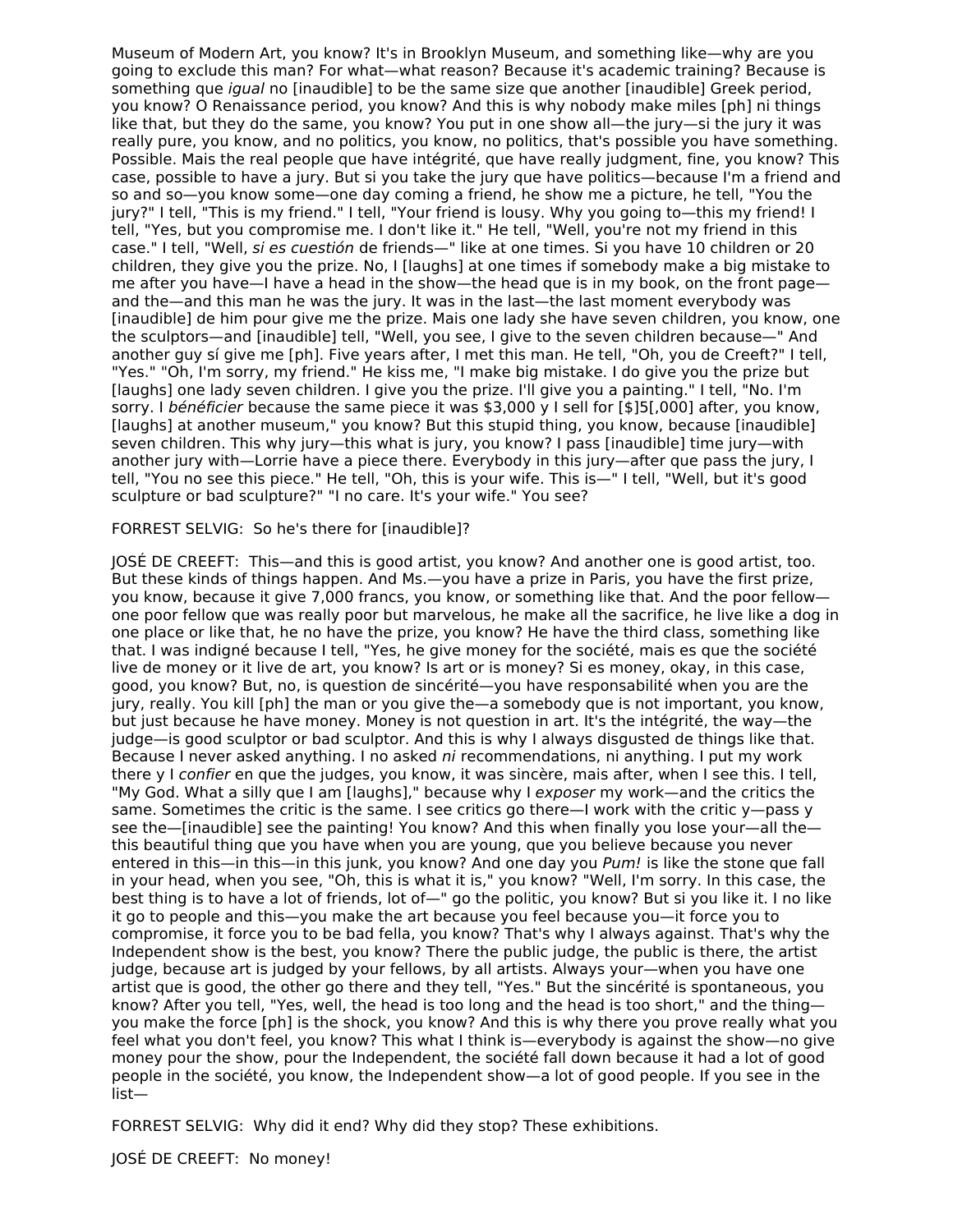FORREST SELVIG: No money?

JOSÉ DE CREEFT: No money. No press for exhibit, you know? It cost a lot of money. We pay each one three, four or five dollars, you know? And finally, the guy—he has lousy things—oh, lousy—

FORREST SELVIG: [Inaudible], the people exhibiting paid [inaudible]—

JOSÉ DE CREEFT: It do pay pour maintain the société and certainly is always you have the apple sack, you know? This is—some ones in the interior—always, you know? Because I always interest —I always—somebody que es interest is somebody que make money. Always, you know? Because pure, you no have anything pure. Because the—in France before it coming with the artiste français—the dissidence it make the Nationale de Beaux-Arts. The dissidence after it make the Salon des Tuileries, you know? But still Indépendants show. Mais always the dissidence is pure. The ones when it—it changes—it tell, "I can't live here. It's impossible because it's coming politic, it's coming like that, you can't do anything. Well, we're going to form a société." Mais we take it one—and with one que *contaminer*, you know? This is—it finish corrupt anyway, you know? This is why always the *principes* is perfect, but the corruption coming after.

FORREST SELVIG: Tell me this. You had to be a member of the society to show in the independent exhibition or could it be just anyone who came in from the street?

JOSÉ DE CREEFT: Anyone. You are a sociétaire. You are a sociétaire. You pay the dues—I think it was like that, I forget. You pay the dues you have right to exhibit, you know? You pay five dollars a year or \$10 a year, a thing like that, and you make the société. It have 400 members, you know? And anyone who come and tell me, "De Creeft, I'd like to be in the société." "Fine, you are in the société." And this is why I was the organization many times, you know? Mais there you have another thing que this is—you can't—the man in impossible, you know? Always he like to be "I, I." Always [laughs]. Because in this salon, we have—the center is always con—pour de like the honor. The rest is in the—and this is why you do the [inaudible]. Si you like make good you do have a hat with papers, you know? And do like that, this is your place, this is your place, this is your place. Mais no one this is like that. The one who is smart he—that's why you always préférence. Always préférence. Pour—and the Independents prefers—the secretary coming there y I tell the secretary, "Well, why you put this guy there? Why this guy?" you know? "Oh, he was the first." I tell, "No, I see arriver." It's impossible! This was—is human. Human. Human. You can't change the égotiste, ni the vanité, ni the thing. You can't change.

FORREST SELVIG: Now, what difference would there be between that and, say, the outdoor art show in Washington Square?

JOSÉ DE CREEFT: Yes. Y—

FORREST SELVIG: Is there any difference?

JOSÉ DE CREEFT: No. Art show in Washington Square, one time I was the jury with Newman. But Newman—you know Newman?

FORREST SELVIG: Barnett Newman?

LORRIE GOULET: J.P. Neuman

FORREST SELVIG: [Inaudible.]

JOSÉ DE CREEFT: J.P., yeah. He have a gallery. And we go [inaudible], you know? You selected what I please, what you please, and things like that. Y after, with this we make an exhibition in Bohemian Museum, with the selections. I tell you, the exhibition it was marvelous. Wonderful selection. Y a lot of junk there. Oh! A lot of junk, you know? But this is it was—no was question de jury. It was question de what you like, what he liked, what I liked, you know? Three artists, you know? And one man, gallery patron.

FORREST SELVIG: Who was the owner of the gallery? Who's the gallery man?

JOSÉ DE CREEFT: Neuman.

LORRIE GOULET: J.P. Neuman

FORREST SELVIG: Oh.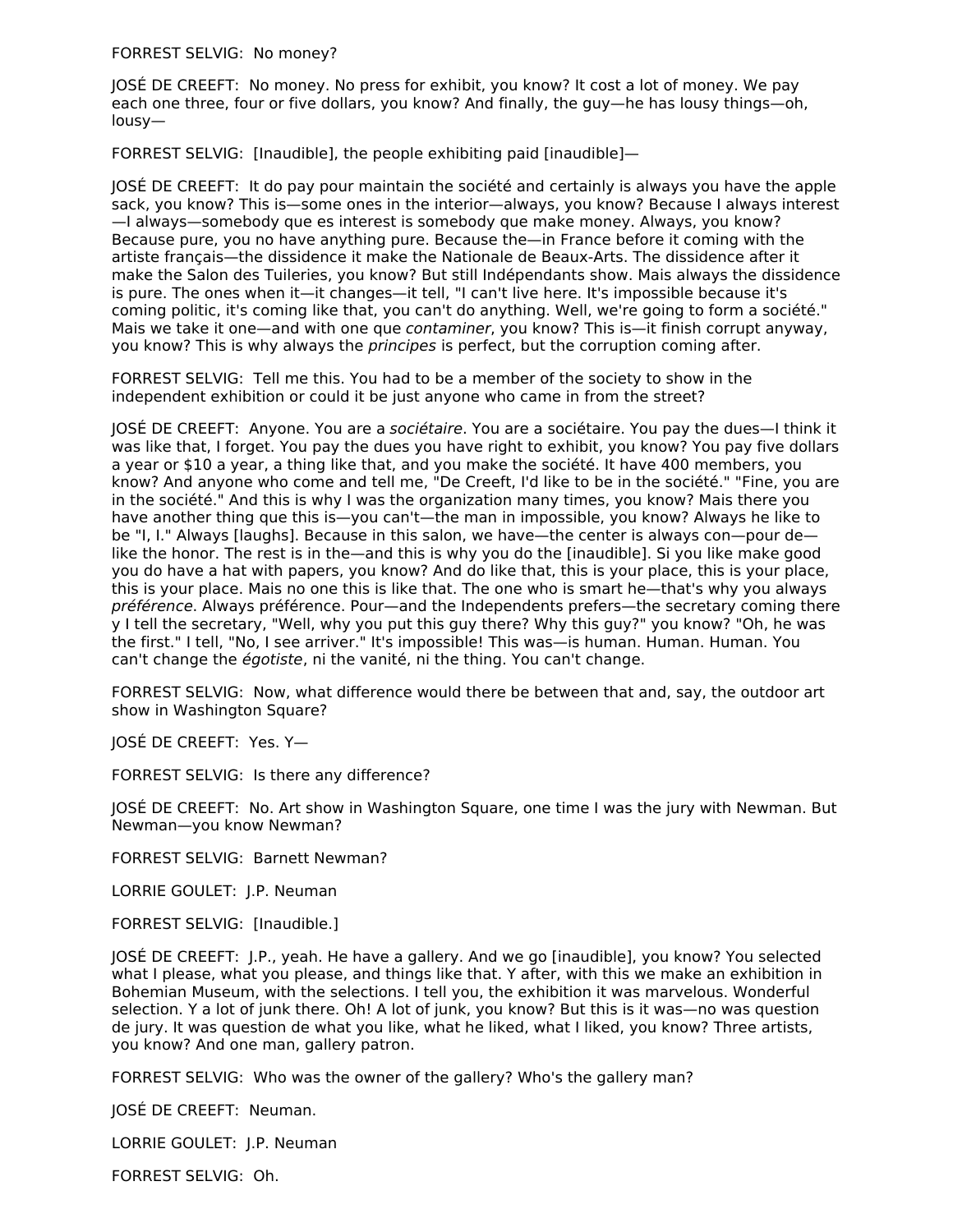JOSÉ DE CREEFT: And this was very intelligent fellow—very nice.

LORRIE GOULET: [Inaudible.]

JOSÉ DE CREEFT: Very talentueux.

FORREST SELVIG: Can you name the other artists?

JOSÉ DE CREEFT: The artists—I think it was—[laughs.] Sometimes—

FORREST SELVIG: But in other words, if you went to the Washington Square exhibition and you picked, you [inaudible] pick up your own things—

JOSÉ DE CREEFT: Yeah.

FORREST SELVIG: —and you didn't know how to match up—

JOSÉ DE CREEFT: No, no.

FORREST SELVIG: —you had to be [inaudible]. Just three different shows [inaudible] essentially mixed up.

JOSÉ DE CREEFT: That's why it's very interesting. In every show you have things de valor, you know? But the valor is not judgment. Valor is your—your qualité—your degree de education. This is different. By degree de education, you give the valor to the things and that's fine, but you can't tell a man, "Now, you are going to judge, you—" No, this is different. This you make an exhibition by the degrees, and this is fine, you know? You take a man—10 men—you tell, "Go now, go to some place—you're going to select what you like and do what you like. Y after we make an exhibition." What were the results? This is what the idea. And the idea was marvelous. After que the exhibition it was done in Whitney Museum, we was astonished. We— "Oh, this is fine." These people after—the other people que was in Washington they was angry because they tell, "Why do you take this man? Why do you not take me?" This is another thing. This is another thing. Always, always the same.

FORREST SELVIG: It's a great problem with juried shows.

JOSÉ DE CREEFT: [Laughs.] This why you can't—is better leave the things like it is y que everybody do what they want, you know?

FORREST SELVIG: But I would like to ask you this though, Mr. de Creeft. I've noticed in juried shows that very often a painter or an artist—a sculptor, an artist—who has a very established reputation will not submit to a juried show because he's afraid of being turned down—

JOSÉ DE CREEFT: Sure.

FORREST SELVIG: —or not winning a prize when somebody that he considers as much less established would have.

JOSÉ DE CREEFT: Sure. You know? Si I exhibit—I am a sociétaire de every société. You know why? Because I'm sociétaire de anyone. Because si I'm sociétaire this one, the people tell, "Oh, it's sociétaire—" No, I tell, "Sociét—I pay the dues—every société." Like that you can't tell men anything [laughs].

FORREST SELVIG: Thank you very much.

JOSÉ DE CREEFT: Do you understand?

FORREST SELVIG: Yes, thanks.

JOSÉ DE CREEFT: And this is—my wife tell me sometimes, "Why you in the National Sculptor?" I tell, "I'm in the National Sculptor because I have right to observe it, I have right to talk about, you know, si I want, y I—" And this is—mais—all sociétés in this case I no belong anyone, you know? [Laughs.] It's something very important, you know? But si I'm in this société, the people going to judge me, "Oh, he's the man, like—" No, you cannot ask me like that because I'm not going to be judge, you know? And the—and certainly, sometimes they asked me to be the jury, you know? Well, si I go there, I go pour make noises, you know? I go there pour tell what I feel, you know? Like the last time pour the Prix de Rome. I go the jury. They have three people there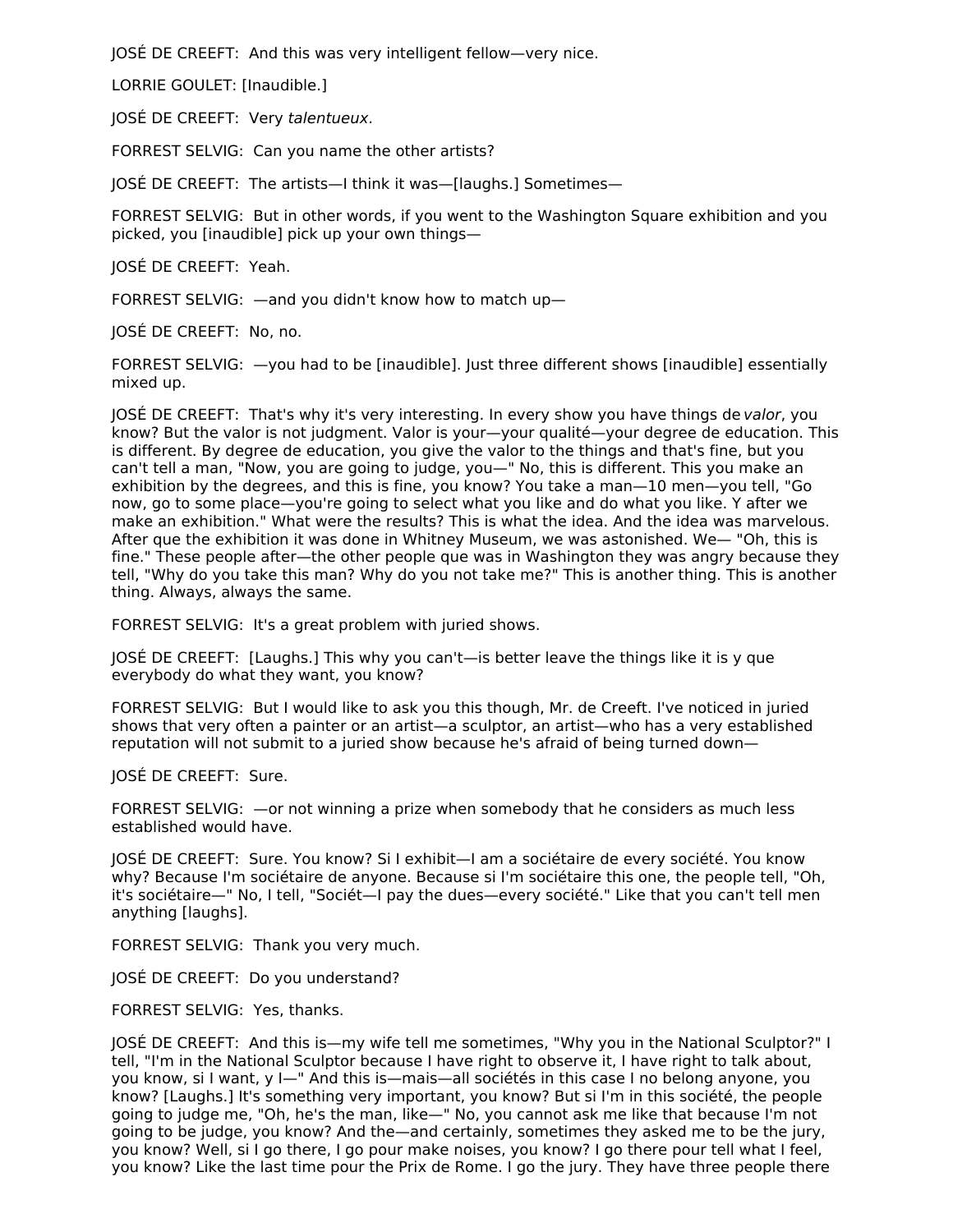donde es impossible, donde they tell, "Oh, this is one de my—an assistant de him—he want put in the jury, but it was the same—it want put in the Prix the Rome. I tell, "Well, in this case, I'm sorry, I quit. I'm not interested," you know? Because I like these people. I think that these people is the best in my opinion, you know? Mais I have a right to tell because is in *comparaison*, you know? Is in comparaison. I no tell this—mais, what do you think? I take this, this, this and this, this. No, selected this. What is the best in this? In the technical view, this one is the best. In the art, this one is the best, you know? "Well, you d'accord with me?" "Yes, but my friend—this is yes, I know this." I tell, "Well, in this case, you—good-bye."

FORREST SELVIG: You—speaking of the Prix de Rome, last time we were talking, you mentioned Paul Manship?

JOSÉ DE CREEFT: Well, Paul Manship he no want anybody que es—I make big mistake one day, you know? [Laughs.] I was the jury y I put Manship out, you now? And because what he do, to me, it no was sculpture, it was a balloon, you know? It no was a sculpture. And the—and one man que was there, he tell me, "But de Creeft, this is the beginning. He's Paul Manship." I tell, "What is—what you care? Paul Manship—is que the sculpture is good or bad. It is the jury." And this is—sure I was sincere, you know? Because I—in my opinion—one sculpture is something three-dimensional, solid, gravité, and everything-all the équilibre, all the qualités de what I learnt when I was young, you know? And you give me something today—today is different, mais in these times, I come here y I see what is this [inaudible]. Si you tell me—si you tell me que this is a piece de sculpture, you know? Well, sure, is an espace [ph]—it's a formant espace [ph] is possible be a piece of sculpture today. But not before. Before it was a—the spider—you know? [Laughs.] Or a thing like that. Well, this thing it gave me so much troubles because after I have an enemy, you know? A big enemy, one the worst enemy.

FORREST SELVIG: May I ask you what exhibition it was that you threw Paul Manship out of, that you rejected him from?

JOSÉ DE CREEFT: It was one exhibition de—I don't know, I don't remember.

FORREST SELVIG: It must've been a big exhibition.

JOSÉ DE CREEFT: Oh, it was a big exhibition. Y I think it was—it was something—possible I was too—I was stomached or something [laughs] sometimes you never now. But it was a like The Atlas—you know The Atlas in—

FORREST SELVIG: In Radio City.

JOSÉ DE CREEFT: In Radio City. Well, the ball The Atlas, you know? But not the man, just the ball. The world.

FORREST SELVIG: Oh, is that all?

JOSÉ DE CREEFT: That's all. [Laughs.] And the—

FORREST SELVIG: I've seen that, I think. It's just a great big globe.

JOSÉ DE CREEFT: Yes, a globe. Well, and this is why—why when I see this, I'm a carver. I live with these people, you know? And when somebody show me a thing like that—and this is—I was in the house de Paul Manship, I was invited—he was friend of family, the family of my wife—and then he showed me the things there, you know? But in these times, it shocked me so much, you know? Because he has things like that there. I know que most the things que he may do is just the designers do the things and the sculptors do the things, and he just an entrepreneur, you know? He like the man who makes a house, you know? He take the lumber, he take the—he take everyone and he may make the plans, you know? Well, this is fine pour a house, you know? But an artist is not like that, you know? An artist need to be—when you make your plan, you make your work, you make everything, you finish, you know? But si you entrepreneur, si you make just the—a designer, fine, this is another thing, and that's why many things he have many people who work for him, que I know very well, all the things que is in—he's a good imaginer—he have imagination sometimes—you know? In the things he do for the bronze part, you know? The—all the bronze.

FORREST SELVIG: I've never seen that.

JOSÉ DE CREEFT: Well, he make all the figures. This is—all these figures is done by Hans Wanaki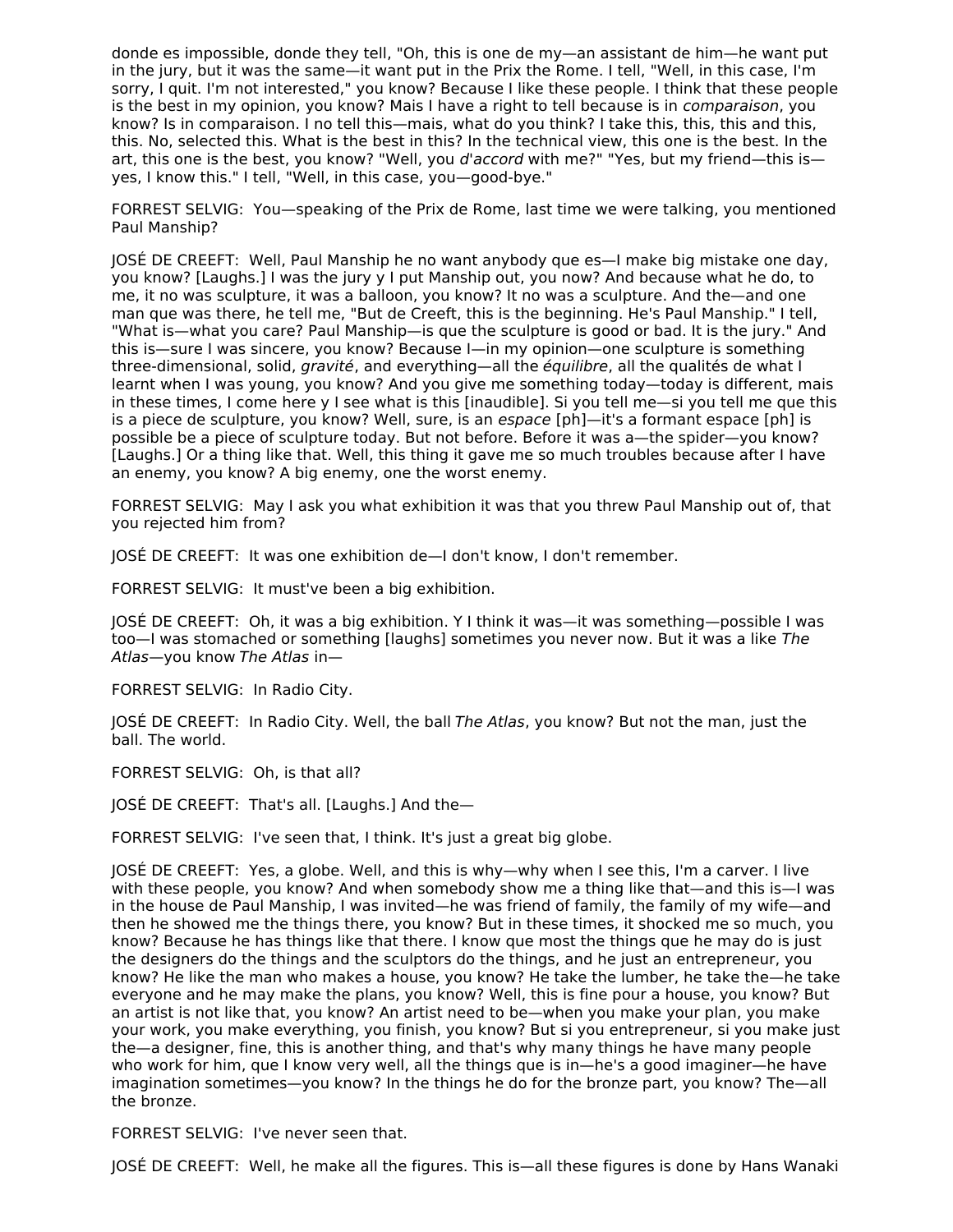[ph]. All the things. Hans Wanaki.

FORREST SELVIG: Oh. You mean he didn't do them at all then. What did he do, draw them, design them, or what?

JOSÉ DE CREEFT: No, he make the sculpture, all the sculpture. He make the design [inaudible] and the—it's like when I make the Alice in Wonderland, the same, somebody give me a plan, you know? He give me—because he have—is the entrepreneur. And this is what is called—

LORRIE GOULET: Designer.

JOSÉ DE CREEFT: Designer, you know? Mais he make a design—lousy design, you know—and this, I tell, "Well, it's fine, mais I'm going to change it my way because you can't do this." He tell, "Well," but this is the point, you know? This is the point. After, I make a maquette y I present it to the man que give the commission, que pay, and this man he tell, "Well, I like it very much. Fine." This is—I continue y I make the [inaudible] and things like that. And this—but him, he no do anything, you know? Mais is considered the creator [laughs] the thing—

LORRIE GOULET: Whose name's on the base, "Designer."

FORREST SELVIG: Designer.

JOSÉ DE CREEFT: Immotivé [ph]. Well, this is fine, but this is no—I'm the artist myself, I'm the one that I do, you know? And he's just that the motivant [ph].

FORREST SELVIG: When you did the Alice in Wonderland memorial to Mrs. Delacorte, was it your idea to make—do Alice in Wonderland or was it—

JOSÉ DE CREEFT: No, no, no. No, it's not mine—no.

FORREST SELVIG: It was Delacorte's idea.

JOSÉ DE CREEFT: Mr. Delacorte he make a memorial pour the wife and he tell, "I want a subject from the Alice in Wonderland."

FORREST SELVIG: I see.

LORRIE GOULET: Her name was Alice.

JOSÉ DE CREEFT: Huh?

LORRIE GOULET: Her name was Alice. But she—it was one of her names.

JOSÉ DE CREEFT: Yeah. Yeah. And this [laughs]. And this why the things come, you know? And one day I find this man que have the—who was the secretary de—he tell me, "De Creeft, I like to give you a job. It's not your—a job que is not your type." I tell, "Why my type? Everything is my type." He tell—it's question de tell me what it is, you know?—he tell, "Well, I have this project," you know? He want que I make the thing Alice in Wonderland. I tell—I think que es very good pour the children—I tell, "Fine, for the children is marvelous." I entered in the competition. I entered. He tell, "You really do it? You'd like to do it?" I, "Clear, sure, it's nice," because it's something pour the public and pour the Central Park y pour the children. And I entered more in conversation, he made me the proposition and he showed me the project, you know? I tell, "Well, this is fine, but now I do put this in order because this is just an idea, but now I'm going to study this y I'm going to make a maquette in three dimensions pour—si the patron accept it." "It's okay." He tell, "I think it's good. Very good." And then, we was d'accord and he continue to go in my—interfering thing, I don't know [ph]. No, can't—because if you interfere, it's impossible. I no —I'm the sculptor. You just to make [inaudible] there something— I'm the sculptor. I'm going to make my way because if something que have responsabilités, the children possibly break the neck or things like that. I do make something my way. Finally, I was mad with him [laughs]. He interfere too much. En real—

FORREST SELVIG: But may I ask you one thing. Did you intend it to be climbed over by children? Did you design it so they could climb over, as they do now?

JOSÉ DE CREEFT: Yeah. Yeah.

FORREST SELVIG: You meant them to.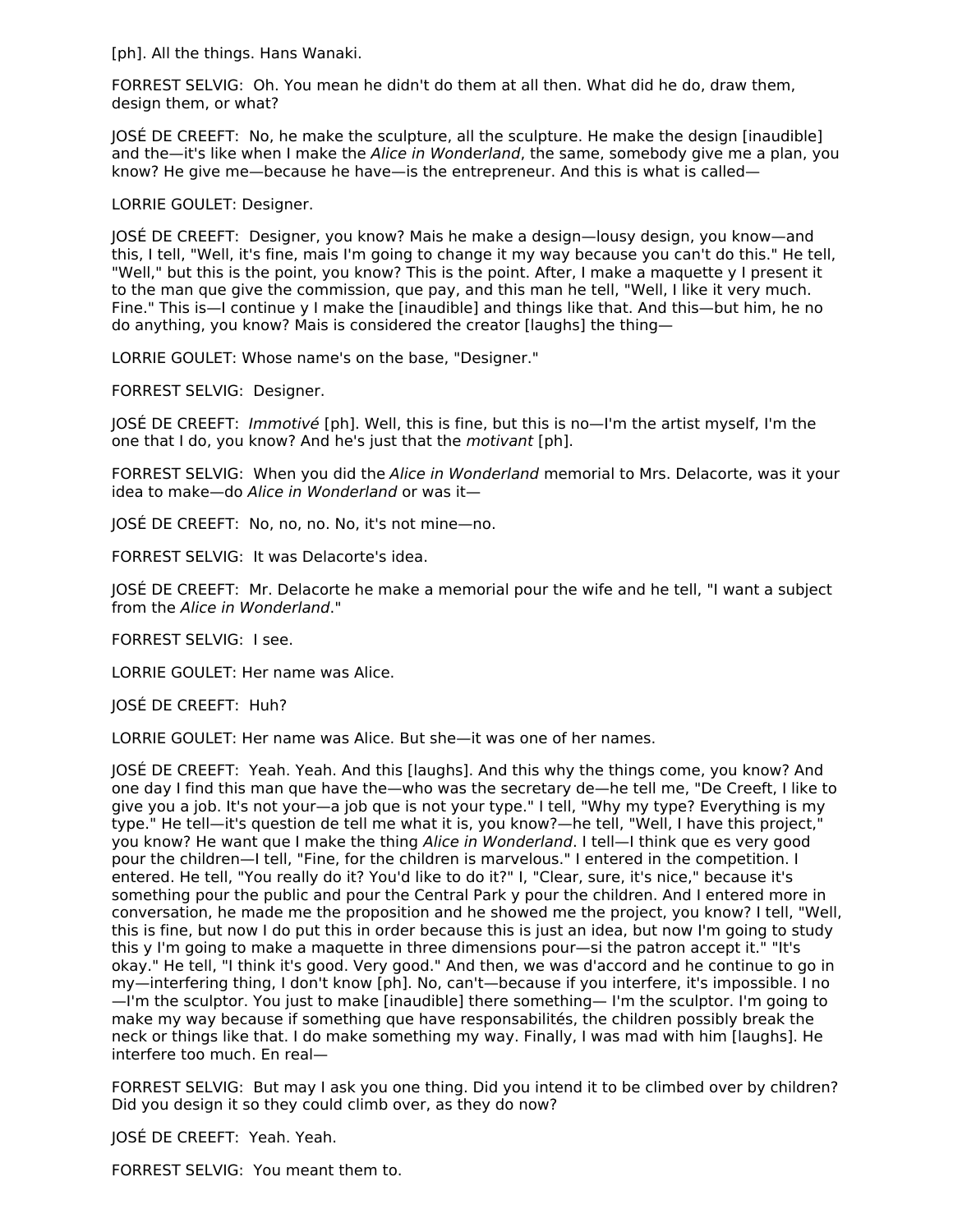JOSÉ DE CREEFT: Yeah, yeah.

FORREST SELVIG: My little boy loves to climb on it [laughs].

JOSÉ DE CREEFT: Because it's—the point es que one thing go to another thing, you know? Pour que the children no fall down and always pris [ph]—always in the bottle [ph], I put these animals in the bottle, too. And the children go there [laughs] enough high, pour que the children no because the ones when you go downstairs is not the ones that the big ones, you know? It's the small ones. Everything is like a bouquet of flowers, you know? You try to make a bouquet, you know? One thing here, one thing there, you know? It's—I enjoyed it very much, but him—always interfere. Total. Everybody make money except me, you know? Because the architect make money, the foundry make money, the one that he make the design he make money. Everyone make \$50,000, you know, and me, I make [\$]20[,000]. Pour all job.

FORREST SELVIG: How's that possible?

JOSÉ DE CREEFT: It's possible [laughs].

FORREST SELVIG: You mean—[inaudible]—?

LORRIE GOULET: It's a good question [laughs].

JOSÉ DE CREEFT: I tell you the process. Si I make the *Alice in Wonderland* alone and no bother me the city and all these kinds of things because the city interfere, the—everything—Mr.—the big chief there—

LORRIE GOULET: Moses?

FORREST SELVIG: Moses.

JOSÉ DE CREEFT: Moses. Moses no understand in art anything, you know? Mais he's a good designer pour things, you know, urban—the urbanité of things.

FORREST SELVIG: Urbanism, yeah.

JOSÉ DE CREEFT: He's wonderful, mais pour the art, he no understand anything. Anyway, he was completely indifferent. Well, anyway, I make this maquette. The union no permit you to do the last [inaudible], you know? It do be pass pour the union [ph], you know? In this case, I decided [ph] that I do the second and then, after the maquette, I make the group quarter the size, you know? The quarter the size I do take to the man and the one that enlarges. There, it take it 40,000 francs, you know—\$40,000 pour enlarge.

LORRIE GOULET: Forty thousand dollars.

JOSÉ DE CREEFT: These \$40,000, the man que make the design he take the 25 percent, you know? Well, after this, I retouch y I pass there—

LORRIE GOULET: Full size.

JOSÉ DE CREEFT: Yes, four times.

LORRIE GOULET: Full size. You had to make it full size.

JOSÉ DE CREEFT: Yes, full size. Y after this, you go to the casting man. Again. The casting man, he pay—I think it was another 25 percent. Then it go to the foundry. In the foundry, I go to retouch the wax, because it's coming. One piece it was melt, but I do repeat. It take it times, a lot of times, but anyway, my—I have my intégrité to do it because you can't let the thing fiftyfifty, you know? I read the letters de Michelangelo, study—que es the same thing with the Popes, you know? He had so much trouble. Oh! [Laughs.] Y these people que tell—que pay the money and the man who takes the money and put it in the pocket and Michelangelo he go the Pope and tell, "Where's this money? I no see anything." He see que him stole the money, but Michelangelo write the letters—beautiful letters—I have them downstairs—beautiful letters. Well, the bronze \$60,000. Sixty thousand dollars, 25 percent. The my commission 25 percent, because it was 25,000, 5,000 for the commission. Result que de man he have \$100,000 [laughs] and me—and me, que I [inaudible] the job— This why I make taille directe [taps the table assertively]. This is the—it's coming de long times. Taille directe, nobody interfere. I do my job, si es lousy is mine. y si es good, is mine, too, you know? Si I make \$10 is—si I tell—it's cheaper, you know, because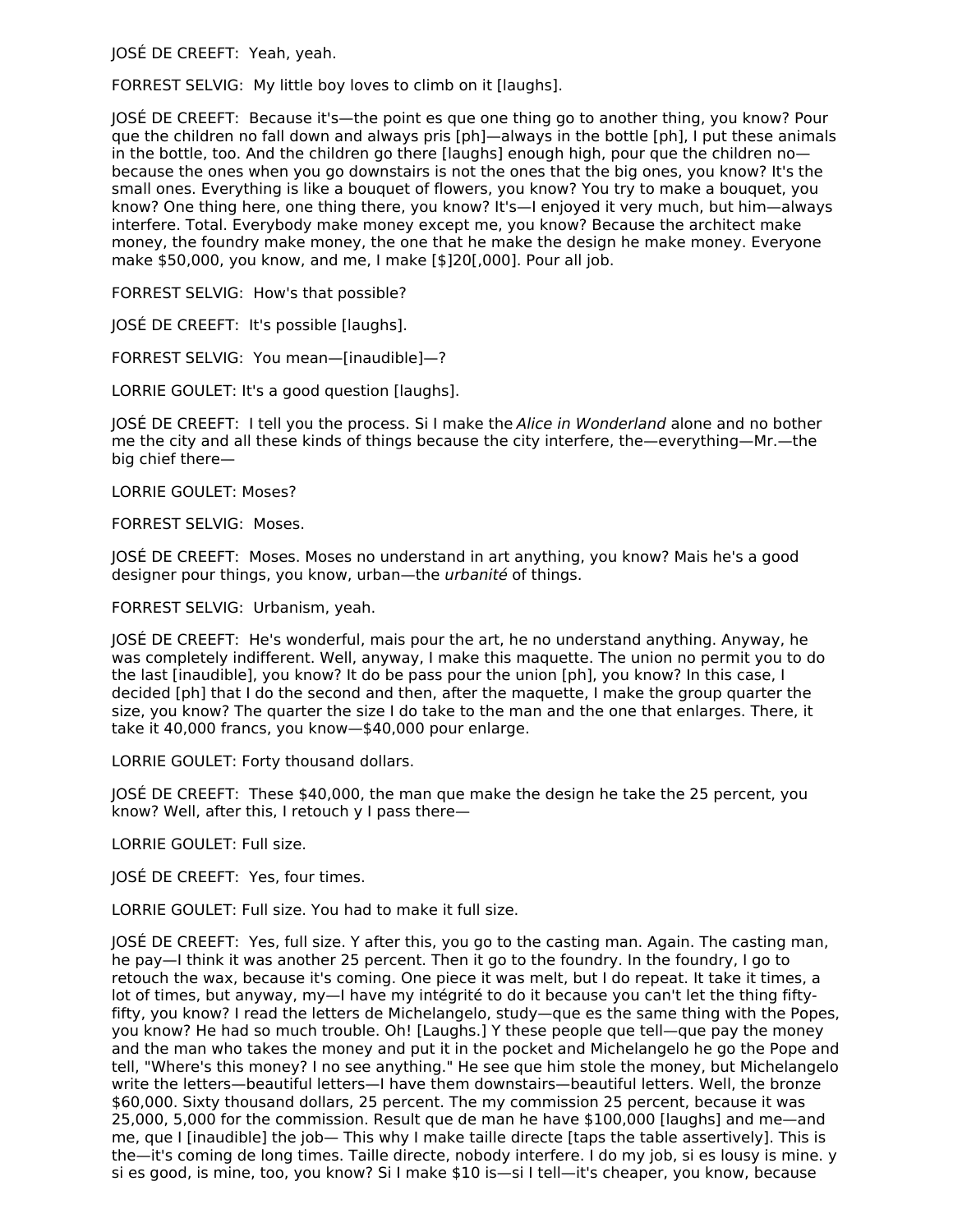like that—when I make The Fortaleza—the—all the decoration, everything it was carve direct, you know? I make 20 capitals carve direct. Everything, you know? Well, this job it was the fifth the price que going to cost si I pass pour the union, si I pass pour the things like that. Total is the people tell, "Oh, this man. The artist. The artist he make a lot of money. Look at this, \$300,000." Baloney. The \$300,000, you have \$50,000. The rest pass en intermédiaires. This is why carve direct you. Si you can do a money more in carve direct, well, do in wax que do in bronze, you know? Wax, the same. Direct wax, you know? Mais no pass pour all this kind of thing. This is why I think que the modern times, I'm very influenced with this because I always tell the material direct—work in material direct. Si you make bronze, make the wax y go the foundry, but si you make the clay, you have to cast it, you have to pass the test [ph] y after this — Total is 10 people que work one thing, que just slicks [ph]. No one. There was—mais the men —the entrepreneurs, like in France, they have one man who was chief the police, you know? And one day he had the idea to make a studio de sculpture, you know? A chief the police. He no understand anything in art, but he have some kind. What he do? He take the best sculptor, you know, he give—"You'd like to come to work with me?" "Yes, fine." Another one. Another one. He take 10 sculptors. He make the most important show for 18th century sculpture. He work for all the château, all the things, you know? But he no was anything. But he was a man millionaire, you know? He—and this is entrepreneur—mais this is the artist certainly is sacrificed because he no put the name y no put any—name out, you know? And these poor people like Pompon, who worked with Rodin, he never anything que 25 francs or 40 francs a day. Y one day die, he put the sculpture [inaudible], a man the most sincere, the most delicate and things like— 82 years old, he make the first exhibition. And this is what is. It's what art is all pour the public, the public no understand anything, and this is why I talk because I like que the public knows what is this, what the valor the thing, you know? An assistant is—I have an assistant. Sure. You need—you old, you need somebody who carries the stone, someone que help you, sure, mais que you take an assistant and you—make your finish job, you know? This is nonsense. Because him is not happy y I'm not happy, you know? Him, [inaudible]. I tell this like si he was—in this case, the only thing que es possible to do es que the assistant, little by little, he learn my technique, he learn my fashion, and one day, he's beginning to be himself. That's why the teach free, you know? Si no, I do go the school and pay the—that's why I go with an artist, their study, because there it make me tough life, I do take the sacks de plaster, do like that, but I learn all the cooking, all the things, you know? After you select it. And this is what is life.

FORREST SELVIG: And—apparently there still are many artists to do learn this way, who work with distinguished masters and work right long as their assistants, as their-

JOSÉ DE CREEFT: If you have a good assistant—good people, like I know somebody que have good people in the [inaudible], like Paul Manship. Paul Manship have wonderful people, but Paul Manship he tell me one day—took me in the studio—he tell, "I admire you." I tell, "Why?" Because I make a [inaudible]. "Why you admire?" "Because you are happy there." You recognize this, you know? "Me, I do \$5,000 a week, I do pay pour the people—the people que I employ, mais you—" I have buen studio like that, all my sculptures was there. I tell, "You—it's easy for you. Why you not do it?" "Oh, my friend. I have a—I'm in the engrenage—engrenage, you know? You see? In the wheel.

LORRIE GOULET: He's caught in the wheel.

FORREST SELVIG: Oh, caught in the wheel. Yeah. I see.

JOSÉ DE CREEFT: Yeah. You can't—I tell, "Well, you have the wife, you have children, you have the schools, you have everything." He tell, "Well, I no have anything [inaudible] [laughs]." This is why it's question—is question de sacrifice pour de art o be a business man. In this case you make brassieres or shoes or anything, you know? Like that you make money. Why you touch the art? Why these people touch the art pour make money? Like that—you can't be rich with the art —you can't be rich. Modigliani was poor. After—well, Picasso certainly is rich, mais is inconscient, is not the fault of him. The things come. Mais a painter is more easy, you know? A painter is more easy. All the painters paint direct, you know? A painter no tell, "You come, you painting for me." Sometimes the assistants he tell, "Prepare this canvas," "Do this," that's why the painters is more—more honest in this case, you know? But the sculptors is all cooking [ph]. And all the sculptors they have—they give to pointed machine, they give to the marble, they give to the patin [ph], they give everything—total, what he do? I remember one day Gréber he was—Gréber he was marvelous. One man he bring a little figure like that. He tell, "Mr. Gréber, I'd like to make this ten feet or five feet in marble." And Gréber, he tell, "Okay. It's 10,000 francs, or—" fine. And when he finish the work, he coming the man. He tell, "Very good, Mr. Gréber. I like it. But this drapery—" "This drapery?" He take the little maquette, he tell, "I call this [laughs]—bad word, a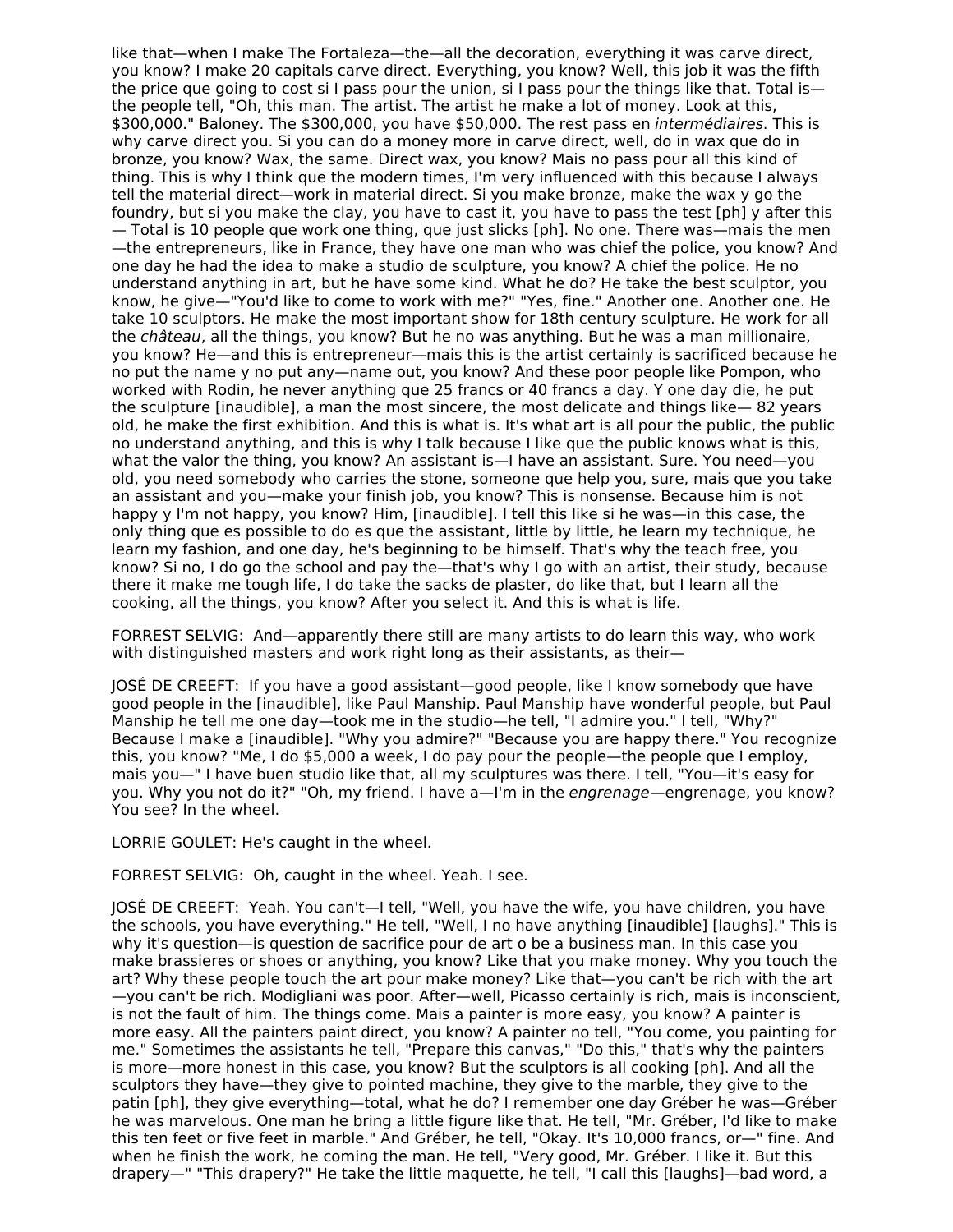French bad word—this is what I call." Because—

## FORREST SELVIG: Merde, you mean?

JOSÉ DE CREEFT: Merde [laughs]. I call la merde. And the guy was so— "But, Mr. Gréber—" "Why would you bring me a thing—I do take a model for you—I do build and everything. Why you told me that? You complained pour the drapery." And this why happen many things. Another guy bring one figure with a bird. And this is in the [inaudible] in Paris. Somebody very proéminent que do this thing. And the plaster it was like that. Gréber cut the body in two. He put two inches [ph]. The arm he take two inches and put three inches in the another one and then it fixes everything—and after he make it marble, it was beautiful, you know? And the—when it come the lady, she tell, "Oh, Mr. Gréber. I'm so wonderful artist." She tell. And Gréber he tell, "And me, too." [Laughs.]

FORREST SELVIG: [Laughs.] Marvelous.

JOSÉ DE CREEFT: [Laughs.] "And me too." This—because he may do all these kinds of things for everyone. All the artists de New York—de France they go there. He have two houses, que make the marble pour the—and this why I was so *indigeste* de things like that que I feel the unique thing to do is carve yourself, you know? And this why I'm sure I put so many enemies. Mateo Hernández, Hervé [ph], another fellow. We was the [inaudible] people because the business people was against us, you know? "Taille directe," "Taille directe," "Taille directe." They put you down, you know? Because they tell, "You are limited. You are limited. With taille directe, you are limited." I'm not limited. [Inaudible.] It's possible do anything. A sculptor like that is possible be a [inaudible], you know? This one is limited is these guys who do this, but we are not limited. We —in one piece de stone, you find anything don't you want [ph]. Well, you have some things sometimes—you have always things, sometimes a piece of stone it have a form, you know, you follow the form, you are con pris [ph], this is economy, the times, you know, economy, many things. You have—but anyway, it's your imagination. In carve direct is your imagination, your observation and—in the old times, the people—all the Romanesque is carve direct—tout the capitals, [inaudible]—sometimes is the barbershop, sometimes is the butcher, you know, the people tell, "Eh, come there make me a [inaudible]," the butcher he was so happy, you know? [Laughs.] [Inaudible.] This is why the capitals sometimes is so genuine, so wonderful, sometimes is by the artist already, but this thing is folklore, you know? The people this—this is what is art, it's like a poetry, you know? Art is something, an expression, désirs, love, all kind of beautiful things, you know? But you can't mix this with the—I tell you, the man is like that. You can't do anything. Always you have a smart man, an innocent man, you know? The one who is pure, the one—you know? That's why these people que is in the East Side they try to return to this purity, you know?

FORREST SELVIG: You mean the East Village?

JOSÉ DE CREEFT: Yes, Village. All this [inaudible] these people pour—some ones, I'm sure que is wonderful.

FORREST SELVIG: Are they returning to the original purity, or—? I wasn't aware of that.

JOSÉ DE CREEFT: [Laughs.] Well—this—I tell you last times. Nothing is lost. Everything's good pour something. We come here and the—I don't know why—sometimes I'm angry y I beat my son. I don't know why, pour what, you know? I don't like it. I love—you know? Mais you beat your son, you know, because he do something wrong, you know? And then—and sometimes you tell the people, "Why you eat this? It's bad." Why you do this? Why you interfere in the business de somebody else, you know? But this is something subconscient. It's preserve, you know? It's love, sometimes, you know? It's something que you do in opposite sense that what the people take it. The people take it sometimes very cruel and things like that. There's one thing in Spanish que tell, "The one that he love you, it make you cry." The one that no love you, he no care, you know? And this true, you know? "Quien bien te quiere te hará llorar," you know?

UNKNOWN: The one who loves you best may—will make you cry.

JOSÉ DE CREEFT: And this why you no—used this word. Certainly, sometimes for *camoufler* the things, you know? [Laughs.] Because everything is like that, you know? Pure encontre [ph]. Pure encontre. This what is life, you know? Life is always pure encontre. Sometimes, you say the good things pour benefit personal and sometimes, you know? This way pour believe you do really understand why physical, why your moods, why your things, your insistence and the results. There you possible judge, you know? It's always very complicate [laughs].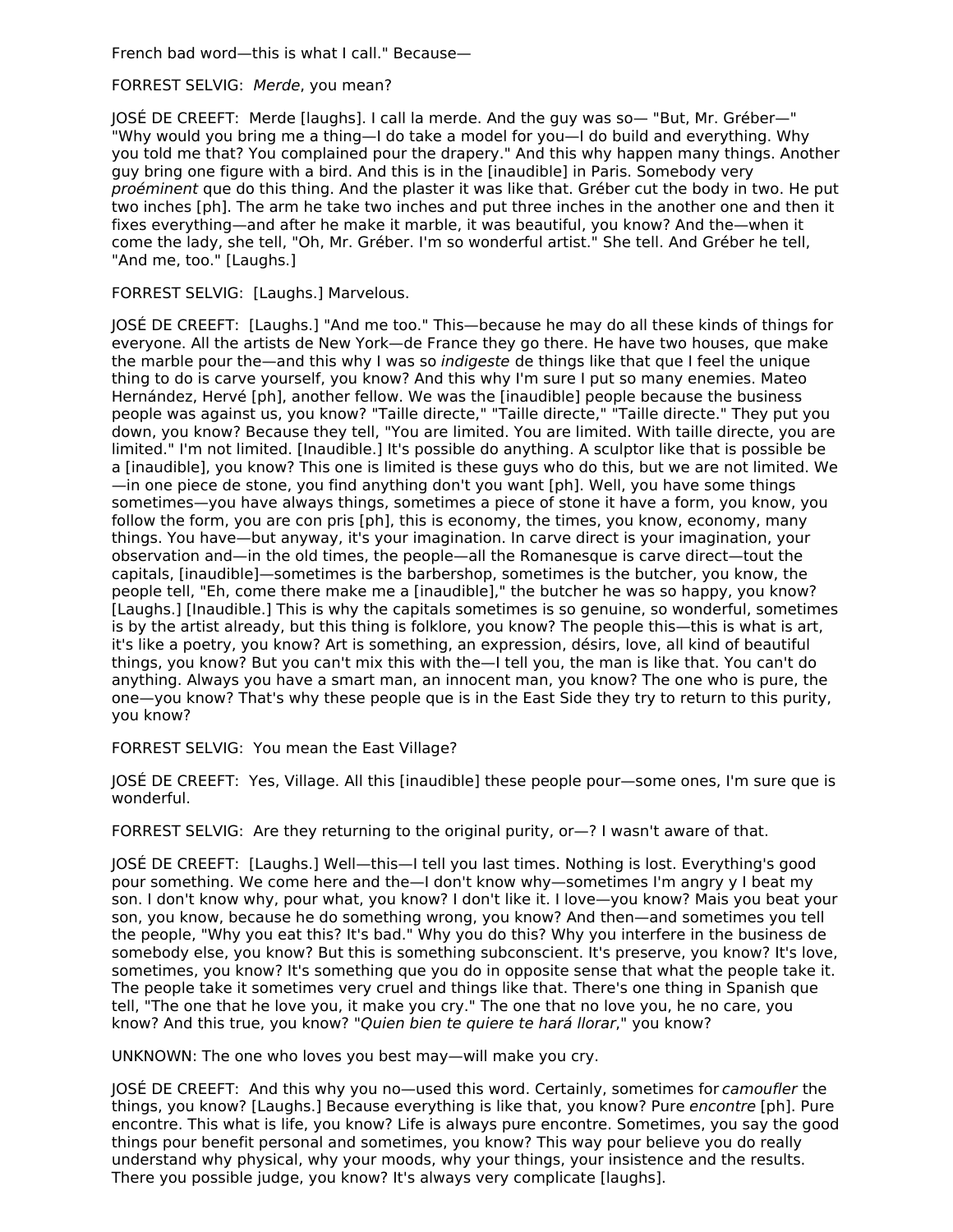FORREST SELVIG: Do you think that when you talk about the difference between purity—by this I think you—an artist—

#### JOSÉ DE CREEFT: Pureté—

FORREST SELVIG: —an artist who's an artist to create art—

JOSÉ DE CREEFT: Yeah.

FORREST SELVIG: Which is different from somebody who's going to make money. Perhaps, do you think that the times have changed for the artist now, they're different? The relationship with the artist and society is different now from before the war?

JOSÉ DE CREEFT: Well, the art take many routes today, you know? The art before it was more the people it was analphabète and the artist he do produce image pour the people, you know? It was really a function—cultural function because the people no read y no—all the Bible is illuminer [ph] for the same reason. The ones donde they have simple Bible, they no need—but the people que no have—that's why there it was another kind of thing. Little by little, the art is entered the business, you know, y entered the architectonic cheap things, you know? Is a [inaudible] forms—forms for frigidaires, forms for automobile, forms for everything, you know? Es decir, que the sculptor now is more a mechanic, you know? The sculptor who make clay is more a mechanic, you know? The sculptor que make a stone will stay already prehistoric, you know? It's something que the function is very difficult de put carve direct, you know? And the and monumental things, you know? Because if you try to make Alice in Wonderland en stone I pass all my life, you know? It's difficult, you know? That's why the—today we have many mediums pour—architectonic mediums, you know? It's all—you see when you make a house and make a thing, you make a big high and the best he makes some sculptors que no—que is not sculpture more, que es just a piece de stone, you know, it's a form. In Sixth Avenue you have three things there, que I don't know was there [inaudible]. You don't know—you tell—well, the architect is a friend—he tell, "Do something—" "I think this is going to be very good. Make an stone, you put there," you know? That's why is nonsense. Mais the point to be creative it got more constructeur—constructivism—you go and then—and the—you see, in Mexico I see yesterday—the day before—you have a square—you've been in Mexico?

FORREST SELVIG: No.

JOSÉ DE CREEFT: Well, they have a square where these people is supposed—in comparison with us—you know? And the—but they have the Indians sleep there in the square. Nobody touch anything. Everything is plenty all the square de sculpture. Beautiful things, you know? Respect, you know? You know? Si you put this in Central Park, it no stay one minute, you know, because it take the—this man que have there with the [inaudible] with this—

LORRIE GOULET: Hans Christian Andersen.

JOSÉ DE CREEFT: Anderson. They steal the dog ten times! The little dog.

#### FORREST SELVIG: Really?

JOSÉ DE CREEFT: [Laughs.] The foundry do make all the times a little dog. Bronze, you know? Sell bronze. In Paris, they do the same, you know? But Mexico, I was astonished to see this beautiful—all things délicat—things délicat—que anybody do like that, you take it down. Well. Well, this is there you have an assemblage that many [inaudible] many ways. You have stone, you have iron, you have thing. This why is very difficult to tell what people going to react. Today tell what it going to come the Realism, it going to come the Rococo—yes, you have a lot of intentions. In the Times de yesterday, or the day before, we had a picture de—a picture Romantic—you see this picture, he make a critic—this—the writer—well—

FORREST SELVIG: In the Sunday Times?

JOSÉ DE CREEFT: Sunday Times. He have a painting *complètement* romantic, you know, que look like a Picasso in the—

FORREST SELVIG: Oh, yes, yes, yes! [Inaudible.] He mentioned.

JOSÉ DE CREEFT: He mentioned. Well, this thing is business because the unique way to make business es de remove, you know, de make what is in the—if you like a water very—like that you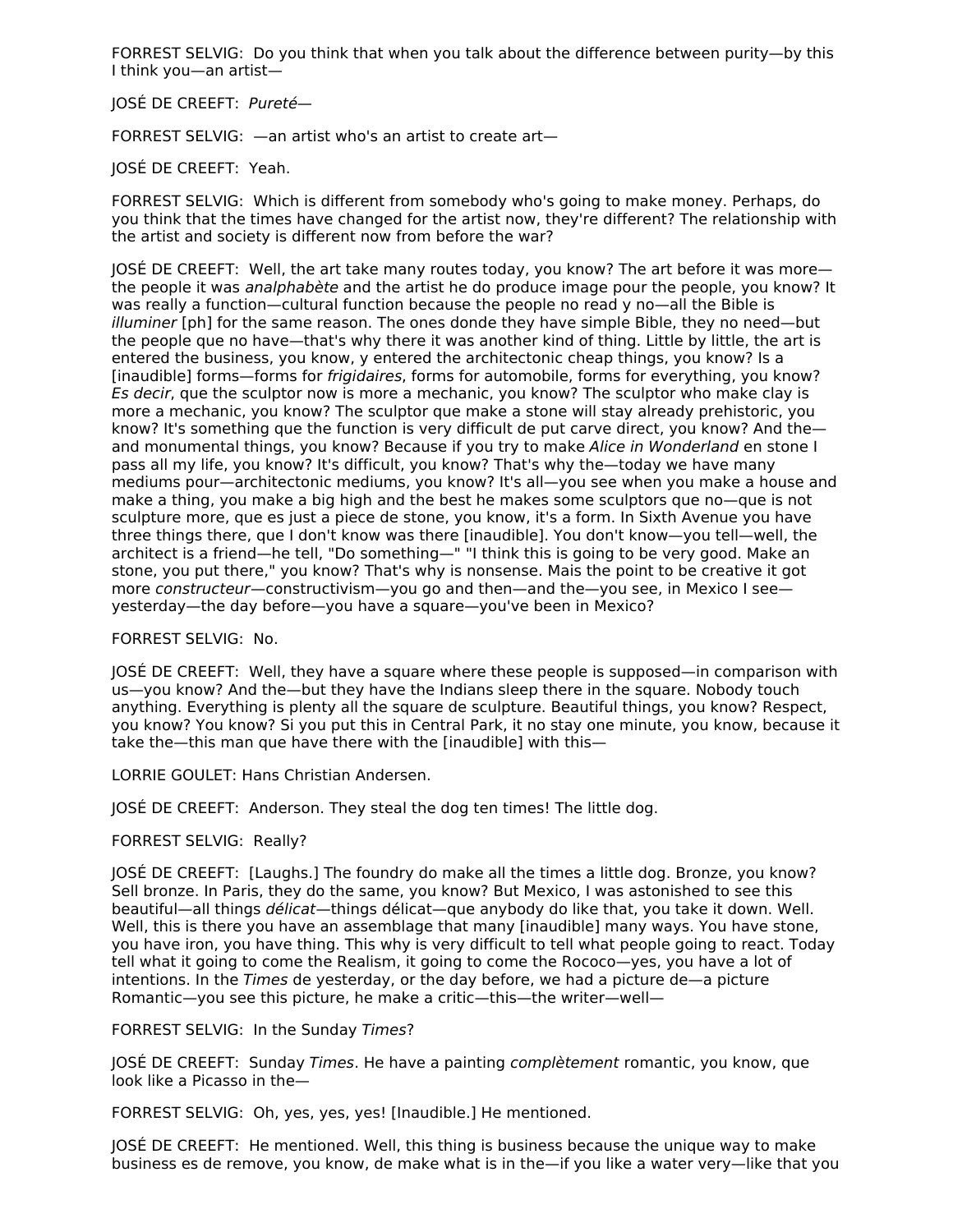do like that all the same [inaudible] and certainly you have opaque water, but si you like it clear, leave the rest [ph], you know? And like that the *gradué*, the things come. Mais most the—most the things is, "En tiempo revuelto ganancia de pescadores," you know? Translate it. [Laughs.]

UNKNOWN: In the messed up time—messed time—weather is—

LORRIE GOULET: Good time to fish.

UNKNOWN: The fisherman profits from it.

JOSÉ DE CREEFT: ProfitS.

FORREST SELVIG: So you mean when—the fisherman profits in stormy weather, is that right?

JOSÉ DE CREEFT: Yes. Yes, because the fisherman, when he has a tempest, the water is like and the fish eat, you know? But when the thing—nobody fish, you know? But the fish no see, mais—and the fisherman he profit this. That's why when this kind of thing, the man profit this, you know? This turbulence. That's why it is today more que anything [inaudible], one day que is in the bottom, you put on the top and things like that, but this is not indication pour the future. This is indication—commercial indication, mais the future—the future, I think que the art plastic —the art stay—what it stay, mais will pass this period and the future I now think que going to be sculptors—sculptors—they're going to need construction, architecture, very strange architecture because the artist he going to put—he going to be a period the architecture—more que the ingénierie—because this training—the all this constructivism—all this kind of things que they do today, this is an image pour the new future houses, pour make more the houses they're going to need—in my idea—the things are going to be more human, more interesting, more great, you know? Less—all these things que do now is just because circumstances—you do change everything and the money, the taxes, and everything is very—and the conditions de war, it needs money, money and no have times pour think in beautiful. You think more in *practique* things for—that's why a house is practique, you know? It's not a house que es any beauty, you know? But it's practique. The people live there like a bis [ph] [inaudible] and the—mais it's not a thing que going to stay there. In 50 years or 100 years all the things going the people—going to be so sterile, so dry, que you can't support. That's why the *aéroplane* going to influence very much. Everything going to—I think that the life is going to change man—art plastic sculptor, the bibelot [ph], the things like that, this is question the cemeteries, question the things like that. There are going to be *placé* more in great things, more like a—the Mayas [ph], you know, in the architecture. It going to return the great thing, no the small thing. After, the derivative is going to come again, the subject, the things like that—but before we're going to reconstruire, all the urbanism it going to be changed. That is what I think.

FORREST SELVIG: I take it you're very optimistic about the future.

JOSÉ DE CREEFT: Huh?

FORREST SELVIG: You are optimistic about the future.

JOSÉ DE CREEFT: Optimistic, yes. Possible. Possible. You no going to be there; I no going to be there, mais I feel the indications—I see the indications.

FORREST SELVIG: But now, in something like the minimal sculpture, the minimal art piece, you know? Like Snelson or some of the others, you wonder, what can happen after that? What—

JOSÉ DE CREEFT: Well, after this—you know in Egypt they make the pyramids, they make all the things, you know? This is before. And the—and then they make all the constructions, all the after is coming the *nécessité*, you know? The *décor intérieur*. The décor intérieur is coming in the glass, the paint, the things, you know, the [inaudible], all the things. It's more intime, more fun, mais you do remember que the aéroplane and the things like that—it going to be the trips, the [inaudible] is going to be so enormous, so easy. Why you going to—the style is going to be general—no going to be an style American, a style French, things like that. It going to be a general style. This case, the artist he going to be international. All international, you know? It going to change completely the methods. It going to change all the constructions, too, because these kinds of constructions you no understand either, cause you going something possible souterraine, possible—we have a lot of things que you can't imagine, but the indications is the movies, the imaginations, all the things, the things que you do pour the war, the mechanic things que you do pour move the Earth, pour move all the stones, all the minerals, all the things —this is another indication. The machines, you—they're monstrous things. Why you going to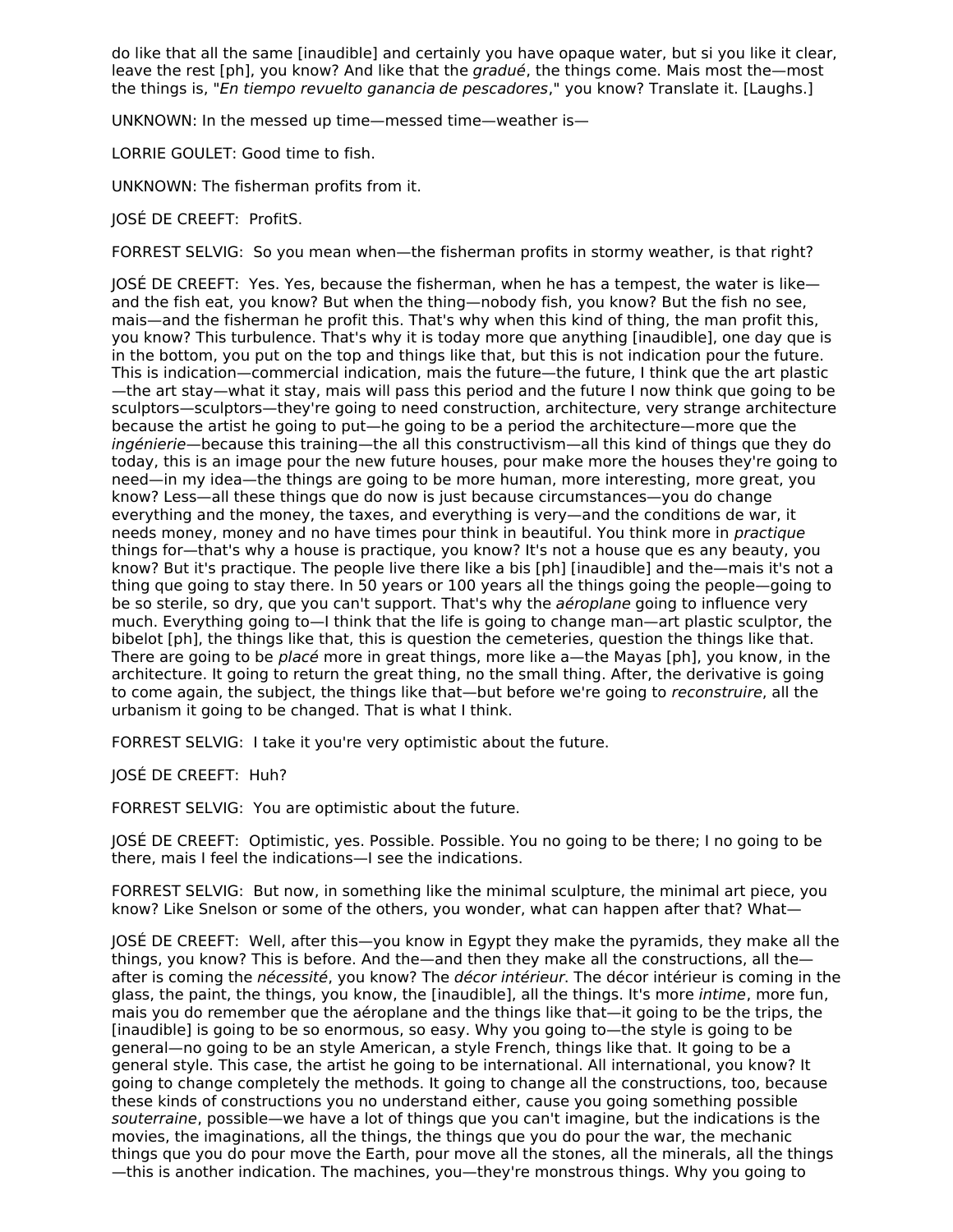make a piece de sculpture [inaudible], a thing pour—a bibelot [laughs]. This is—disappear complètement. In the big thing disappear. And the man he going to be so different, too, the education que no [inaudible] the appreciation—the appreciation I think que going to be more in the worlds, in the things, in the architecture, in the—more in the things enormous—the things que going to be formidable, you know? Possibly each nation it going to—the things impossible to craft [ph] today. It needs pour this big avions que going to make constructions, they're going to be so big, so enormous, you know, and the souterrain and the [inaudible] and the—oh, I see the future, but I see completely—no comparison with today. Impossible. Impossible. Pour [inaudible] communications, you know? No world—just one world, that's all. This one, after, the astrosphere is going to have—stops and different, you know? It going to form cities in the air, you know? This is what all the technology going to go with this. This why the artist—the artist is going to need the industrial is going to be there, the architect is going to be there, engineer—this is yes. This is yes—but the artist que going to [inaudible] a do a thing like that. What—this is good for a little pour a little anti [ph] thing, but this is not going to be anti. It going to be terrific. Terrific [laughs]. This is why I'm interested in this. When I see the movies, what invented, all these guys que did the television, who do all these kinds of things, these people work so hard pour try to explain what the go there, the submarine interior, the things like that, it's so childish, you know? Very childish, you know? They try to make fairy tales with a little things like that. But this is no the man no going to [inaudible] like that. The man going to be so big and so strong. Y, too because like—in the meantimes—like ants [ph], de one place to another place, you know? The people possible to direct, it going to be some direction certainly, it going to be some master there. This democracy I think this is just for us, mais for these people, they not going to have democracy.

FORREST SELVIG: What do you think they'll have?

JOSÉ DE CREEFT: It going to be totalitarian way, you know?

FORREST SELVIG: You think so?

JOSÉ DE CREEFT: Oh, sure. You can't—like a beast, you know? Somebody—because it's so big, you know? You can't leave a man—the responsabilité is going to be so big, at bottom everything fall down. You can't leave a man alone. You do take the man really like a part de conception, the concept. All concept, you know? And the concept every day grey [ph], every day go, every day grow. It's not finished—with this—is when arriver to—de vaincre the distance [ph] and the atmosphere—de things that arrive de one point to another point, you know, and this world is going to be one pivot [ph] by another worlds. I think everything, everything going to be more unified [inaudible], conquête [ph] de one world to another world and the other things que you see in the—this is possible—it's going to be possible. It's going to be possible.

FORREST SELVIG: It certainly seems to me that the world is getting more and more alive all the time. More and more alive.

JOSÉ DE CREEFT: All the catastrophe, everything down, you know? It's two point. Si uno es the imagination go, you arriver to this, but si the imagination is closed para catastrophe, like a [inaudible], somebody who touch a button and this—all the atomic [laughs] energy que you have —

# LORRIE GOULET: An accident.

JOSÉ DE CREEFT: Everything go out. All these dreams is finished. The man coming primitive again. They're going to be with [laughs] because it's possibly to inverse, you know? Si coming inverse, all the—in this world you have several catastrophes like that, donde the man lose all the power, all the thing, is beginning grow again, you know? Tired. Now everything is inspection [ph]. It's inexpect [ph], but you have indications, but you never know what is happening. Mais—I let [ph] the—I let the Earth [inaudible]. I don't know what is the [inaudible] the things like that [laughs]. Certainly, we no are anything, but something is in one thing donde is *impénétrable*. You can't. Possibly with times, you know? Mais what are you going to—what are you going to tell? You arriver there. You can't go more—your imagination stop.

FORREST SELVIG: Something that's beyond understanding, is that it?

JOSÉ DE CREEFT: Our understanding. It's something—that's what—the small religions—the small religions—sure, you—is part the conceptions, part the things to maintain, and grow, the people becoming today more éduqué. The people read, you have very—the analphabètes disappear, and more—everything, everything, everything grow. Mais it grow in your times and my times,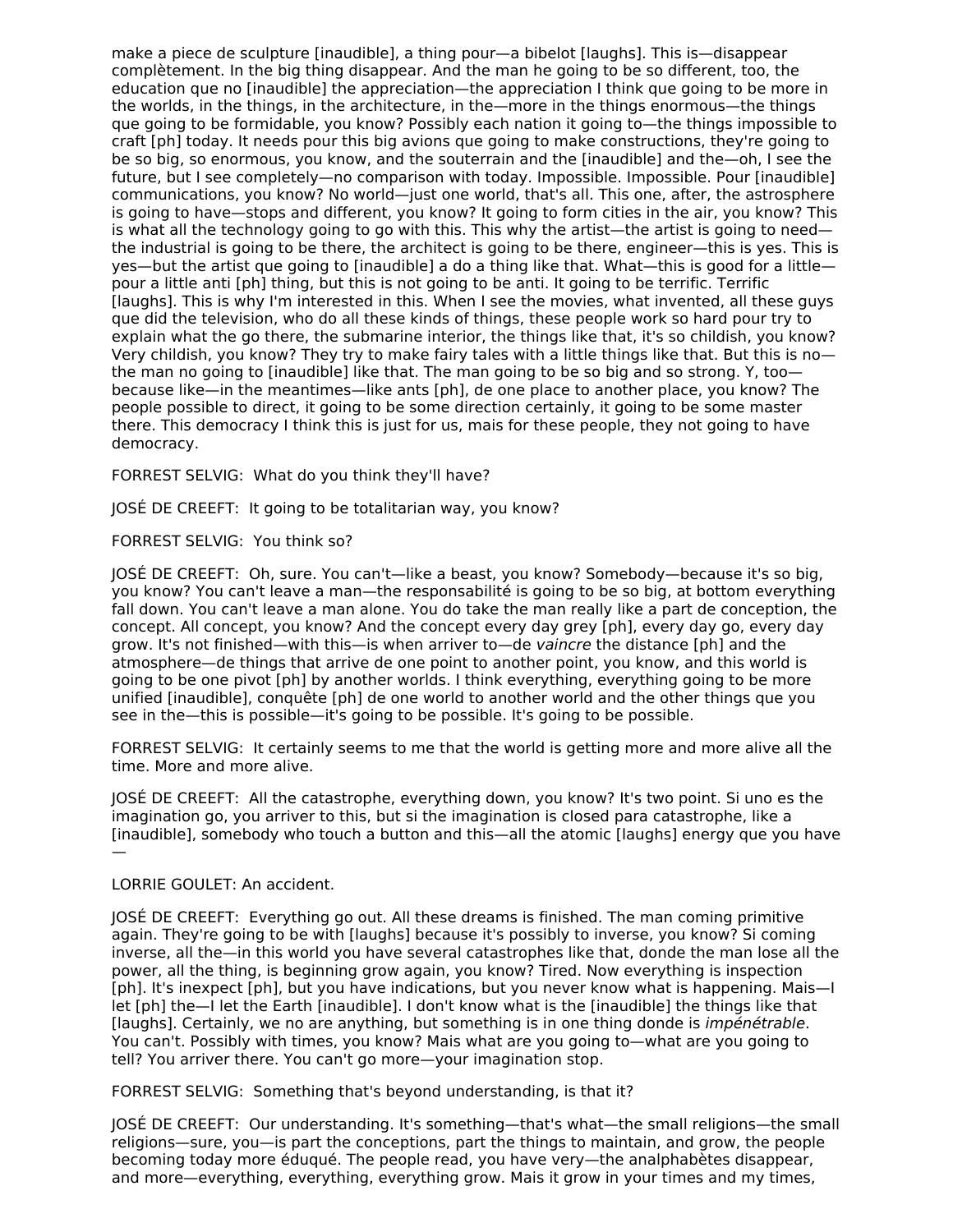but after the second generation is going to be in the same stage que we are before, they going to progress, just que there where you are now y after is going to be. This is why no—en réalité, the communication is—si you compare your times with the Egyptians or with the Mesopotamian, you can't—you can't imaginer the life these people, you can't—you think que exists, then you see the tales, you know? You see the sculptures, the temples, you think—mais you no—mais the things still—still they are easy to see, but you can't enter in the spirit of these people. That's why the progress is just a momentané, you know, it's something que you pass through the steps. Steps, steps, steps. Force steps against steps and then when you arriver there, die, another step. This why nobody going to—in future, a Montezuma if you tell que today Mexico they have in the square [laughs] big show de sculpture, you know, que have a radio y que have like that is for him—it's extraordinary. Si Napoleon he have this, boy. Si Napoleon have this, the world is to him. The world is to the war world [ph], out the world, anything. That's why many things these people—in 100 years, the man—you are going to tell the same. You are going to tell, "Si these people de New York who talk now they had this, oh, boy!" [Laughs.] Everybody dream, you know?

FORREST SELVIG: But do you think then that in the future the role of the artist will be more important?

JOSÉ DE CREEFT: More important. Oh, sure. More important. More important, no—no in the Terre. Because today is—the Terre is what the poetry, this—poetry, you see, go the same, you know? Is the plaisir [ph], you know? It's another thing. The poets they dream and things like that, mais no [inaudible]. Write poetry de your times—it's very difficult to write the poetry of your times. Sure, the jazz, all these things, you know, que exist today, the noises, all the things, is one goal, you know, but a poet like all times. The noises is so different, the things que bother you are so different, the emotions is so different, you know? That's why you can't—more and more and more and more is going to be very interesting. I—like you interested today in this. I live for the curiosité. Si—that's why I no like to die because I have curiosité, you know? And this curiosité maintain me, you know? When I work, when I work, when I do like things—when I sleep, when I dream, when I think, it's always the curiosité, you know? It's something—I—mais when you arriver the point—like Michelangelo tell, "Si I live 600 years, you know, I'd be a master." [Laughs.] He'd be a master. But what the—you can't. It's transfusion—transfusion, you know, is when *hériter* the jewel [ph]. It's an heritage. I don't know why I involved in this, I'm sorry [laughs]. I met you [inaudible] times for tell you a lot of things possible completely. I like—it's a dream, you know? I like to dream this. I like to see this. I like to see this. Sometimes, I beautiful dreams. Beautiful dreams, and then I tell, "Boy, si was possible," you know? [Laughs.]

FORREST SELVIG: Have you gone back to Spain recently or would you go back?

JOSÉ DE CREEFT: I was in Spain several times final, you know, because before I—Franco, no you was everybody, certainly, and the—I was disgusted y I tell, "I no go to Spain jusqu'à I die," you know? [Laughs.] Mais, after I see more objectively y I tell, "Well, afterwards, this is not important." You can't let the plaisir—si my subsconscient it like to come back to Spain, go. I'm not the boss [ph]. II go. Spain is—it make a lot of progress in one things, lot of bad thing in other things. I was in my little town, Guadalajara, y I see the young people, but these young people they tell me, "Oh, I was 12 years old and things like that—when I—is the revolution, mais I was in Mallorca—cuando revolution, three days before I was in Mallorca. And the—I receive a check de New York y I have a studio in Paris and this check I like to *liquider* in Mallorca, but the banker he tell me, "Oh, you like to go to Paris—because I asked the money pour go to Paris—pour liquidate my studio—and the—he tell, "Well, in this case why you no change the check there—que is more easy—here possibly going to take it eight days before you have the money. Go there." I tell, "Well, it's very good idea," but I don't have money y I tell, "The best thing—oh, y one man que was there he tell—a friend of mine—he tell, "Don't worry, you have lot of watercolors. Make an exhibition de watercolors y I buy two watercolors, you know, and possibly somebody buy more and things like that. And with this you have already for the trip." I tell, "It's good idea," y I make this exhibition and he take two watercolors, another take—well, I make a little money pour pay my trip y I go tto take the ticket pour the night and then three days before the—I take the boat no, is happen—and many things against, mais my volonté was strong, I don't know why. I was in —I see a cakes in one pâtisserie, beautiful cakes. Y I enter there y I eat three, four, and I walk in the street with a lady que was with me—que I do take her because the husband he tell me to take her to Paris—and then I have a pain, terrific pain, terrific pain. I begin to—I sit down in the café y I begin to perspire, to perspire, and chills, I was empoisonner.

FORREST SELVIG: Poisoning?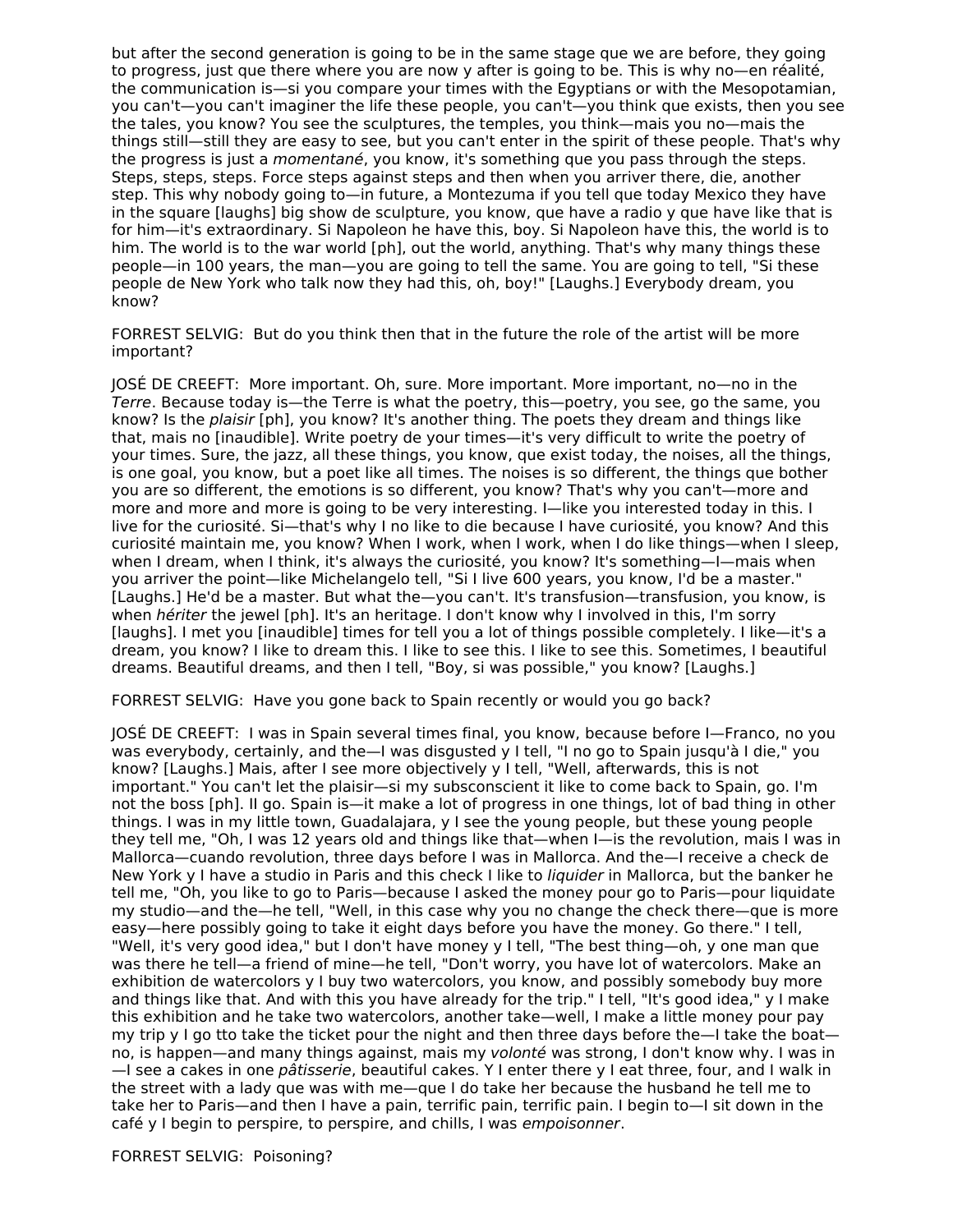JOSÉ DE CREEFT: Poisoned, yeah.

UNKNOWN: Poisoned with something in the cake he ate.

JOSÉ DE CREEFT: And then, I tell—she tell me, "I take you home again, you can't go any place like that." I tell, "Well, we go to dinner." She tell, "No, you can't go to dinner." I tell, "Okay." Y I terrific pain—y I take a bottle de Marfil [ph]—the wine—like that, y I drink everything [laughs]. I make pump the stomach, you know

# [END OF TRACK decree68\_1of1\_reel\_SideB1.]

JOSÉ DE CREEFT: I take it everything y I'm drunk after [laughs] y I—and this lady take me by the arm drunk and sing in the street, you know, things like that, mais I was cured. [Laughs.] She take me at 9:00, she take me the boat, because the boat going at 9:00 for Barcelona. In the boat—I entered drunk y [inaudible] I sleep in the air there [inaudible] the night. Next day arriver a Barcelona. I was cured, you know [laughs]—stay outside. In Barcelona, I'm beginning to see people with [inaudible], you know, and one lady que was there she tell, "Revolution," like that. Oh, yes, revolution. Here revolutions every three months, this is not—no going to stay, but I arrive—I take the train pour the frontier, in the frontier I have a passport, American passport, mais Spanish, make Spanish in—pour the consulate, pour go to Spain. Mais I no was American in these times. Y I arriver the frontier y I present my passport and, "Americano," I pass through. And the other ones stop. The lady que was with me—a French passport—passed through. We was another part the frontier already, but the customs in France—the people—the lady [inaudible]. She tell, "Well, hasta next year." "Yes, you think so." [Laughs.] "De que te crees tú eso, ino?" "You think so." Well, y I arrive, I take the train and I go to Paris. Y en Paris, three days que no I have news because it stay my wife y two children there, you know? In Mallorca. I know this, y bombard the place donde she was and I was very *inquiet*. Eighteen days pass y finally the American, English boat it take all the family with everything. That's why I lose everything in Mallorca what I have, you know? My wife come with just a little—because you can't take—

## FORREST SELVIG: Baggage.

JOSÉ DE CREEFT: Right. But you imaginer si I stay there, si no let me pass. It was really a miracle because this passport it no was American at all. It was Spanish make in America, but the guy que was in the—"Americano." He no understand. And si no, I do take a part de one, or the another one, you can't stay there neutral, impossible. Spanish [ph]. And the—oh, you know, I have very good luck, many times. Things happened to me que—many—in France, here, in every place. I always—some people que guard me here for bother the people [laughs] and this way you can't go away—this way you can't tell why you stay or why you go.

FORREST SELVIG: Now tell me this was the revolution against the king, against Alfonso.

JOSÉ DE CREEFT: No, this is—it was against—Primo de Rivera. It was against the Republic.

FORREST SELVIG: This is the Civil War. Oh, yes.

JOSÉ DE CREEFT: The Republic.

## FORREST SELVIG: In '36.

JOSÉ DE CREEFT: Yeah. In the times the Republic—the worker don't know, they think it was communism. [Inaudible] take everything. You tell, "No, no, no, this a Republic." The Guerra Civil. This is was the mistake. It do change the Guerra Civil. Because the Guerra Civil is [inaudible], it's a—is something pour the Spanish que hate the Guerra Civil, you know? The street [inaudible], the things like that, is something tragic, you know? Mais si—in this moment, when it change, you never put this, put another hat, you know? And the people is more happy. No. Still the same. And this why the people it was so angry, you know? They conserve the same—the same pictures, you know que the people hate, you know?

FORREST SELVIG: The same symbols?

JOSÉ DE CREEFT: Same symbols.

FORREST SELVIG: That were under the kingdom.

JOSÉ DE CREEFT: Yeah, yeah. The same symbols the kingdom. Mais the Republic—well, it was too sweet, you know? It was too sweet. There's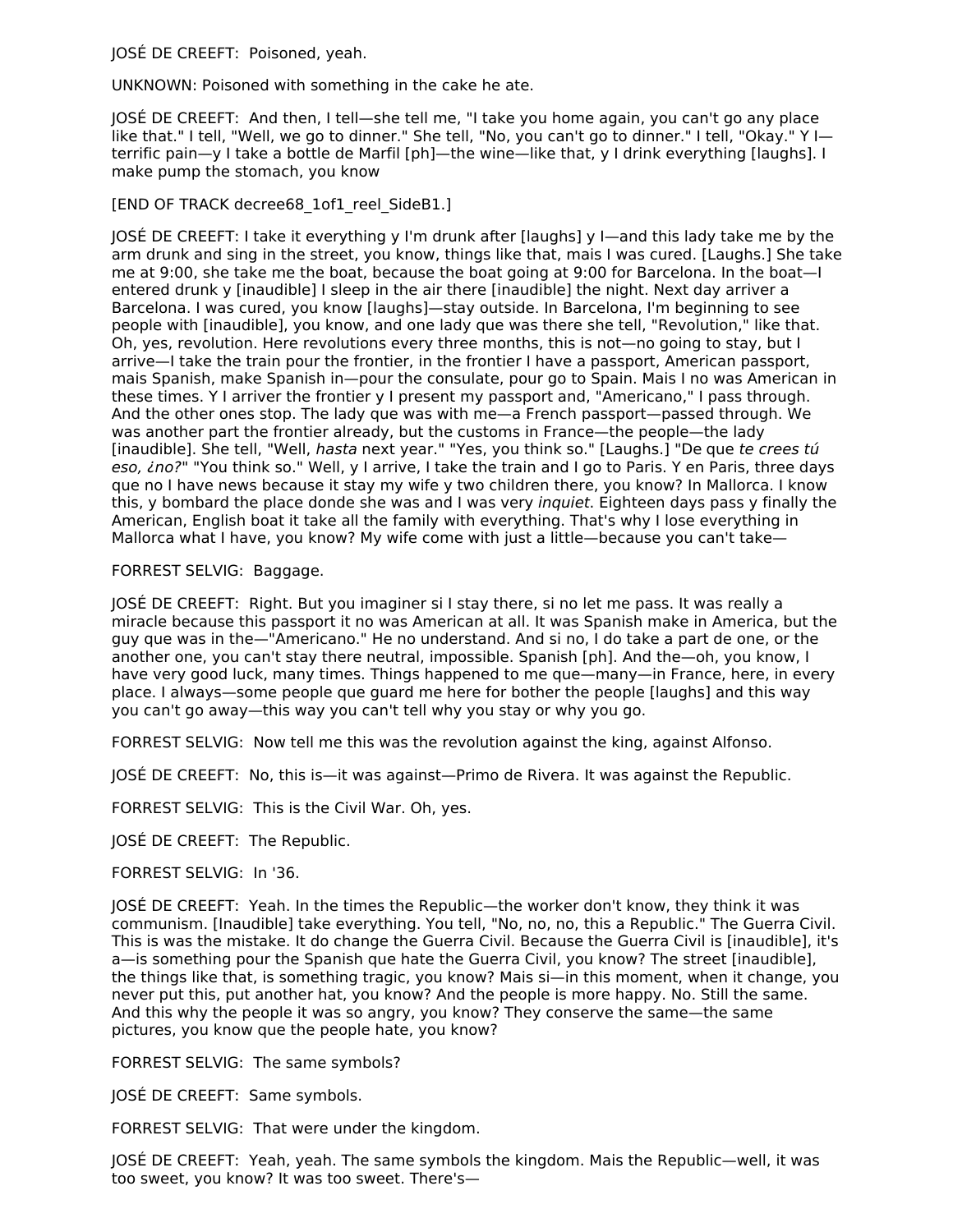FORREST SELVIG: Too sweet?

JOSÉ DE CREEFT: Too sweet, yeah.

FORREST SELVIG: What do you mean by that?

JOSÉ DE CREEFT: Well, you know, when you make a change, unfortunately you do—

FORREST SELVIG: You just cut things up and kill people.

JOSÉ DE CREEFT: You take the people there. Mais Sanjurjo, Franco y another one they put in the [inaudible], you know? It return, an armistice with promise que never going to do anything against the constitution. But the first thing he do is with the Germans by Portugal he entered everything pour Spain, you know? But si kill these three lives, everything it was finished. Mais you can't conserve—a revolution this kind—humanité revolution—the [inaudible]—indulgence is very difficult. The revolution is—the guys que stay before, you know, it's always the same. [Inaudible.]

FORREST SELVIG: In other words, you feel that if Franco had been killed—

JOSÉ DE CREEFT: No revolution.

FORREST SELVIG: —the revolution would never had occurred, the Civil War.

JOSÉ DE CREEFT: Y Sanjurjo, and another one.

FORREST SELVIG: But you don't feel that it was a popular revolution then.

JOSÉ DE CREEFT: No, it no was a popular revolution. It no was popular. It was—the Catholicism it was very—in this group—que was a big group, you know? It was very mixed because you had the anarchists, the [inaudible], all the kind of things, you know? Mais I think que si no have a—this man—and many people is the opinion, it was easy. But Germany it have a—Germany, a field there pour experiment, you know, and this what it use it. And these people was so stupid, you know? Because Germany it was no pour protect Spain ni anything, it was a place pour—

FORREST SELVIG: Proving Ground for the second World War.

JOSÉ DE CREEFT: Yeah. And Mussolini—I was in Mallorca when the [inaudible] que die. He's coming there with all the float, the avions, and [inaudible], you know?

#### FORREST SELVIG: [Inaudible.]

JOSÉ DE CREEFT: Yeah. Pour see what the situation. Everybody was against that, you know? Because si see something, do this, and certainly, there the liberals—all the liberals—they see this guy, you know? But you can't do anything, you know? When I was in The Fortaleza, when I worked—y I see all these avions there. Beautiful, because they have this wonderful bay, special pour put the—la bella Pollensa. And come in the study, and the Fortaleza after was the headquarters de Franco. He killed 600 people in Mallorca [inaudible] the workers—these workers they were innocent—they no was—they don't know what is this ni—completely analphabète. He killed 600 people. Liberals. All liberals. A man que work like that, with no legs, in the army—you know these people who have a cast, no legs. It was my shoes maker was—the poor guy was liberal, you know, you can't—but he's right to be liberal with no legs and everything, you know? He was fusillé. Several painters que was there. Several people que no-justq'à-l'm sure que l'm fusillé, too [laughs].

# FORREST SELVIG: Fusillé like that?

JOSÉ DE CREEFT: Si I was there, they fusillé me, too. Mais I have friends in two camps, you know? The aristocracy—que was conservative—and the workers. I know the caciques—los caciques—people terrific they want to exploit the poor workers and make work 12 hours a day de sol a sol—three pesetas a day. Terrific, you know? And this people—Adán Diehl, que was a good man, when he make the Hotel Formentor, it change the system de hours. He tell, "There eight hours," and these people—he was a—[inaudible] kill him [laughs] because he tell, "You spoil everything because these people going to sleep." He changed the eight hours, he give eight pesetas a day, you know? It was the ruin de Adán Diehl, too. But, anyway, the Conde Peralada or Conde de esto—all these people there, you know, all these people they were against because—but one day I talk with them, like that. They no understand. They no understand real